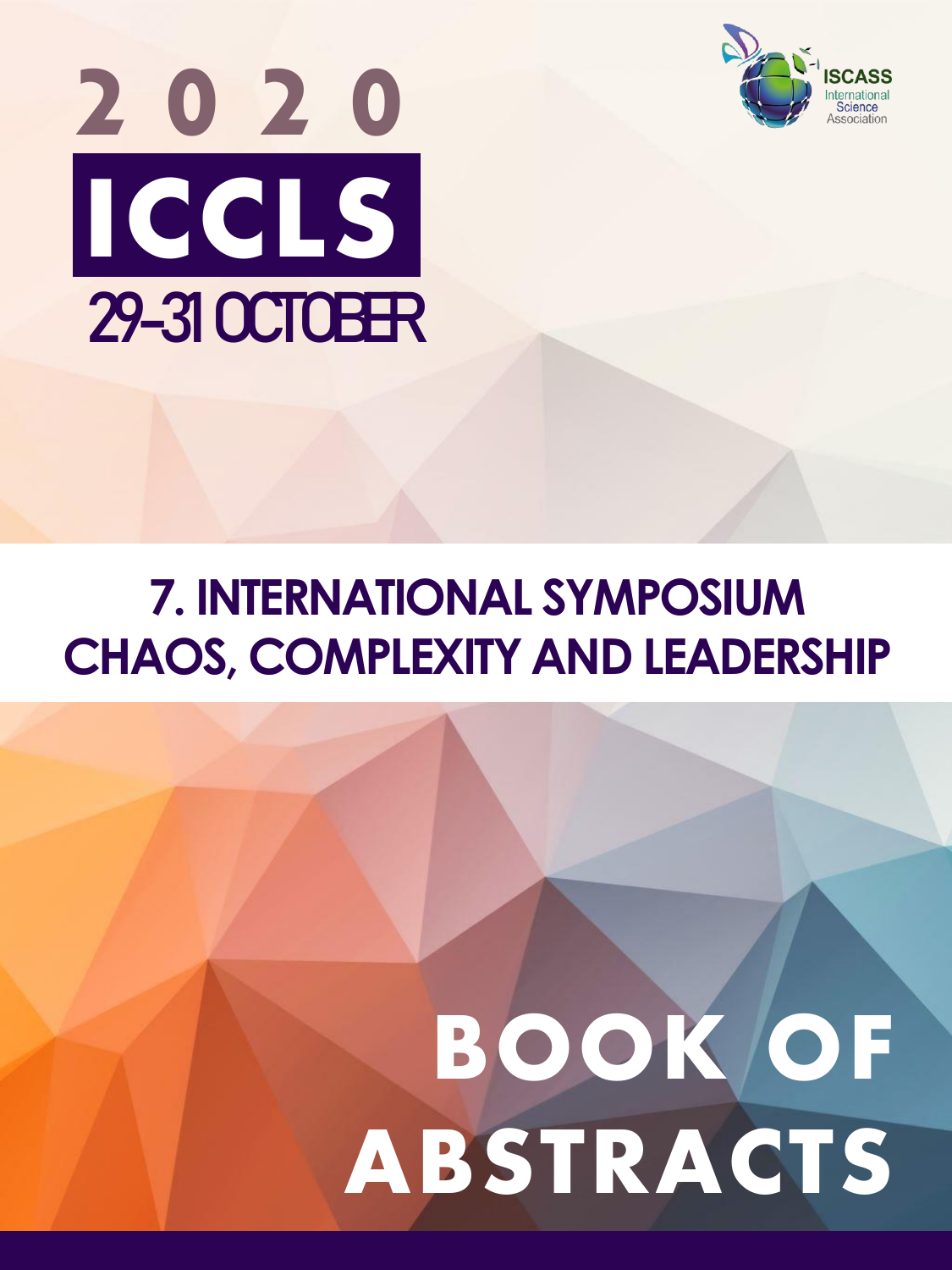# **PROGRAMME**

| <b>DATE</b>     | <b>TIMES</b>    | <b>ACTIVITY</b>                                             |
|-----------------|-----------------|-------------------------------------------------------------|
|                 |                 | <b>OPENING SPEECHES</b>                                     |
|                 |                 | Dr. Şefika Şule Erçetin and Dr. Emir Vajzovic               |
|                 |                 | Dr. Sead Turčalo                                            |
|                 | 10.45           | Dr. Ilker Hüseyin Çarıkçı                                   |
|                 |                 | Chairs of the Symposium                                     |
|                 |                 | Dean of Faculty of Political Sciences,                      |
|                 |                 | University of Sarajevo, Bosnia and Herzegovina              |
|                 |                 | Rector of Süleyman Demirel University                       |
|                 |                 | H.E. Yavuz Selim Kıran                                      |
|                 | 11.30           | Deputy Minister of Foreign Affairs of Turkey                |
|                 |                 | Dr. Ravza Kavakcı Kan                                       |
|                 | 11.45           | Deputy from Istanbul                                        |
|                 |                 | TGNA President of Turkish Group to the IPU                  |
|                 | 12.00           | H.E Dr. Selmo Cikołić                                       |
| 29th of October |                 | Minister of Security of Bosnia and Herzegovina              |
|                 |                 | <b>INVITED SPEAKERS' SESSION 1: INTERNATIONAL RELATIONS</b> |
|                 | 13.00-<br>13.45 | Dr. Nail Alkan                                              |
|                 |                 | Dr. Tim Stuchtey                                            |
|                 |                 | <b>INVITED SPEAKERS' SESSION 2:</b>                         |
|                 | 14.00           | Dr. Helena Belchior Rocha                                   |
|                 | 15.00           | Dr. Nilanjan Ray                                            |
|                 |                 | Dr. Yehuda Baruch                                           |
|                 | 15.00           | <b>PAPER PRESENTATIONS 1</b>                                |
|                 |                 | (Will Be Held in Turkish)                                   |
|                 | 16.00           | <b>Chair: Dr. Selim Kanat</b>                               |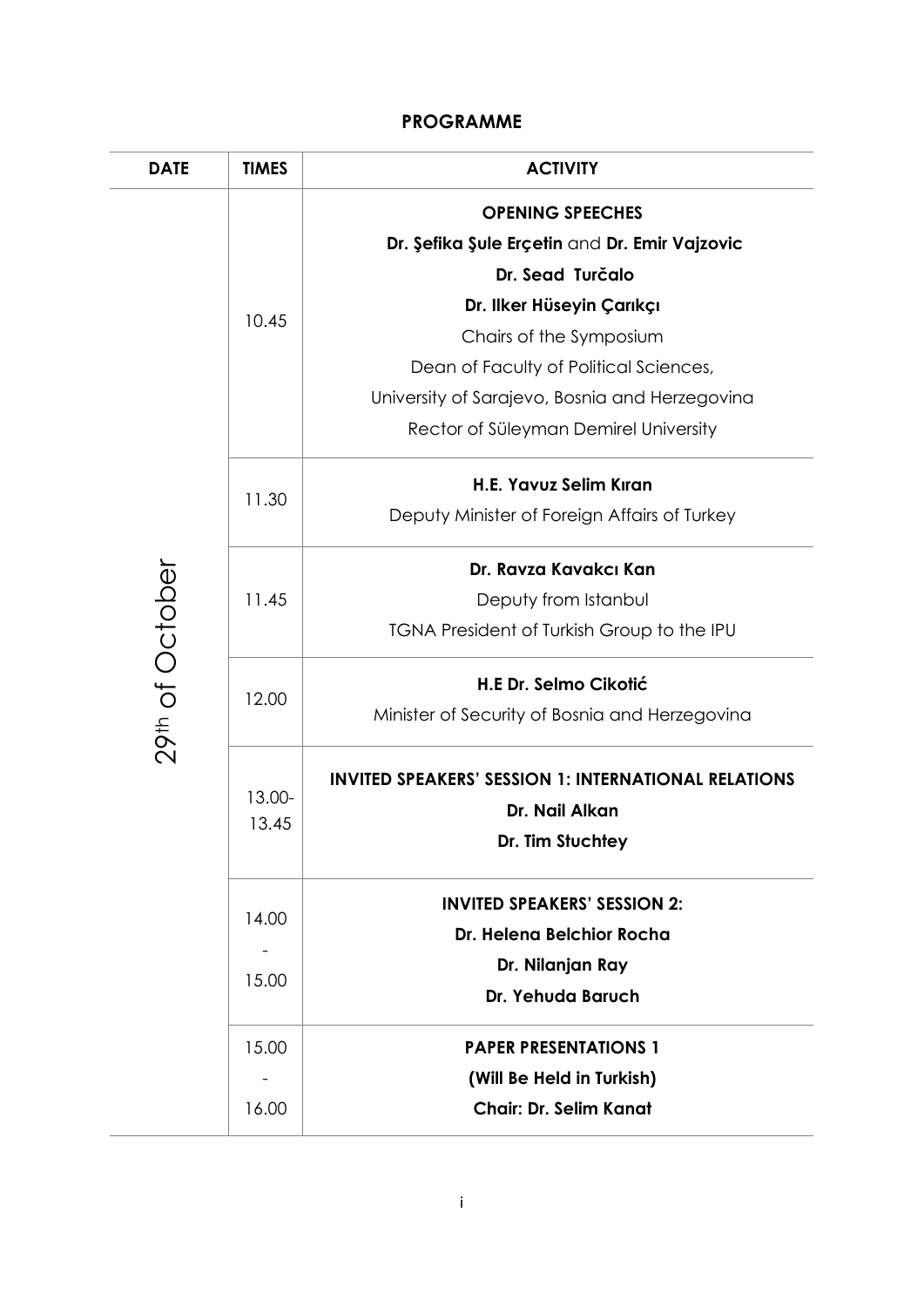|                 |                | Dr. Eray Alım                                                                                                                |
|-----------------|----------------|------------------------------------------------------------------------------------------------------------------------------|
|                 |                | Dünya Siyasetinde Karmaşa Faktörünün Gereği Olarak<br>Siyasi Öngörüye Dayalı Liderlik Özelliği                               |
|                 |                | <b>Halil Emre Deniş</b>                                                                                                      |
|                 |                | Siyasal Katılım, Oy Kullanma ve Kaos: Gelecekte Türkiye'de<br>Elektronik Oy Kullanımı Üzerinden Bir Değerlendirme            |
|                 |                | Dr. Mehmet Emin Erendor                                                                                                      |
|                 |                | 2005'ten 2020'ye Kırgızistan'ın Değişmeyen Kaderi:<br>Devrimler                                                              |
|                 |                | <b>PAPER PRESENTATIONS 2</b>                                                                                                 |
| 29th of October | 16.00<br>17.00 | <b>Chair: Dr. Nihan Potas</b>                                                                                                |
|                 |                | Şeyma Güner & Hüseyin Çırpan                                                                                                 |
|                 |                | "Hospital Management and Leadership in Epidemic<br>Diseases"                                                                 |
|                 |                | Dr. Tangül Aytur Özen & Dr. Filiz Kantek                                                                                     |
|                 |                | "Yönetici/Klinik Hemşirelere Yönelik Öz-Liderlik Eğitim<br>Programi Önerisi"                                                 |
|                 |                | Dr. Gözde Yeşilaydın & Dr. Yasemin Hancıoğlu                                                                                 |
|                 |                | Authentic Leadership in Health Employees: A Systematic<br>Review                                                             |
|                 |                | <b>PAPER PRESENTATION 3</b>                                                                                                  |
|                 | 10.00<br>11.00 | Chair: Dr. Nilay Neyişçi                                                                                                     |
| 30th of October |                | Dr. Pinar Arslan                                                                                                             |
|                 |                | "Evaluation of the Education of Children in Juvenile<br>Holding Facilities in The Context of Transformational<br>Leadership" |
|                 |                | Dr. Oya Tunaboylu                                                                                                            |
|                 |                | Chaos Theory in Language Teaching: Implications for<br>Curriculum Developers and Teacher Educators                           |
|                 |                | Hüseyin Çakır                                                                                                                |
|                 |                | Kutadgu Bilig from the View of Complexity                                                                                    |
|                 |                |                                                                                                                              |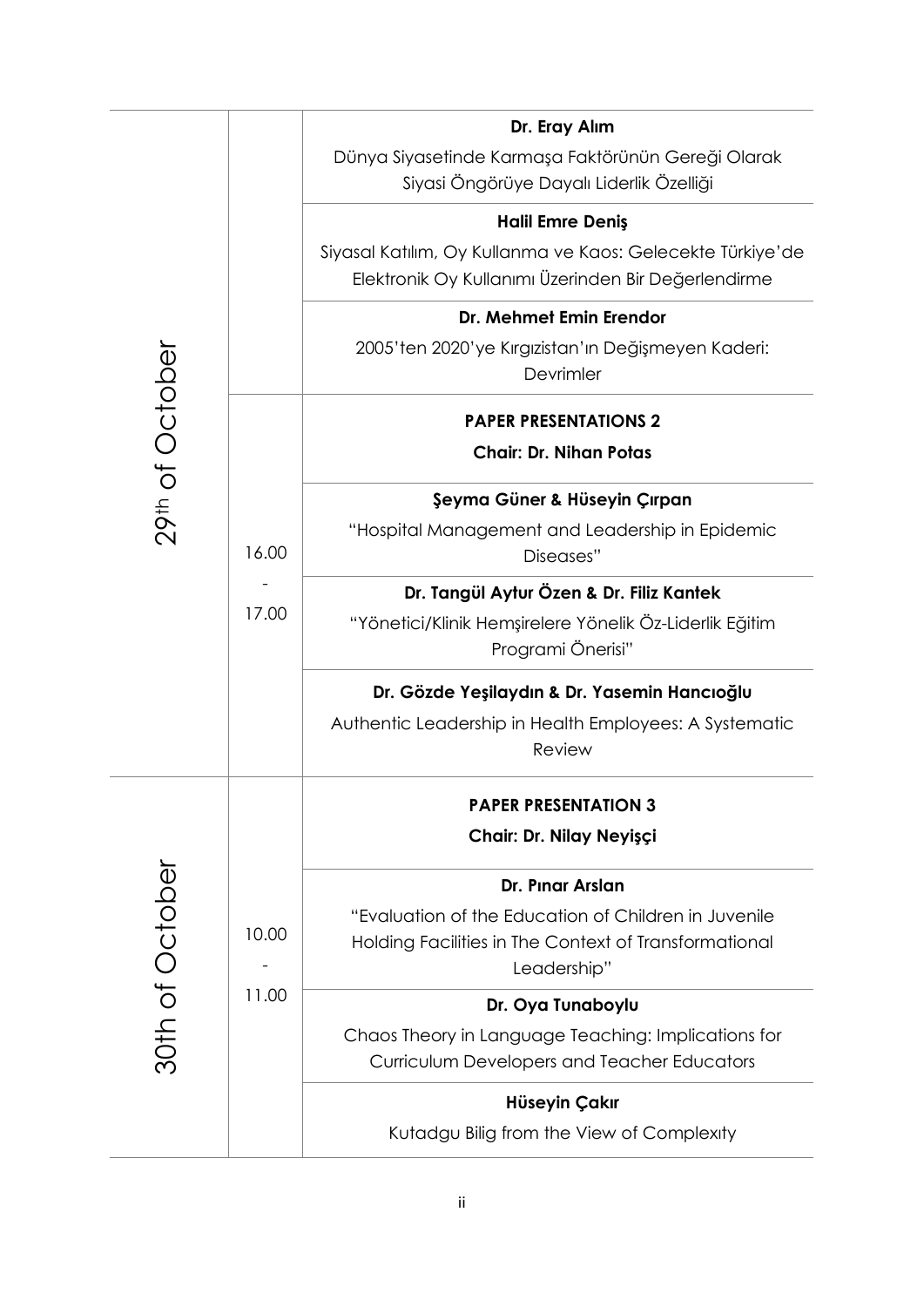|                 |                | Dr. Serkan Uçan & Dr. Mustafa Özmusul<br>Teacher Development Needs in the Post-Pandemic Era                                                                                                                                    |
|-----------------|----------------|--------------------------------------------------------------------------------------------------------------------------------------------------------------------------------------------------------------------------------|
|                 | 11.00<br>12.00 | <b>INVITED SPEAKERS' SESSION 3:</b><br>Dr. Hakan Çağdaş Aladağ<br>Dr. Mariam Kavakcı<br><b>Dr. Renato Santos</b>                                                                                                               |
|                 |                | <b>PAPER PRESENTATION 4</b><br>Chair: Dr. Murat Ali Dulupçu                                                                                                                                                                    |
|                 |                | Jasmin Hasanovic & Emina Adilović<br>The Double Life of Virtual: Emancipation As Immobilization<br>in an Isolated Age                                                                                                          |
| 30th of October | 13.00          | Dr. Volkan Yüncü<br>Rethinking Media Legitimacy: Building Legitimacy and<br>Reputation on Social Media                                                                                                                         |
|                 | 14.00          | Dr. Çağlar Doğru<br>Building Effective Teams to Improve Performance: A<br>Complex Systems Approach                                                                                                                             |
|                 |                | Dr. Barış Bayram<br>A Probabilistic Theoretical Framework for Patient-Oriented<br>Ethics Responding to Real-World Complexities in<br>Consideration of Hard-Enough Determinism: Ethical<br><b>Possibility Enhancement (Epe)</b> |
|                 | 15.00          | <b>INVITED SPEAKERS' SESSION 4:</b>                                                                                                                                                                                            |
|                 | 15.45          | Dr. Gediz Akdeniz, Dr. Nazmi Yılmaz and Dr. Mahmut Akıllı<br>Dr. Çiğdem Yalçın                                                                                                                                                 |
|                 | 16.00          | <b>Paper Presentation 5</b><br>(Will Be Held in Turkish)<br>Chair: Dr. Şefika Şule Erçetin                                                                                                                                     |
|                 | 17.00          | Dr. M. Atilla Arıcıoğlu & Osman Nurullah Berk<br>Çevreyi Anlamak İçin Kaosu Öğrenmek Üzerine Bir Önerme                                                                                                                        |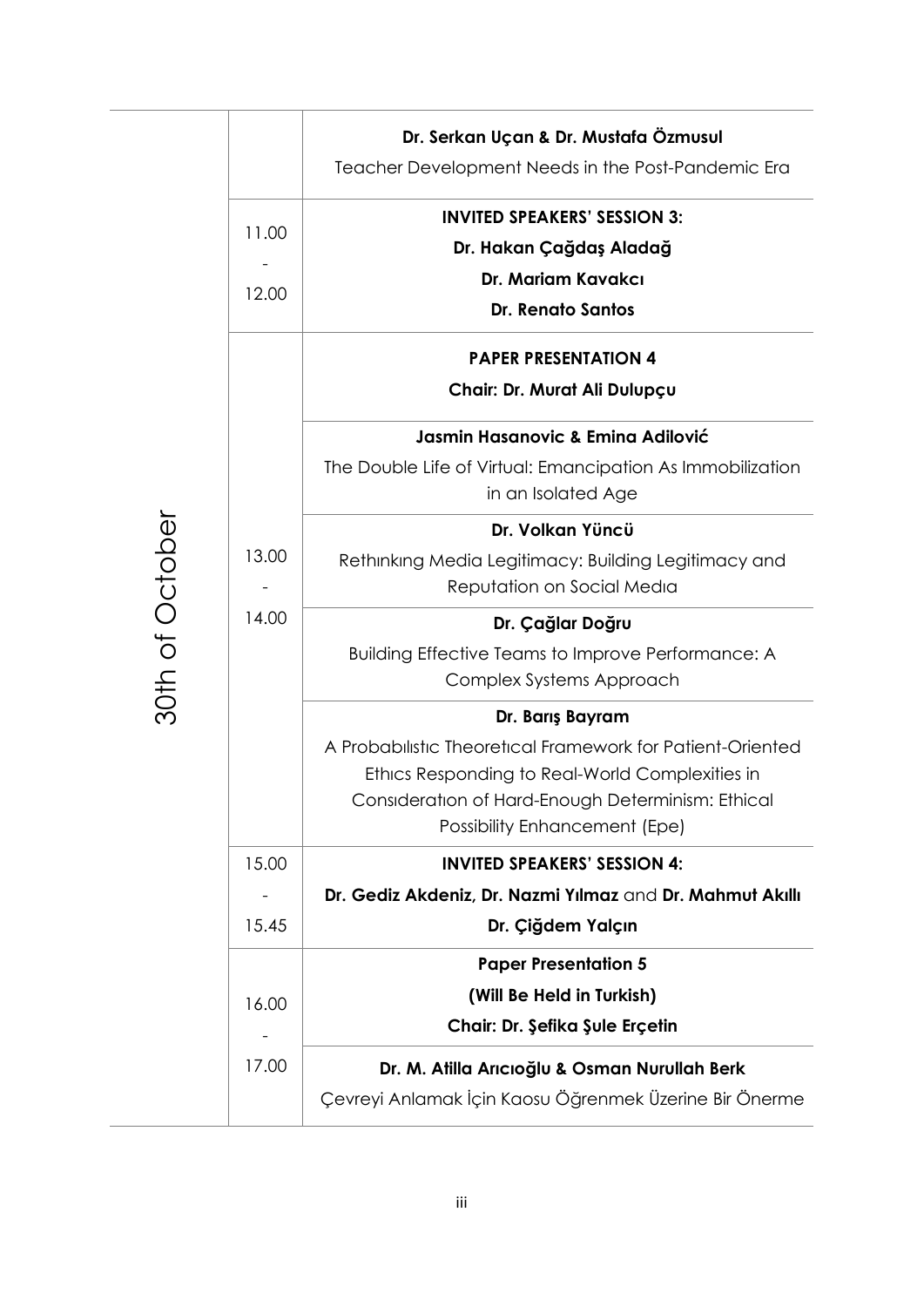|                    |       | Sevda Seven Şarkaya & Dr. Fatma Çobanoğlu<br>Kaosun Eşiğinde Kadın Yönetici: Cam Uçurum                    |
|--------------------|-------|------------------------------------------------------------------------------------------------------------|
|                    |       | Dr. İbrahim Akyürek                                                                                        |
|                    |       | Çatışma Yönetimi                                                                                           |
|                    |       | Dr. Muhammet Hamdi Mücevher                                                                                |
|                    |       | Nitelikli İnsan Kaynağının Seçimi Ve Geliştirilmesinde Hayat<br>Hikayesi Analizinin Kullanımı              |
|                    | 17.30 |                                                                                                            |
|                    |       | Keynote Speaker: Dr. Yaneer Bar-Yam                                                                        |
|                    | 18.30 |                                                                                                            |
| 30th of October    | 20.00 | <b>Paper Presentations 6</b>                                                                               |
|                    |       | Chair: Dr. Şuay Nilhan Açıkalın                                                                            |
|                    |       | Dr.Mustafa Cüneyt Özşahin                                                                                  |
|                    |       | Türkiye'de Kamu Diplomasinin Araçları, Mühtevası ve<br>Etkinliği                                           |
|                    |       | Dr. Oğuzhan Zengin & Mustafa Emin Akçin                                                                    |
|                    | 21.00 | Mülteci Kampları ve Covid-19 Pandemisi Arasında Kalan<br>Insanlar: Kaos Kuramı Açısından Bir Değerlendirme |
|                    |       | Dr. Ekrem Yaşar Akçay                                                                                      |
|                    |       | 1 Mart Tezkeresinin Kelebek Etkisi: Çuval Olayı                                                            |
|                    |       | Dr. Mustafa Canbey                                                                                         |
|                    |       | Kaotik Dünyada İletişim: Sanal Gerçeklik veÖtesi                                                           |
|                    | 21.00 | <b>PANEL:</b> Excellent Leadership Studies-Implications of                                                 |
|                    |       | National and International Excellent Leadership                                                            |
|                    | 22.00 | Dr. Olcay Yavuz Dr. Erkan Kıral                                                                            |
|                    | 11.00 | <b>Special Session</b>                                                                                     |
|                    |       | Ergün Olgun                                                                                                |
| 31st of<br>October | 12.00 | Eastern Mediterranean and Cyprus in a Changing<br>Conjuncture                                              |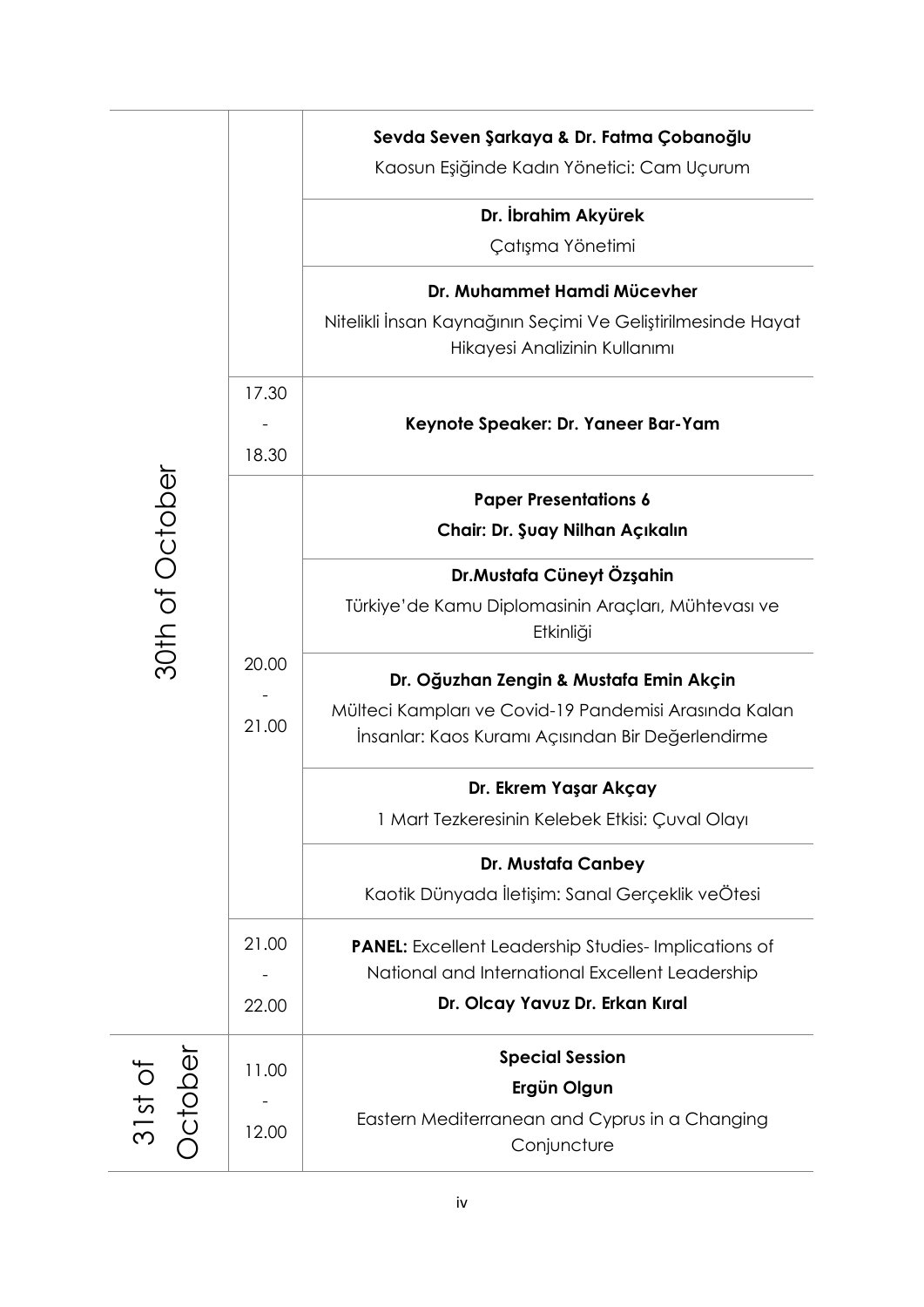|       | Chair: Dr. Çağdaş Hakan Aladağ                                                                                                                        |
|-------|-------------------------------------------------------------------------------------------------------------------------------------------------------|
|       | <b>Cristina Serpa &amp; Amir Forouharfar</b>                                                                                                          |
| 12.00 | Fractalization of Chaos and Complexity: Proposition of A<br>New Method in the Study of Complex Systems                                                |
|       | Dr. Şahin Bülbül                                                                                                                                      |
| 13.00 | Creativity With Big Chaotic Data                                                                                                                      |
|       | Dr. Nilanjan Ray & Tanisha Mukherjee & Dr. Sudin Bag                                                                                                  |
|       | Chaotic and Complexity of Understanding Online<br>Shopping Behaviour From Marketing Perspective                                                       |
|       | <b>Dr. Nurcan Deniz</b>                                                                                                                               |
|       | How Fractals Contribute To Supply Chain Management? -<br>An Initial Bibliometric and Social Network Analysis on<br>Articles Indexed in Web of Science |
|       | (Will Be Held in Turkish)                                                                                                                             |
|       | Chair: Dr. Sait Akbaşlı                                                                                                                               |
|       | Nigar Nevra Karakaş & Dr. Elife Doğan                                                                                                                 |
| 13.00 | Özel İlkokulların Kurumsal İtibarı                                                                                                                    |
|       | Dr. Petek Dinçman                                                                                                                                     |
| 14.00 | Öğretmenlerin Örgütsel Sessizlik Düzeylerinin Bazı<br>Değişkenlere Göre İncelenmesi                                                                   |
|       | Deniz Görgülü                                                                                                                                         |
|       | Covid-19 Pandemisinde İlkokul Öğrencilerinin Kahramanlık<br>Algılarının Incelenmesi                                                                   |
|       | Chair: Dr. André Olbrich                                                                                                                              |
| 15.00 | Dr. Nilanjan Ray                                                                                                                                      |
|       | Tribal Women Empowerment and Leadership: A Study                                                                                                      |
| 16.00 | from Birbhum District, West Bengal, India                                                                                                             |
|       | Dr. Idris Turan                                                                                                                                       |
|       | The Chaos in Syria in Terms of Human Security                                                                                                         |

31st of October 31st of October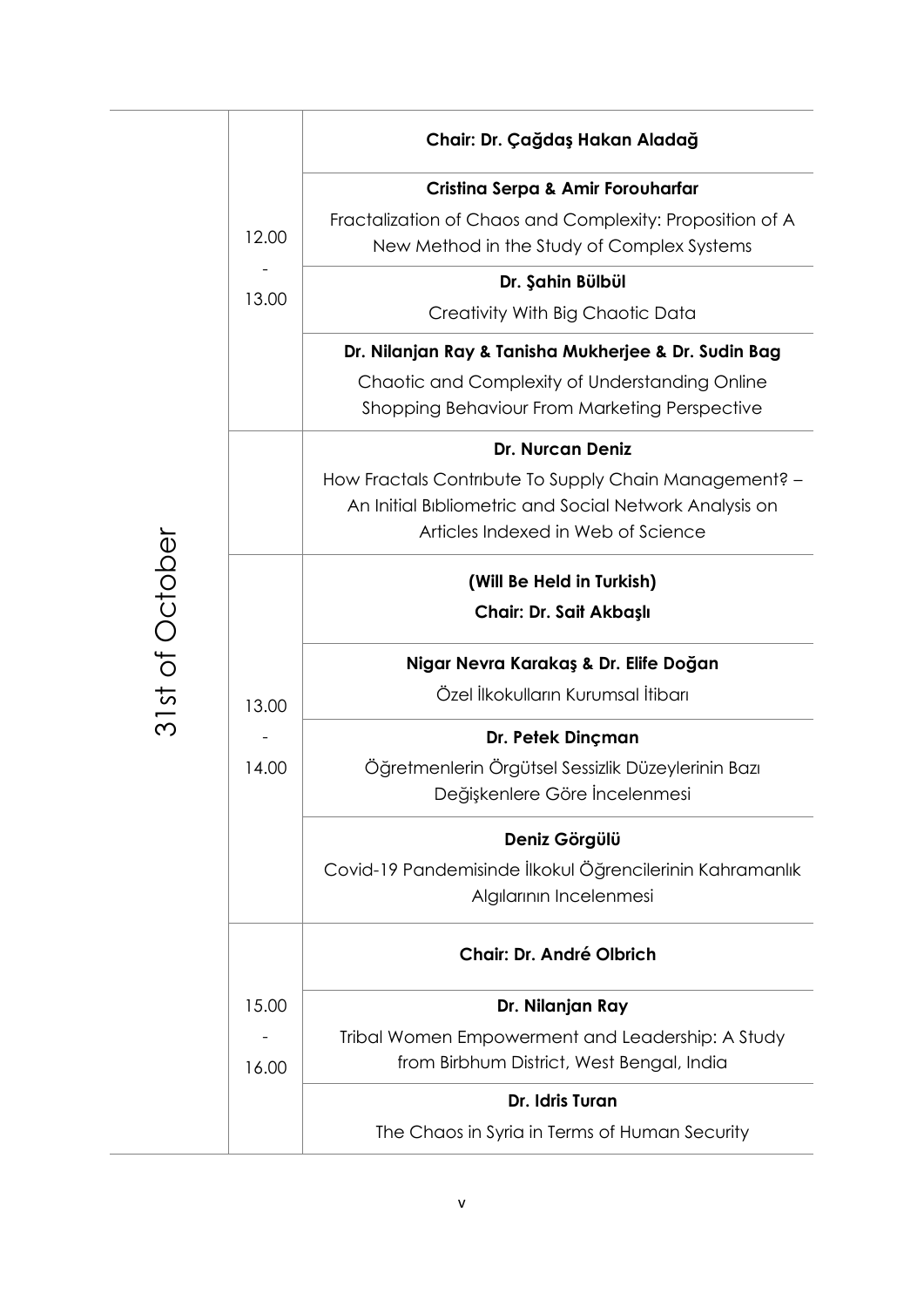|                 |       | Ilbey Çoban                                                |
|-----------------|-------|------------------------------------------------------------|
|                 |       | Co-Adaptation in Context with Iranian, Russian and Turkish |
|                 |       | Policies on Syrian Complexity: The Emergence of the        |
|                 |       | Astana Process                                             |
|                 |       | Dr. Anupriyo Mallick & Dr. Nilanjan Ray & Dr. Sudin Bag    |
|                 |       | Leading and Navigating in Disruption in the Vuca World:    |
|                 |       | <b>Chaos and Complexity Perspectives</b>                   |
| 31st of October |       | <b>INVITED SPEAKERS' SESSION 5</b>                         |
|                 | 18.00 | <b>Dr. Marcus Holmes</b>                                   |
|                 |       | Dr. Luis Tome                                              |
|                 | 19.30 | Dr. Oktay Tanrisever                                       |
|                 |       | Dr. Daniela Irrera                                         |
|                 |       | <b>Closing Remarks by Yücel Yılmaz</b>                     |
|                 |       | <b>Mayor of Balıkesir Metropolitan Municipality</b>        |
|                 | 20.00 | Member of the Board of the United Cities and Local         |
|                 |       | <b>Governments World Organization (UCLG)</b>               |
|                 |       | <b>Co-President of UCLG-MEWA</b>                           |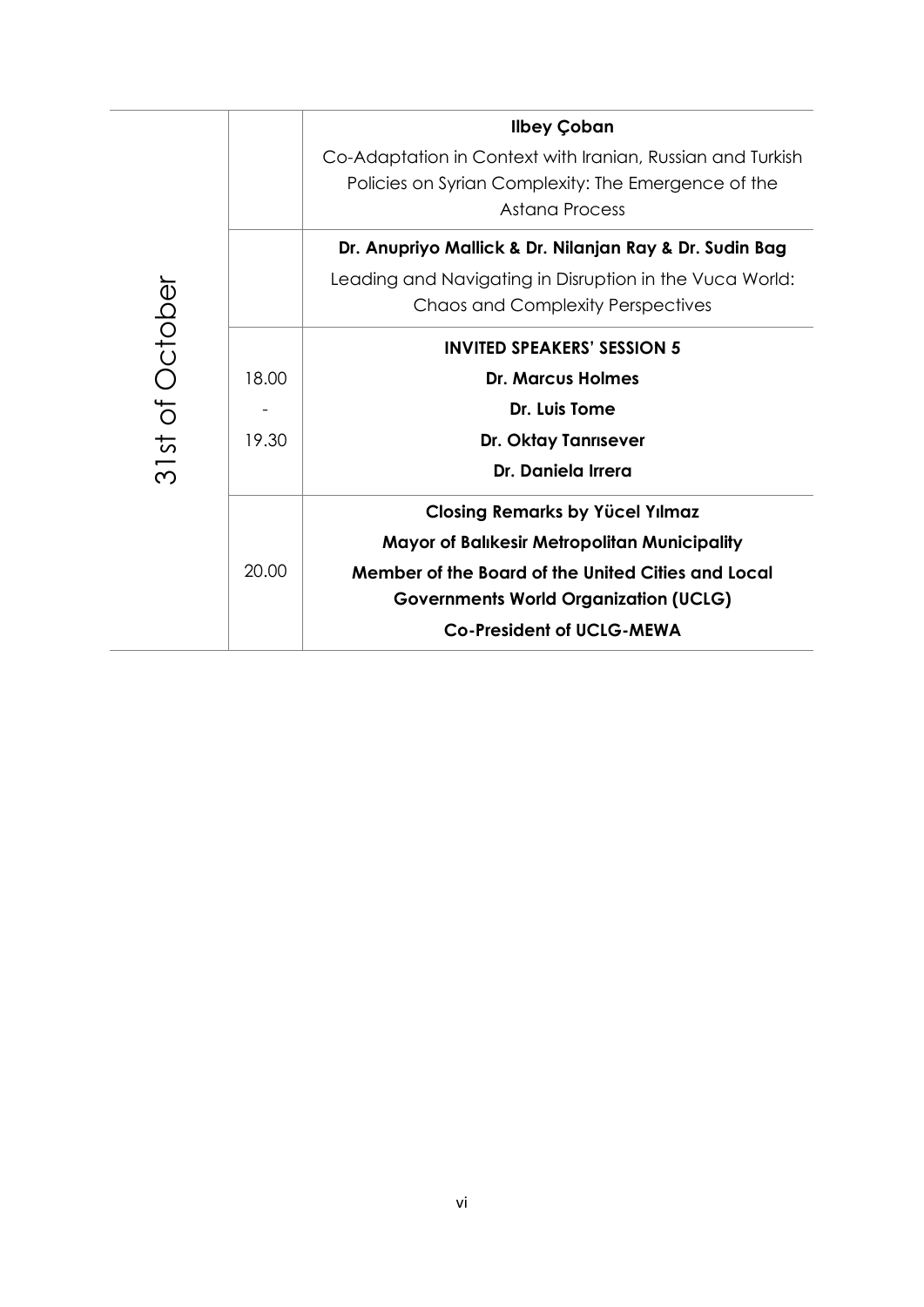#### **Chairs**

Dr. Şefika Şule ERÇETİN, Hacettepe University, TURKEY

Dr. Emir VAJZOVIĆ, University of Sarajevo, BOSNIA and HERZEGOVINA

# **Organizing Committee**

Dr. Şuay Nilhan AÇIKALIN, METU, TURKEY Dr. Nihan POTAS, Ankara Hacı Bayram Veli University, TURKEY Dr. Selim KANAT, Suleyman Demirel University, TURKEY Dr. Nilay BAŞAR NEYİŞCİ, Hacettepe University, TURKEY Erbil Can ARTUN, Kadir Has University, TURKEY Dr. İnci ÖZTÜRK, Ankara University, TURKEY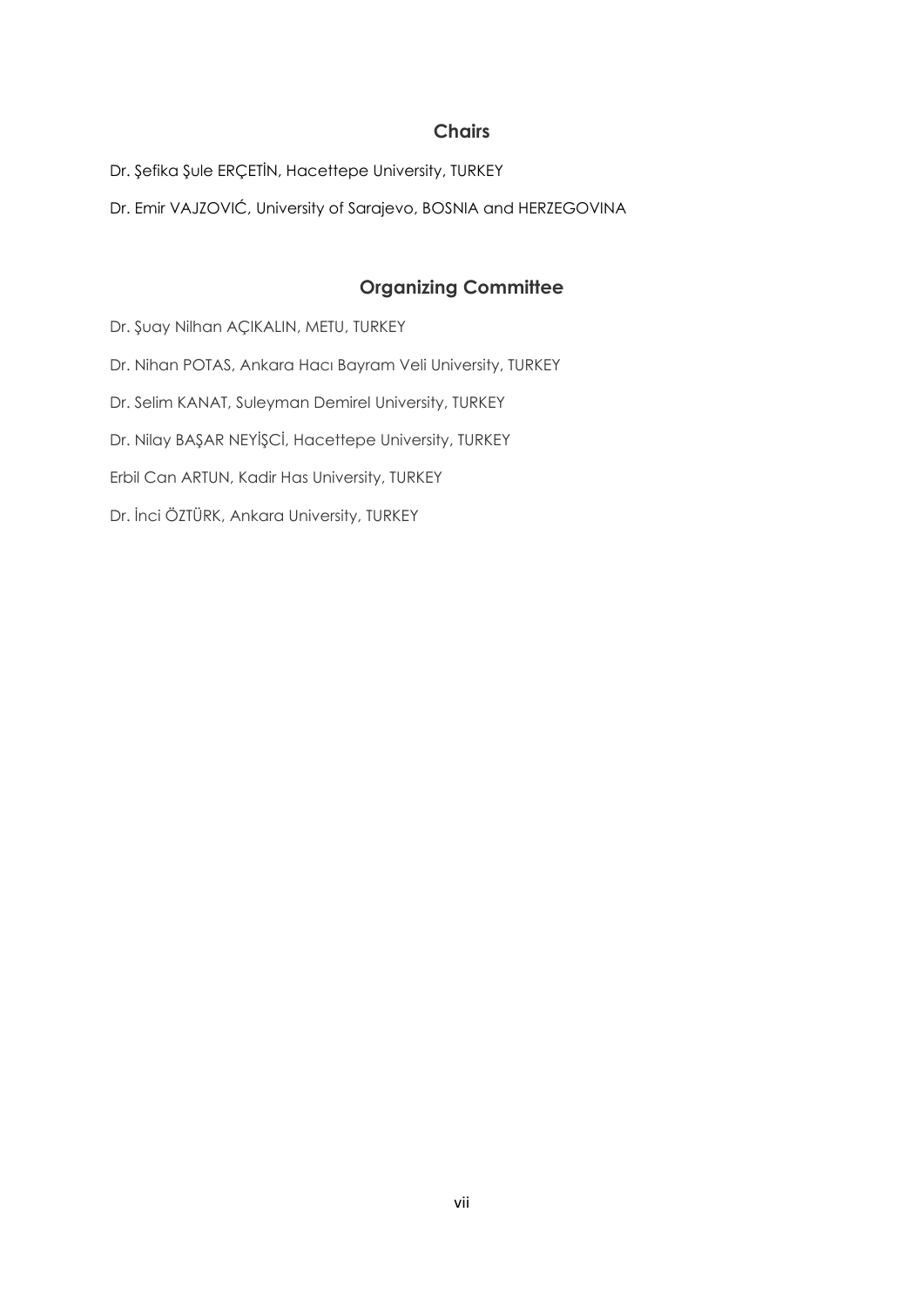#### **Scientific Committee**

Dr. Gediz Akdeniz, İstanbul University, TURKEY Dr. Jason Peter Fine, UNC, North Carolina, Chapelhill, USA Dr. Manuel Albert M. Ferreira, SCTE-IUL, PORTUGAL Dr. Uğur Berberoğlu, Ankara Oncology Education and Research Hospital, TURKEY Dr. Oktay Tanrısever, Middle East Technical University, TURKEY Dr. Nail. Alkan Ankara Hacı Bayram Veli University, TURKEY Dr. Sead Turćalo, University of Sarajevo, BOSNIA and HERZEGOVINA Dr. İbrahim Kocabaş, Yıldız Technical University, TURKEY Dr. Paul Ashwin, Lancaster University, UK Dr. Murat Ali Dulupçu, Suleyman Demirel University, TURKEY Dr. Hasan Tatlıpınar, İstanbul University, TURKEY Dr.Mario Hibert, University of Sarajevo, BOSNIA and HERZEGOVINA Dr. Purnima Mehta Bhatt, Hood College Frederick MD, USA Dr. Gandolfo Dominici, University of Palermo, ITALY Dr. Elmir Sadiović, University of Sarajevo, BOSNIA and HERZEGOVINA Dr. Necla Turanlı, Hacettepe University, TURKEY Dr. Mehmet Yılmaz, Ankara University, TURKEY Dr. Hikmet Alizade, Bakû State University, AZERBAIJAN Dr. Nuri Doğan, Hacettepe University, TURKEY Dr. Meral Elçi, Gebze Technical University, TURKEY Dr. Cemal Atakan, Ankara University, TURKEY, Dr. Mirza Smajić, University of Sarajevo, BOSNIA and HERZEGOVINA Dr. Mirza EmirHafizović, University of Sarajevo, BOSNIA and HERZEGOVINA Dr. Elife Doğan Kılıç, İstanbul University, Cerrahpaşa, TURKEY Dr. Zekai Öztürk, Ankara Hacı Bayram Veli University, TURKEY Dr. Nail Kılıç, İstanbul University, Cerrahpaşa, TURKEY Dr. Kaliyabanu Kertayeva, The L.N. Gumilyov Eurasian National University, KAZAKHSTAN Dr. Selma Cikotić, University of Sarajevo, BOSNIA and HERZEGOVINA Dr. Kadisha, Shalgynbayeva, The L.N. Gumilyov Eurasian National University, KAZAKHSTAN Dr. Lejla Turćila University of Sarajevo, BOSNIA and HERZEGOVINA Dr. Yakup Albayrak, Namık Kemal University, TURKEY Dr. G. Çiğdem Yalçın, İstanbul University, İstanbul, TURKEY Dr. Aslam Khan, Mahatma Gandhi Central University, INDIA Dr. Murat Beyazyüz, Namık Kemal University TURKEY Dr. Oya Tunaboylu, Süleyman Demirel University, TURKEY Dr. ELVİS Fejzić,University of Sarajevo, BOSNIA and HERZEGOVINA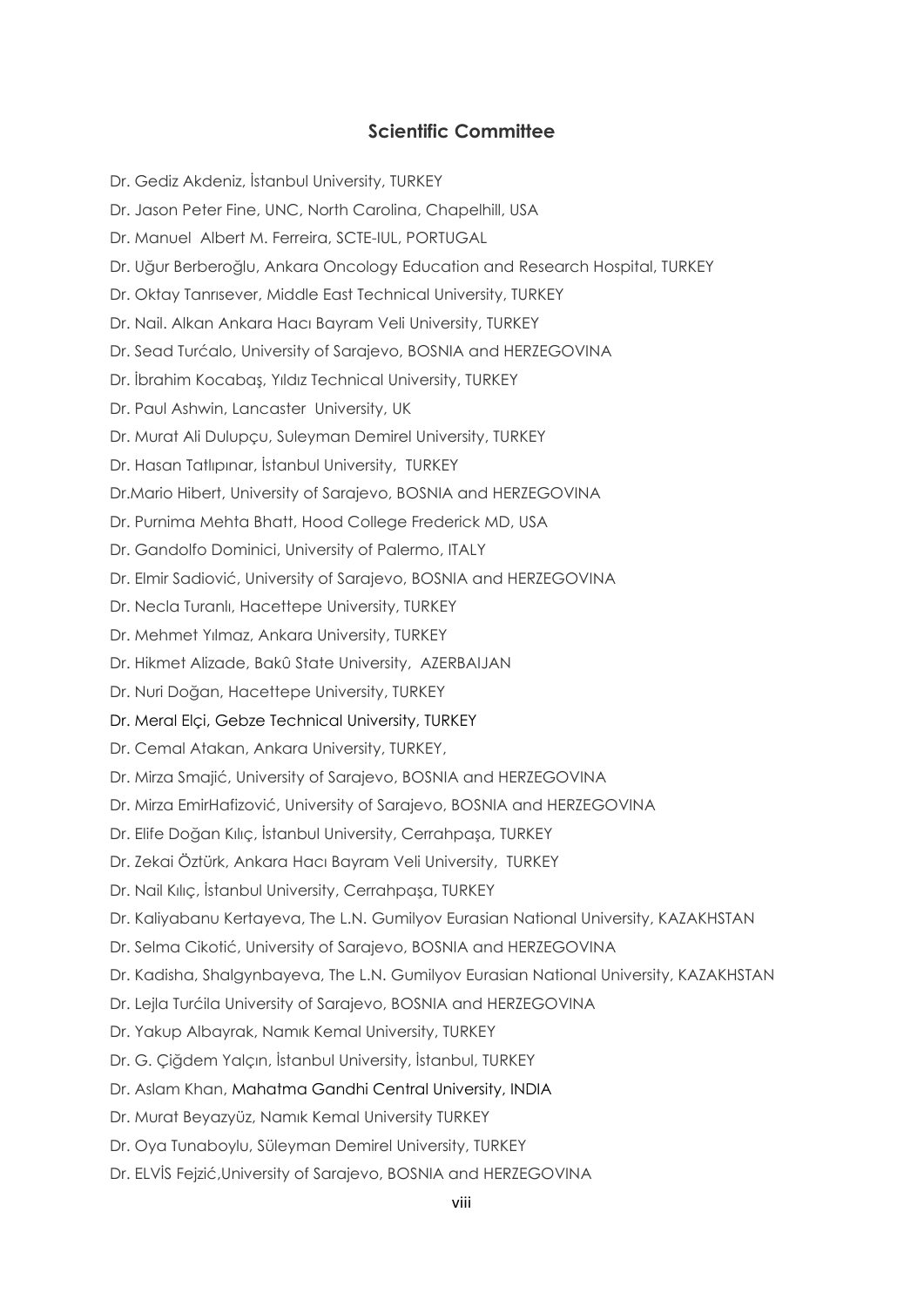- Dr. Sabri Çelik, Gazi University, TURKEY
- Dr. Binali Tunç, Mersin University, TURKEY
- Dr. Lütfi Üredi, Mersin University, TURKEY
- Dr. Zhumabekova Fatima Niyazbekovna, The L.N. Gumilyov Eurasian National University, KAZAKHSTAN
- Dr. Ercan Yılmaz, Necmettin Erbakan University, Dr. Mehmet Özbaş, Erzincan University, TURKEY
- Dr. Sait Akbaşlı Hacettepe University, TURKEY
- Dr. İlknur Maya, Çanakkale University, TURKEY
- Dr. İlknur Şentürk, Eskişehir Osmangazi University, TURKEY
- Dr. Akbar Rahimi Alishah, Aydın University, TURKEY
- Dr.Murat Lüleci, Aydın University, TURKEY
- Dr. Abdullah BALIKÇI, İstanbul University, TURKEY
- Dr. Mehmet Ali Hamedoğlu, Sakarya University, TURKEY
- Dr. Melek Körükçü, Niğde Ömer Halis Demir University, TURKEY
- Dr. Nilanjan Ray, Adamas University, West Bengal, IINDIA
- Dr. Nurgül Tezcan Kardaş, Düzce University, TURKEY
- Dr. Mina Abbasiyannejad, UPM, MALAYSIA
- Dr. Esra Soydaş Akyol, Yıldırım Beyazıt University, TURKEY

Dr. Wassim Aloulou, College of Economics and Administration Sciences, Al-Imam Muhammed Ibn Saud Islamic University at Riyadh, KSA

Dr. Joan Pere Plaza I Font, Escola Superior de Comerç InternacionalUniversitat Pompeu Fabra, SPAIN

- Dr. Arzu Güler, Adnan Menderes University, TURKEY
- Dr. Mainul Haque, University of Nottingham, UK
- Dr. Manuela Piscitelli, Università degli Studi della Campania Luigi Vanvitelli, ITALY
- Dr. Nursel Yardibi, International Science Association, TURKEY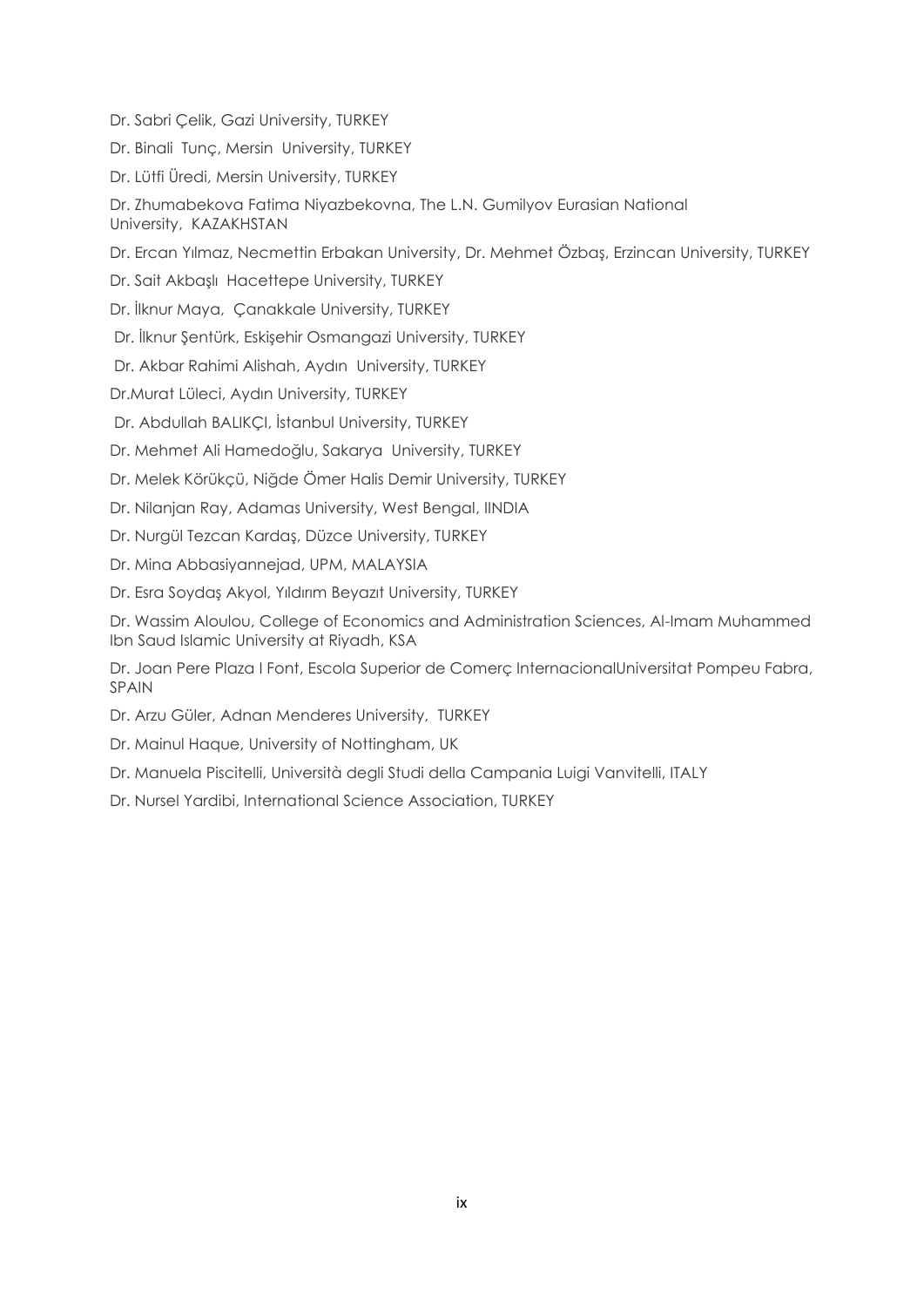# **BİLDİRİLER / PAPERS**

| Dr. Eray ALIM - Dünya Siyasetinde Karmaşa Faktörünün Gereği Olarak Siyasi Öngörüye Dayalı                                                                                                      |
|------------------------------------------------------------------------------------------------------------------------------------------------------------------------------------------------|
| Halil Emre DENIŞ - Siyasal Katılım, Oy Kullanma ve Kaos: Gelecekte Türkiye'de Elektronik Oy                                                                                                    |
| Dr. Mehmet Emin ERENDOR - 2005'ten 2020'ye Kırgızistan'ın Değişmeyen Kaderi: Devrimler5                                                                                                        |
| Şeyma GÜNER & Hüseyin ÇIRPAN - Hospital Management and Leadership in Epidemic Diseases6                                                                                                        |
| Dr. Tangül AYTUR ÖZEN & Dr. Filiz KANTEK - Yönetici/Klinik Hemşirelere Yönelik Öz-Liderlik                                                                                                     |
| Dr. Gözde YEŞİLAYDIN & Dr. Yasemin HANCIOĞLU - Authentic Leadership in Health                                                                                                                  |
| Dr. Pinar ARSLAN - Evaluation of the Education of Children in Juvenile Holding Facilities in The                                                                                               |
| Dr. Oya TUNABOYLU - Chaos Theory in Language Teaching: Implications for Curriculum                                                                                                             |
|                                                                                                                                                                                                |
| Dr. Serkan UÇAN & Dr. Mustafa ÖZMUSUL - Teacher Development Needs in the Post-Pandemic                                                                                                         |
| Jasmin HASANOVIC & Emina ADILOVIC - The Double Life of Virtual: Emancipation As                                                                                                                |
| Dr. Volkan YÜNCÜ Rethinking Media Legitimacy: Building Legitimacy and Reputation on Social                                                                                                     |
| Dr. Çağlar DOĞRU - Building Effective Teams to Improve Performance: A Complex Systems<br>.21                                                                                                   |
| Dr. Barış BAYRAM - A Probabilistic Theoretical Framework for Patient-Oriented Ethics Responding<br>to Real-World Complexities in Consideration of Hard-Enough Determinism: Ethical Possibility |
| Dr. M. Atilla ARICIOĞLU & Osman Nurullah BERK - Çevreyi Anlamak İçin Kaosu Öğrenmek                                                                                                            |
| Sevda Seven ŞARKAYA & Dr. Fatma ÇOBANOĞLU - Kaosun Eşiğinde Kadın Yönetici: Cam                                                                                                                |
|                                                                                                                                                                                                |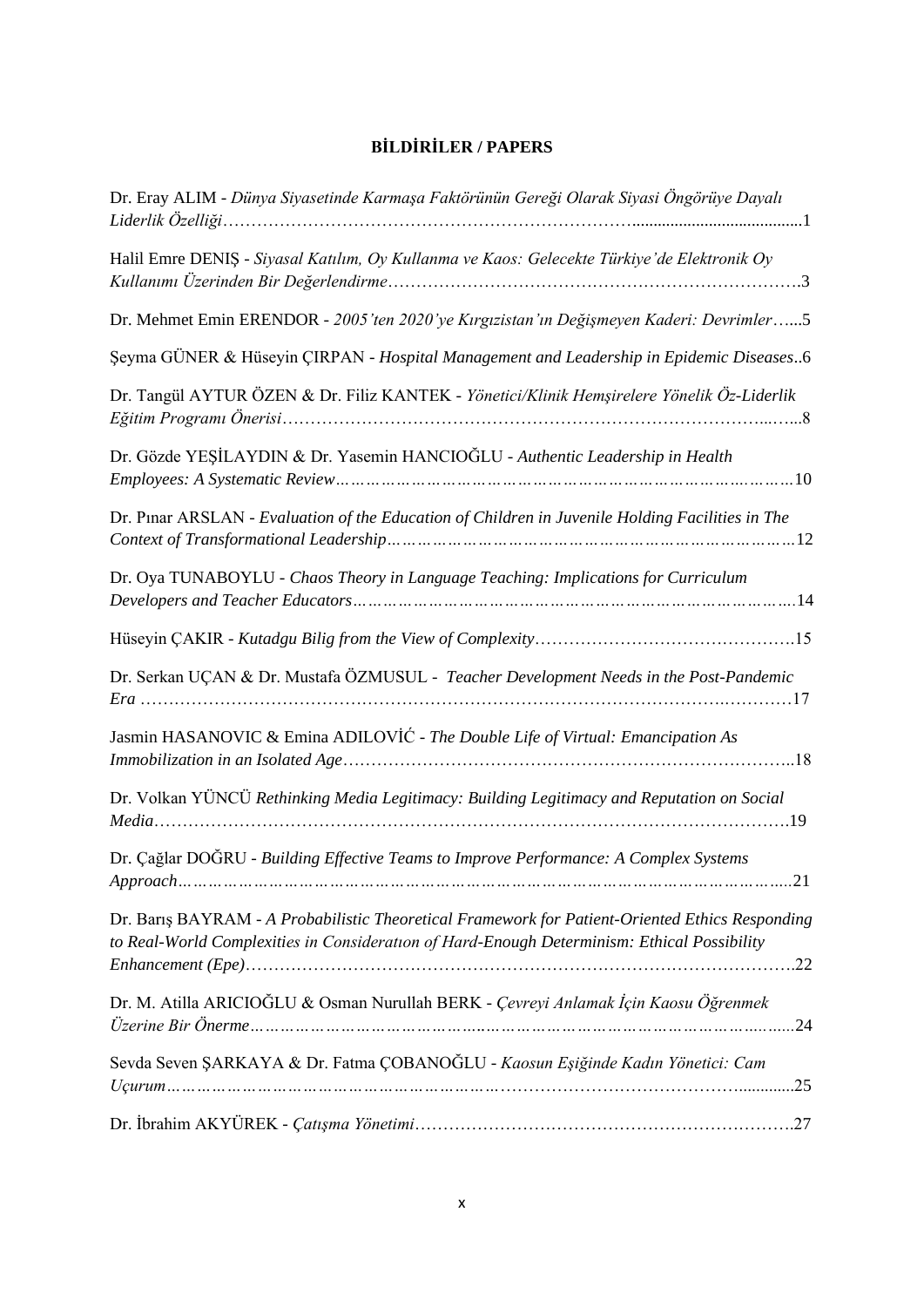| Dr. Muhammet Hamdi MÜCEVHER - Nitelikli İnsan Kaynağının Seçimi Ve Geliştirilmesinde Hayat                                                                              |
|-------------------------------------------------------------------------------------------------------------------------------------------------------------------------|
| Dr. Mustafa Cüneyt ÖZŞAHİN - Siber Güç Yumuşak Güç Mü Yoksa Sert Güç Mü?29                                                                                              |
| Dr. Oğuzhan ZENGİN & Mustafa Emin AKÇİN - Mülteci Kampları ve Covid-19 Pandemisi Arasında                                                                               |
| Cristina SERPA & Amir FOROUHARFAR - Fractalization of Chaos and Complexity: Proposition of                                                                              |
|                                                                                                                                                                         |
| Dr. Nilanjan RAY & Tanisha MUKHERJEE & Dr. Sudin BAG - Chaotic and Complexity of<br>Understanding Online Shopping Behaviour From Marketing Perspective37                |
| Dr. Nurcan DENIZ - How Fractals Contribute To Supply Chain Management? - An Initial<br>Bibliometric and Social Network Analysis on Articles Indexed in Web of Science38 |
| Nigar Nevra KARAKAŞ & Dr. Elife DOĞAN - Özel İlkokulların Kurumsal İtibarı40                                                                                            |
| Dr. Petek DİNÇMAN - Öğretmenlerin Örgütsel Sessizlik Düzeylerinin Bazı Değişkenlere Göre                                                                                |
| Deniz GÖRGÜLÜ - Covid-19 Pandemisinde İlkokul Öğrencilerinin Kahramanlık Algılarının                                                                                    |
| Dr. Nilanjan RAY- Tribal Women Empowerment and Leadership: A Study from Birbhum District,                                                                               |
|                                                                                                                                                                         |
| Mehmet Ilbey ÇOBAN - Co-Adaptation in Context with Iranian, Russian and Turkish Policies On                                                                             |
| Dr. Anupriyo MALLICK & Dr. Nilanjan RAY & Dr. Sudin BAG - Leading and Navigating in                                                                                     |
| Dr. Mustafa CANBEY - Kaotik Dünyada İletişim: Sanal Gerçeklik ve Ötesi50                                                                                                |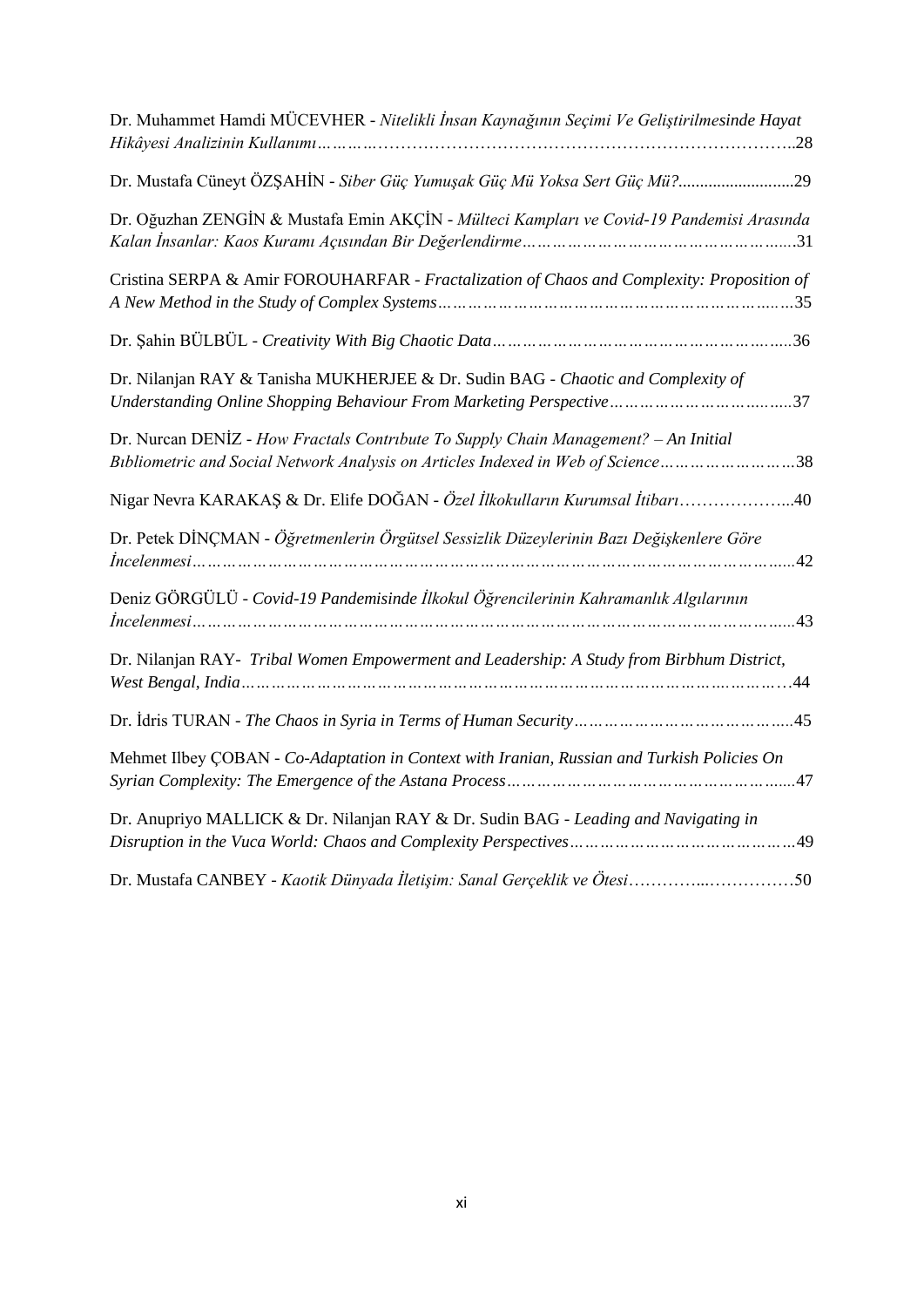# **DÜNYA SİYASETİNDE KARMAŞA FAKTÖRÜNÜN GEREĞİ OLARAK SİYASİ ÖNGÖRÜYE DAYALI LİDERLİK ÖZELLİĞİ**

*Eray ALIM<sup>1</sup>*

# *Öz*

Uluslararası İlişkiler disiplininde pozitivist epistemoloji ve rasyonel seçim teorisi gibi yaklaşımlar uzun yıllar boyunca baskın bir yere sahip olmuştur. Realizm ve Liberalizm'in disiplin içinde taşıdığı ağırlığa bağlı olarak, meydana gelen uluslararası olayların ve aktörlerin bu olaylara verdikleri cevapların, lineer bir nedensellik üzerinden, ampirik gözlem yöntemiyle açıklanabileceği düşünülmüştür. Son yıllarda ise bu bakış açısını ikame etme iddiası taşıyan alternatif yaklaşımlar ortaya çıkmaya başlamıştır. Kaos ve karmaşa faktörlerine vurgu yapılarak, olayların mekanik ve indirgemeci yaklaşımlarla izah edilemeyeceği ve daha incelikli analizlere ihtiyaç olduğu kaydedilmiştir. Bu yönelimin ortaya çıkmasında, Uluslararası İlişkiler disiplinin de bir parçası olduğu Sosyal Bilimler alanın Fen Bilimi/Canlı Bilimi alanı ile daha güçlü etkileşim kurmaya başlaması önemli bir neden teşkil etmiştir. Örneğin, fizik, kimya ve matematik gibi alanlarda başvurulan karmaşa teorisi, Sosyal Bilimler alanına da giriş yapmıştır. Canlı özellikleri taşıyan ya da taşımayan formasyonların var oluş ve devamını, dolaşım, bağlantı, karmaşıklık ve düzensizlik gibi faktörlerinin altı çizilerek açıklayan Karmaşa Teorisi, en yaygın bilinen tanımıyla, bütünün parçaların toplamdan daha fazla olduğu tezine dayanmaktadır. Bu tezin bir geçerlilik zeminine sahip olması için ise, lineer olmayan dinamikler ve denge durumunda olmadan varlık gösterebilen sistemlerden söz edilebilmesi gerekmektedir. Karmaşa Teorisinin öngörüsü, varoluşun beklenmedik ilişkisellikler ve dinamik hareketlilikler üzerine temellendiğidir. Bunun dünya siyasetinin ilgi alanına giren ve uluslararası yaşamı açıklamayı amaç edinen uzmanlar için ima ettiği önemli noktalar mevcuttur. Uluslararası yaşam, düzensizlikler, öngörülemeyen gelişmeler ve rastlantısallıklara gebedir; dünya siyasetine yön veren olayların determinist sebep-sonuç ilişkileriyle ya da ön kabullerle açıklanamayacak karmaşıklıkta olduğu durumlar söz konusudur. Bu yaklaşım, Uluslararası İlişkiler açısından yeni bir gelişme olarak görülmemelidir. Zira Uluslararası İlişkilerin bir disiplin olarak ortaya çıkmasını sağlayan Birinci Dünya Savaşı'nın, sistematik analizlerin iddia ettiğinin aksine, nasıl beklenmedik olayların bir sonucu olarak meydana geldiği yeni ortaya çıkan arşiv belgeleriyle ortaya konulmuştur. Örneğin tarihçi Christopher Walker, "Uyurgezerler: Avrupa 1914'te Nasıl Savaşa İlerledi" adlı kitabında Avrupa devletlerinin öngörülerinin tam aksi şekilde nasıl kendilerini savaşın içinde bulduklarını çarpıcı şekilde ortaya koymuştur. Aslında dünya siyasetinin lineer ya da döngüsel değil, karmaşık bir seyir izlediği düşüncesi sonraki yıllarda yaşanan gelişmelerle de doğrulanmıştır. Örneğin, Arap Baharı sürecinde Tunus'ta Muhammed Bouazizi adında bir sokak satıcısının kendisini yakması sonucu Tunus'ta nasıl kısa süre içinde bir iktidar değişikliğine meydana geldiği görülmüştür. Yaneer Bar-Yam gibi Karmaşa Teorisi uzmanları bunun nedenini açıklarken, 1999- 2000'de emtia piyasasında deregülasyonun gıda fiyatlarında ciddi volatilitelere neden olduğu ve bu nedenle fiyatlarda 2-3 kat artışa varan ani sıçramaların toplumsal ve siyasal çalkantılara neden olacağı öngörüsünde bulunmuştur. Nitekim 2007-2008'de önemli bir artış yaşanmışsa da asıl patlama ikinci dalga fiyat artışı olan 2010-2011; yani Arab Baharı'na denk gelen zaman diliminde yaşanmıştır. Bar-

<sup>1</sup> Dr. Öğretim Üyesi, Batman Üniversitesi, İktisadi ve İdari Bilimler Fakültesi, Siyaset Bilimi ve Kamu Yönetimi Bölümü, E-posta: [erayalim@hotmail.com](mailto:erayalim@hotmail.com)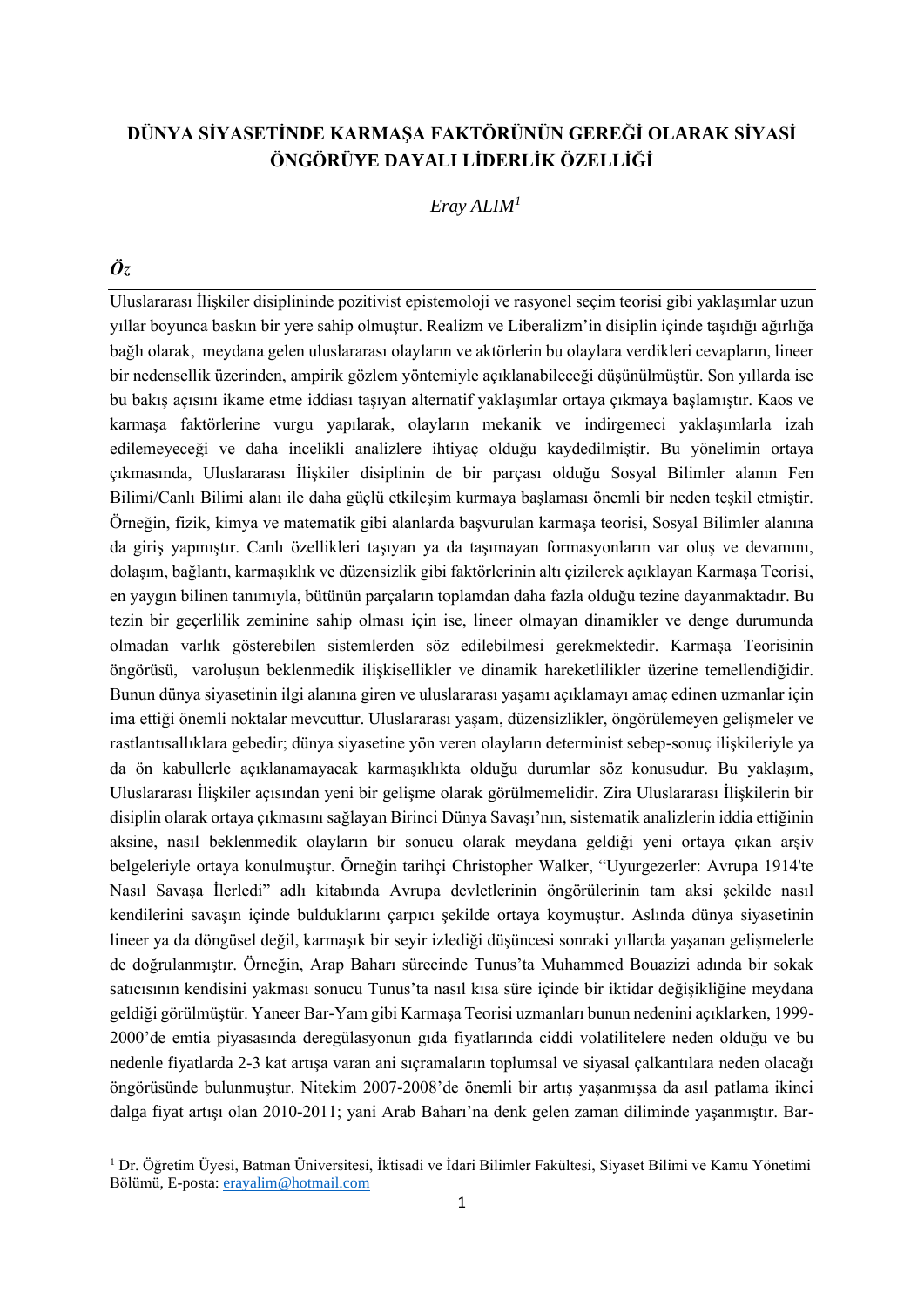Yam'ın analizi bir adım öteye götürülecek olursa; Tunus'ta başlayan protestolar ve ardından Ben Ali'nin koltuğu bırakmasıyla sonuçlanan süreç, Orta Doğu ve Kuzey Afrika'nın genelinde de jeopolitik fay hatlarını hareketlendiren bir gelişme olmuştur. Tunus'un ardından toplumsal protestolar Mısır, Libya, Yemen, Bahreyn ve Suriye gibi bir dizi ülkede de vuku bulmuş ve yaşanan sürecin etkileri, Suriye'deki iç savaşta görüldüğü gibi, yaklaşık 10 yıldır dünya siyasetini meşgul eden bir niteliğe sahip olmuştur. Yakın plan bir okuma yapıldığında; Arap Baharı örneği, liderlik pozisyonunda bulunanların uluslararası arenada nasıl beklenmedik gelişmelerle karşılaşabileceklerinin farkında olmalarının önemine işaret etmektedir. Bu kapsamda, Karmaşa Teorisi'nden hareketle insan yaşamının geneline dair olduğu gibi, dünya siyasetinde de öngörülemezlik ve sürpriz gibi unsurlar birer değişken olarak siyasi mülahazalarda yer bulmalıdır. Beklenmedik gelişmeler ve rastlantısallıklardan kaynaklı risklere karşı ihtiyaç duyulan temel liderlik özelliği ise siyasi öngörüdür. Siyasi öngörü; karar alma süreçlerinde hesaba katılması gereken "her türlü senaryoya karşı hazır olma gerekliliği" için kaçınılmaz bir gerekliliktir. Uluslararası siyasete dair akıl yürütmeleri entelektüel bir faaliyet olarak icra edenlerin gün geçtikçe karmaşa ve kaos faktörlerine yer verdikleri görünürken, karar alıcı makamda bulunan kişilerin de bu faktörlere siyasi mülahazalarında ağırlık vermeleri ve ayrıca siyasi öngörü unsurunu kişisel özelliklerine dahil etmeleri büyük önem arz etmektedir. Zira Arap Baharı'nın gösterdiği gibi, bu sürece hazırlıksız yakalanan ülkeler, mülteci krizi, ekonomik sorunlar ve güvenlik riskleri gibi bir dizi olumsuz gelişmeyi karşılarında bulmuşlardır. Bu hususlardan hareketle bu sunumda, uluslararası arenadaki kaos ve karmaşa faktörlerine atıf yapılarak, liderlik kadrolarının öngörülemezlikle malul bir ortamda sahip olmaları gereken davranışsal özelliklerle ilgili bir perspektif sunulacaktır.

*Anahtar Kelimeler:* Uluslararası İlişkiler, Dünya Siyaseti, Karmaşa Teorisi, Liderlik, Siyasi Öngörü.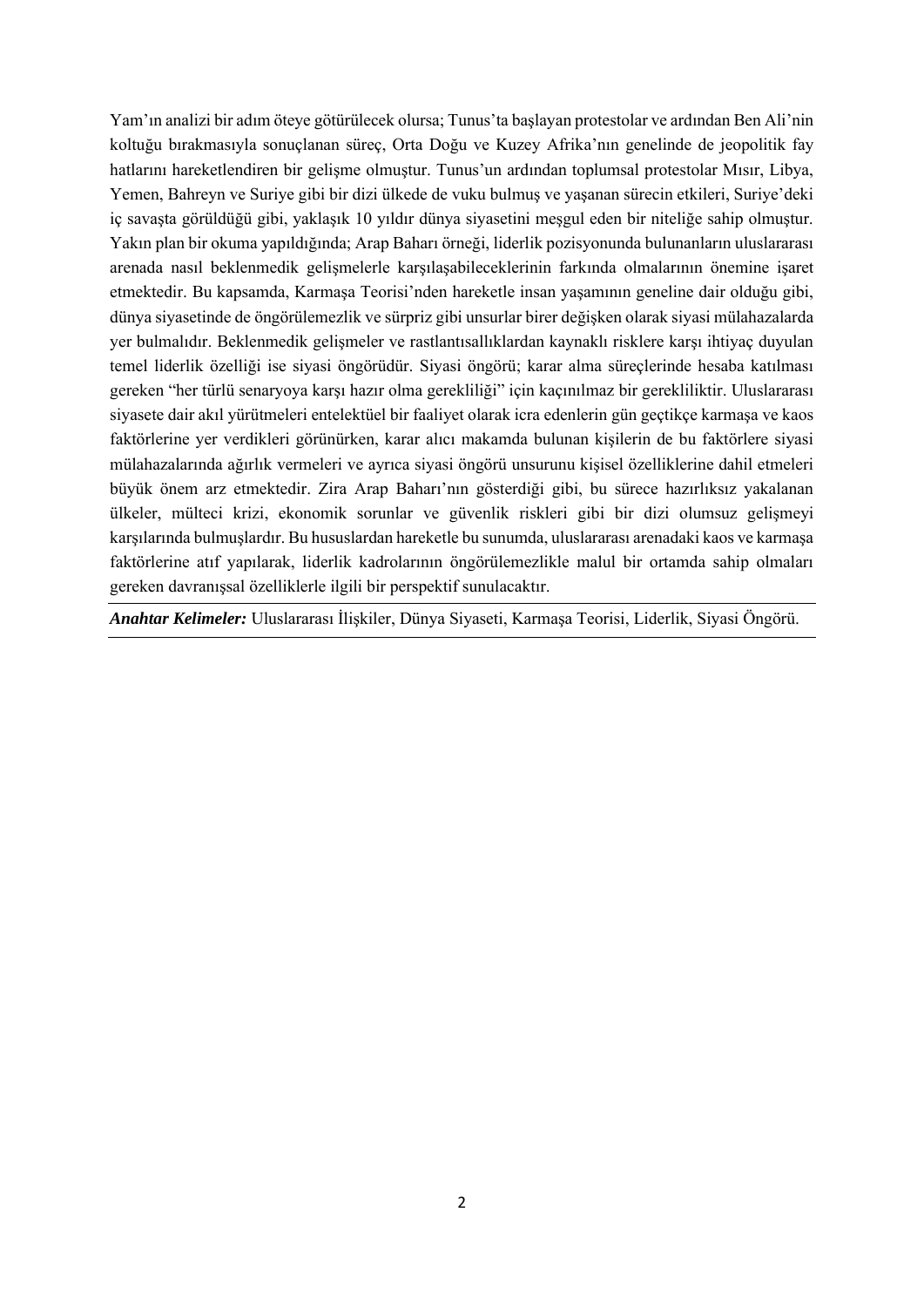# **SİYASAL KATILIM, OY KULLANMA VE KAOS: GELECEKTE TÜRKİYE'DE ELEKTRONİK OY KULLANIMI ÜZERİNDEN BİR DEĞERLENDİRME**

*Halil Emre DENİŞ<sup>1</sup>*

# *Öz*

Kaos kelimesini duyduğumuzda ya da kullandığımızda aslında karmaşık bir durum ya da kargaşa hali vurgulanmaktadır. Türk Dil Kurumu da *"kaos"* kelimesinin tanımı olarak bu kullanımı ikinci anlam olarak belirtirken, birincil anlam olarak *"evrenin düzene girmeden önceki biçiminden yoksun, uyumsuz ve karışık durum"* olarak tanımlanmaktadır. Kaotik kelimesi ise *"kargaşa içinde olan"* anlamında kullanılmaktadır. Kaos terimi ve kuramı fen bilimlerinden sosyal bilimlere kadar birçok alanda kullanılabilmektedir. Euel Elliot ve Douglas Kiel'e göre (1997) kaos teorisi, doğa bilimcilerin doğrusal olmayan dinamikler alanında yaptıkları keşfin sonucu olarak ortaya çıkmıştır. Doğrusal olmayan dinamikler, doğrusal olmayan sistemlerin zaman içerisindeki evriminin incelenmesidir. Doğrusal olmayan sistemler, değişkenler arasındaki ilişkilerin kararsız olduğu dinamik davranışları ortaya çıkarmaktadır. Dolayısıyla bu ilişkilerde yaşanan değişiklikler, mevcut yapıları parçalayabildiği gibi oluşan yeni yapı ise davranış değişkenleri ve beklenmedik sonuçları da beraberinde getirmektedir. Siyaset biliminde de kaos teorisi üzerine yapılmış birçok çalışma bulunmaktadır. Siyasal konular ve demokratik sistemlerde yer alan seçimler doğrusal olmayan dinamiklerdir. Sürece giren çeşitli değişkenler, siyaseti, siyasal yapıları, seçmenlerin tutum ve davranışlarını değiştirebilmekte, parçalayabilmektedir. Ortaya çıkan yeni yapılar da beklenmedik sonuçları beraberinde getirmektedir. Örneğin Arap Baharı sonrası Ortadoğu devletlerindeki yapısal değişiklikler; keza dünya siyasetini yönetmeye çalışan devletlerin, çeşitli devletler üzerindeki siyasetleri; devletlerin mevcut süreçlerinde gerçekleştirdikleri sistem değişiklikleri, seçim sistemlerindeki değişiklikler de kaosu beraberinde getirebilmektedir. Elektronik oy 1990'lı yıllarla birlikte seçim sistemlerinin içerisine dâhil olmuş, birçok ülkede kullanılmaya başlanmıştır. Elektronik oy seçimlerde daha hızlı bir şekilde oy kullanılmasına ve sayılmasına yardımcı olmaktadır. Bilgisayar sistemleri aracılığıyla kullanılan elektronik oy, bazı ülkelerde internete bağlı araçlarla (bilgisayar, tablet, akıllı telefon) kullanılabilirken, bazı ülkelerde ise elektronik oylama makineleri vasıtasıyla kullanılmaktadır. Ancak elektronik oy kullanmanın da kaotik durumları beraberinde getirdiği görülebilmektedir. Elektronik oylamadaki en önemli unsurlar güvenlik, gizlilik, denetim ve hızdır. Bu unsurlar aynı zamanda seçmen davranışlarını da etkileyebilecek unsurlardır. Bu çalışmada öncelikli olarak kaos ve siyasal katılım konusuna değinilecek olup, sonrasında elektronik oylamanın ne olduğu, nasıl ve neden uygulandığı sorularına yanıt verilmeye çalışılacaktır. Elektronik oylamanın ülkelerdeki uygulamalarına verilecek örnekler de yukarıdaki soruların net bir şekilde anlaşılmasına yardımcı olacaktır. Son olarak Türkiye'de de yıllardır uygulanmak istenen ve üzerinde çalışmalar yürütülen elektronik oyun, uygulandığı takdirde kaotik bir yapıyı ortaya çıkarması ihtimali tartışılacak olup, kullanılan sistemler üzerinden belirli çözüm önerileri getirilmeye çalışılacaktır. Doğrusal olmayan bir dinamik olan seçimlerin yapısı ile alakalı gerçekleştirilecek olan değişimin beklenmedik sonuçları da ortaya çıkaracağı öngörülmektedir. Elektronik oylama yapıldığında alınan sonuçlarda makinanın ya da sistemin sunduğu verilere güvenmek, sisteme dışarıdan yapılacak

<sup>1</sup> Dr. Öğr. Üyesi, Hakkari Üniversitesi, İktisadi ve İdari Bilimler Fakültesi, Siyaset Bilimi ve Uluslararası İlişkiler Bölümü, E-posta: [emredenis@gmail.com](mailto:emredenis@gmail.com)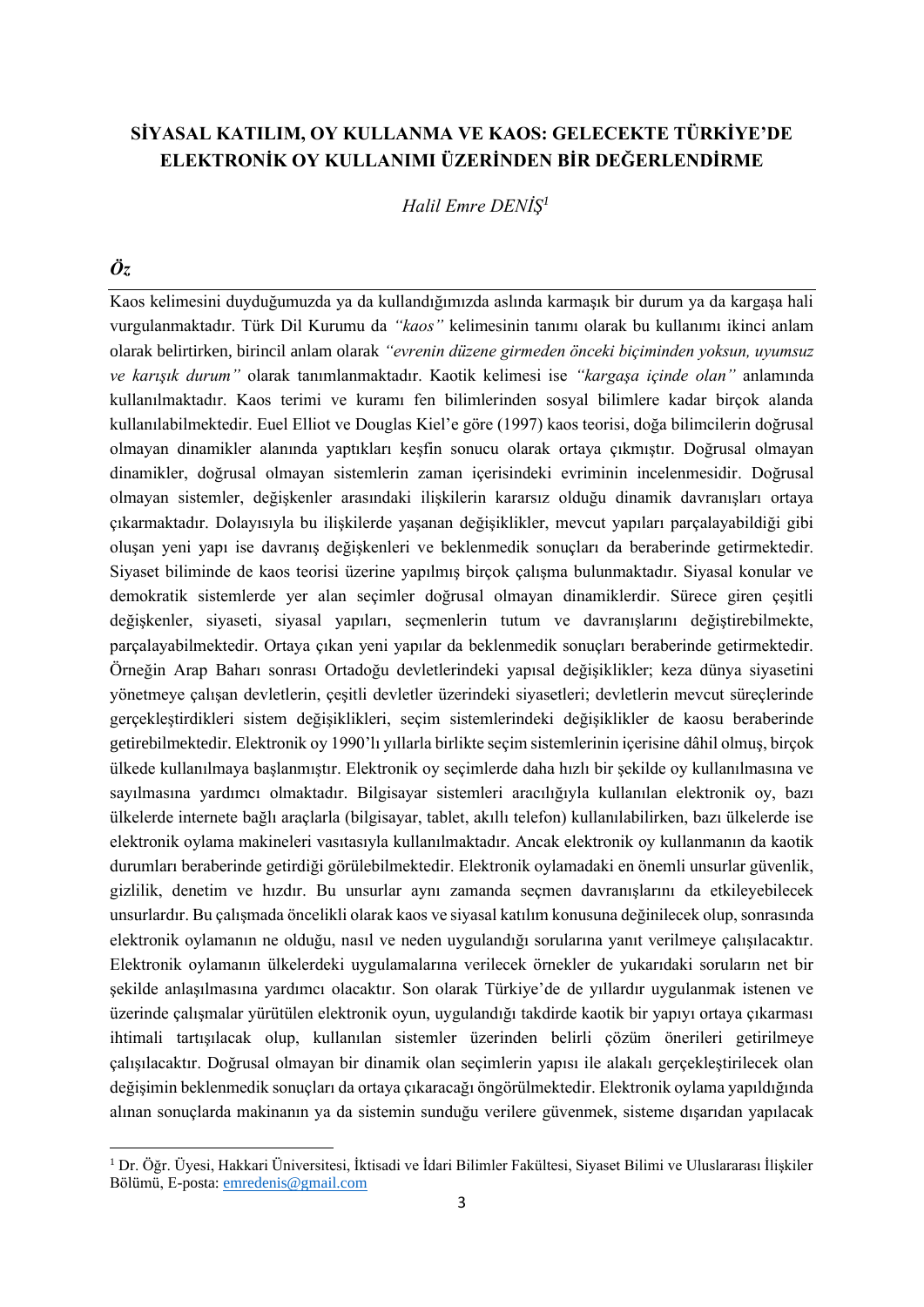müdahalelerin olması ihtimali (hack), mevcut iktidarların tekrar iş başına gelmek için seçim kurullarına ve makinalara müdahale ihtimali, kişilerin kullandıkları oyun hangi partiye gittiğinin bilinmesi ihtimali gibi konular her zaman gündemde olabilecek ve kaosu beraberinde getirebilecektir. Özellikle seçmenin oyunun hangi partiye kullanıldığının bilinmesi, seçmeni ya sandıktan uzaklaştıracak ya da çıkarlarını korumak için iktidar partisine oy kullanmasına neden olacak ve davranış değişimi gözlenebilecektir. Bu durum da sağlıklı bir demokratik yapının bozulmasına, sistemin işleyişinin tıkanmasına neden olacak ve beraberinde kaosu getirebilecektir.

*Anahtar Kelimeler:* Kaos, Siyasal Katılım, Oy Kullanma, Elektronik Oy, Türkiye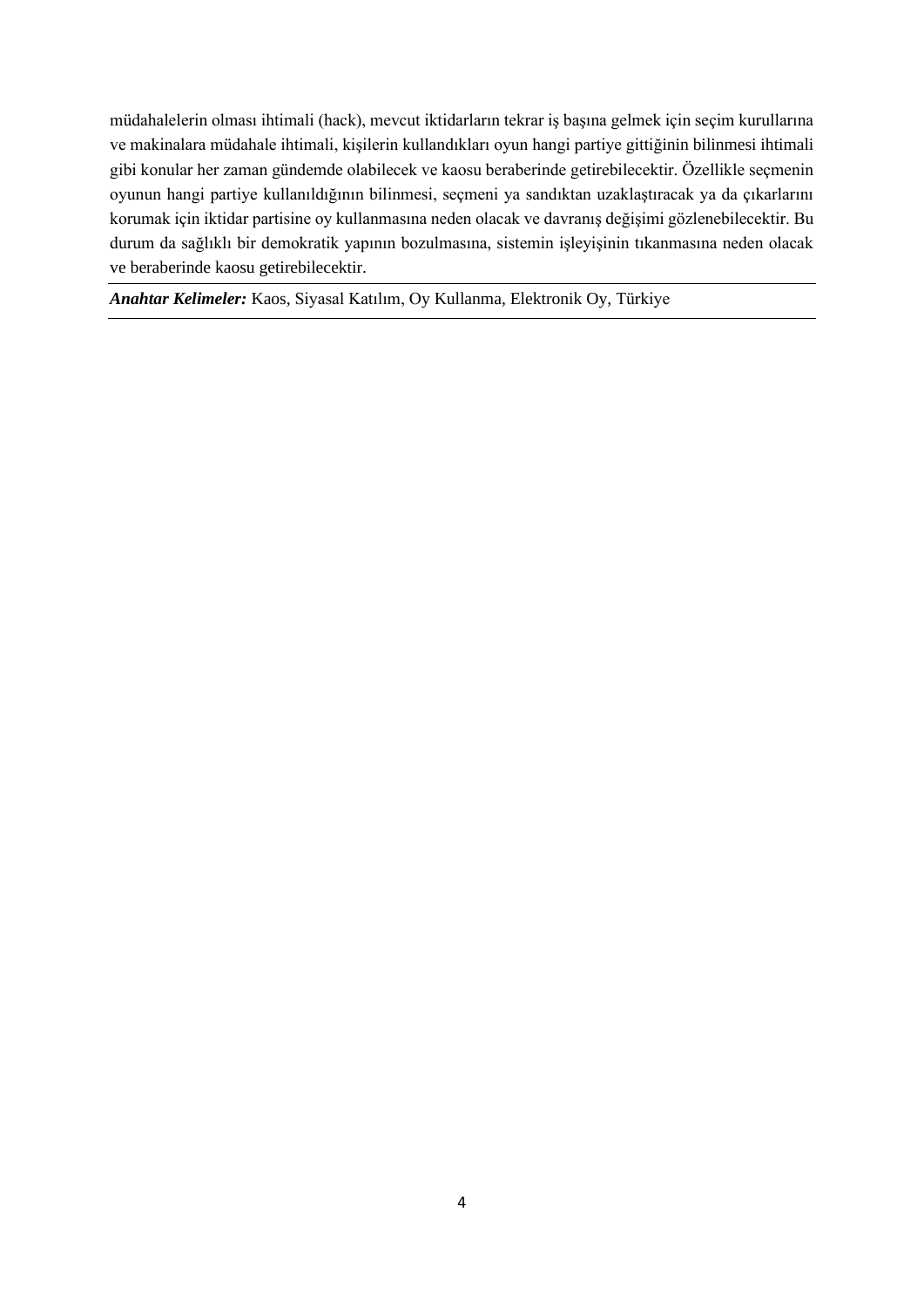# **SİBER GÜÇ: YUMUŞAK GÜÇ MÜ YOKSA SERT GÜÇ MÜ?**

*Mehmet Emin ERENDOR<sup>1</sup>*

#### *Öz*

31 Ağustos 1991 tarihinde resmi olarak bağımsızlığını elde eden Kırgızistan geride kalan 29 yıl içerisinde yaşadığı devrimler ve kaos dönemleri ile Orta Asya ülkeleri içerisinde en istikrarsız ülkelerden birisi olmuştur. 2005 yılında Akayev'e yönelik gerçekleştirilen Lale Devrimi ile başlayan süreç 2010 yılında bu defa Bakiyev yönetimine karşı gerçekleştirilmiştir. Her ne kadar geride kalan 10 yıllık süre içerisinde 2005 ve 2010 yıllarındaki gibi devrim olmasa da ülke içerisindeki kaos ve karmaşa ortamı sürekli olarak siyasi iktidarın dikkate alması gereken bir durum olarak ön plana çıkmıştır. 4 Ekim 2020 tarihinde gerçekleştirilen parlamento seçimleri ile beraber ülke yeni bir kriz döneminin içerisine girmiş ve seçim sonuçlarının açıklanması ile birlikte muhalifler protesto gösterilerine başlamışlardır. Protestocular ve daha sonrasında bunlara katılan muhalefet liderleri seçimlerin iptal edilmesine yönelik gösteriler gerçekleştirmiş ve daha sonrasında Beyaz Ev ve istihbarat binasının güvenliği aşılarak buralara girilerek binaların bazı bölümleri ateşe verilmiş ve protesto gösterileri ile başlayan süreç bir anlamda farklı bir hüviyete bürünmüştür. Bu protestolar devam ederken Cumhurbaşkanı Ceenbekov'un da istifasının istenmesi ülke içerisindeki huzursuzluğun daha farklı boyutlara ulaşmasına neden olmuştur. Ülke içerisinde yaşanan Kuzey-Güney ayrımı ve bağımsızlık sonrası iktidara gelen kişilerin yürüttükleri yanlış ekonomik politikalar ülke içerisindeki karmaşanın artmasına neden olmuş ve özellikle de pandemi dönemi ile birlikte halka yönelik sosyal güvencelerin sağlanamaması seçimlere yönelik gösterilerin başlamasına bir anlamda imkân sağlamıştır. Bu çalışmada geçmişten günümüze Kırgızistan'da gerçekleşen devrimler irdelenecek ve 4 Ekim 2020'de gerçekleşen protestoların bu devrim hareketlerinden farkı analiz edilecektir.

*Anahtar Kelimeler:* Kırgızistan, Devrim, Demokrasi, Seçim, COVID-19.

<sup>&</sup>lt;sup>1</sup> Dr. Öğretim Üyesi, Kırgızistan-Türkiye Manas Üniversitesi, E-posta[: merendor@atu.edu.tr](mailto:merendor@atu.edu.tr) ç.ş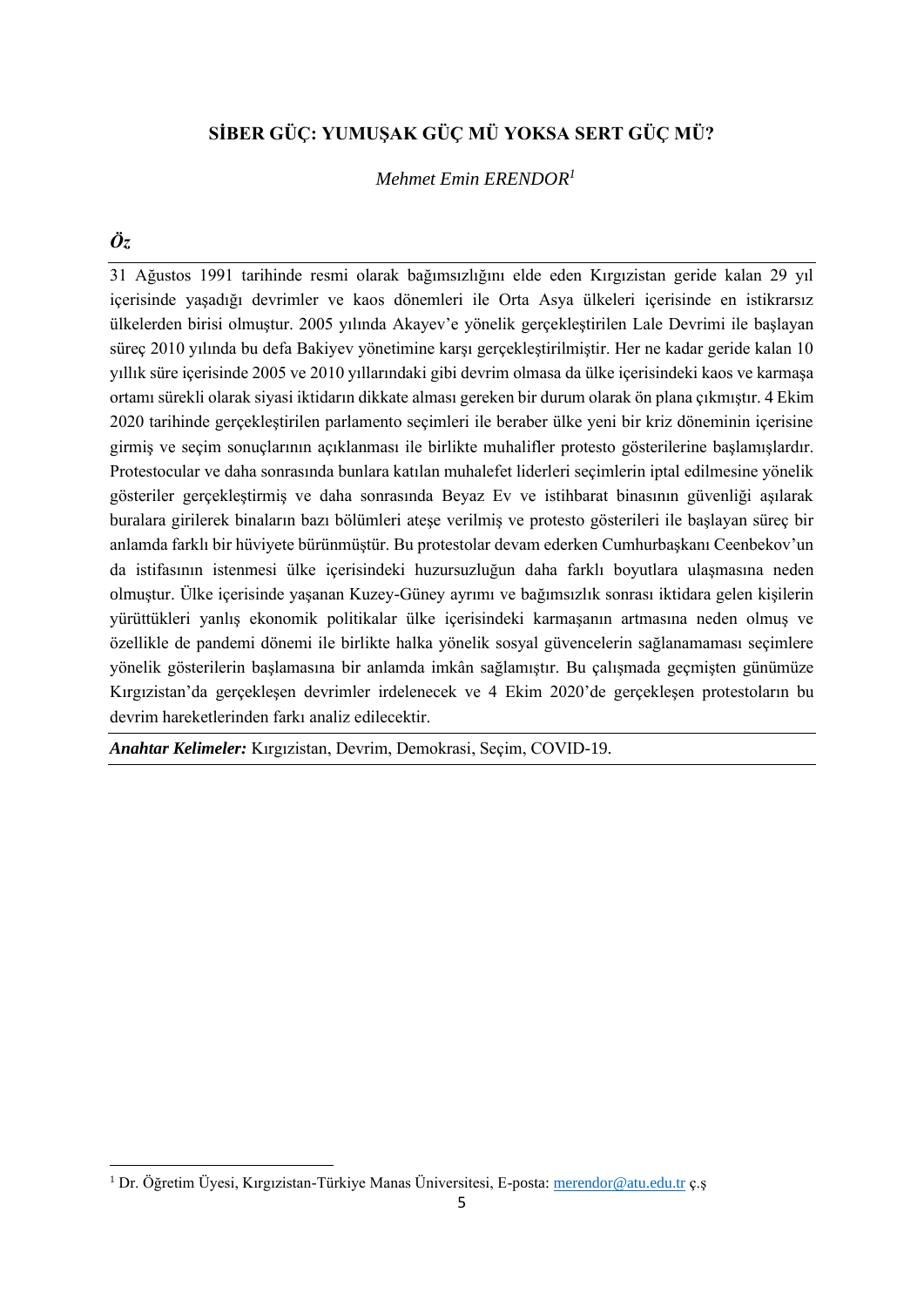#### **HOSPITAL MANAGEMENT AND LEADERSHIP IN EPIDEMIC DISEASES**

*Şeyma GÜNER <sup>1</sup> & Hüseyin ÇIRPAN<sup>2</sup>*

#### *Abstract*

Crises are mostly unexpected and/or sudden situations in which institutions are caught unprepared. The effects of the crises faced by the institutions may arise from different factors depending on the structure and characteristics of the sector in which they operate and may cause effects in different dimensions. The effects of the crisis, which has negative connotations in every period, increase in proportion to the acceleration of the change and development rate of the current period. The fact that there is no substitute for health, not receiving or delaying health services can cause undesirable situations that can lead to the loss of human life makes the health sector special among other sectors. Unlike other sectors, healthcare service providers have to balance the concepts of quality of life and profit. Due to such special conditions of the health system, in case of a possible crisis, health system administrators need to consider more elements in responding to crisis than some other sectors and make faster, more effective, ethical, and patient-centered decisions. The necessity of making decisions by considering a large number of factors together and the fact that many systems affect each other transform hospitals into a complex system. Snowden suggested the Cynefin model for managers how to make decisions based on the degree of complexity of the situations. According to Snowden (1999), trying to recognize the nature of complexity makes it possible to lead more effectively. According to this model, the first thing to do in crisis management is to define the degree of complexity of the structure, in other words, to try to determine the cause-effect relationships between events. The Covid-19 pandemic, which affected the whole world and all sectors, created a new order and the new order forced managers/leaders to change their styles and respond to this crisis in a new way. Therefore, it is very important to search the field well to develop management and leadership styles suitable for the newly formed structure. The aim of this study is to examine the areas that managers have to manage and the difficulties they face during the epidemic management, what kinds of choices and decisions they have to make in these areas and how they lead the process. As a matter of fact, with this study, it is aimed to define the complexity degree of the structure and to determine the causality patterns between events as suggested in the Snowden model. For this purpose, semi-structured interviews with senior executives of 10 public hospitals serving in Turkey were carried out and analyzed using the redact documents by the content analysis of these interviews. According to the analysis results, during epidemic management in hospitals; the leadership characteristics of managers, planning elements, continuity of basic health services, human resource management, communication, and the dimensions of the plans for the next epidemic were seen to be the most important areas to be managed during epidemic management, and each title was analyzed separately and reported by dividing into code-categories and themes. Also, the structure of the crisis was defined, and the advantageous and disadvantageous situations encountered by the hospitals during the fight against the epidemic were defined. According to the analysis results; it has been observed that the type of hospital where the epidemic disease is managed (university hospital, city hospital, state hospital,

<sup>&</sup>lt;sup>1</sup> PhD Student, Istanbul Medipol University, Health Systems and Policies Application and Research Center, Email: [sguner@medipol.edu.tr](mailto:sguner@medipol.edu.tr)

<sup>2</sup> Assistant Professor, Istanbul Medipol University, Faculty of Business and Management Sciences, E-mail: [hcirpan@medipol.edu.tr](mailto:hcirpan@medipol.edu.tr)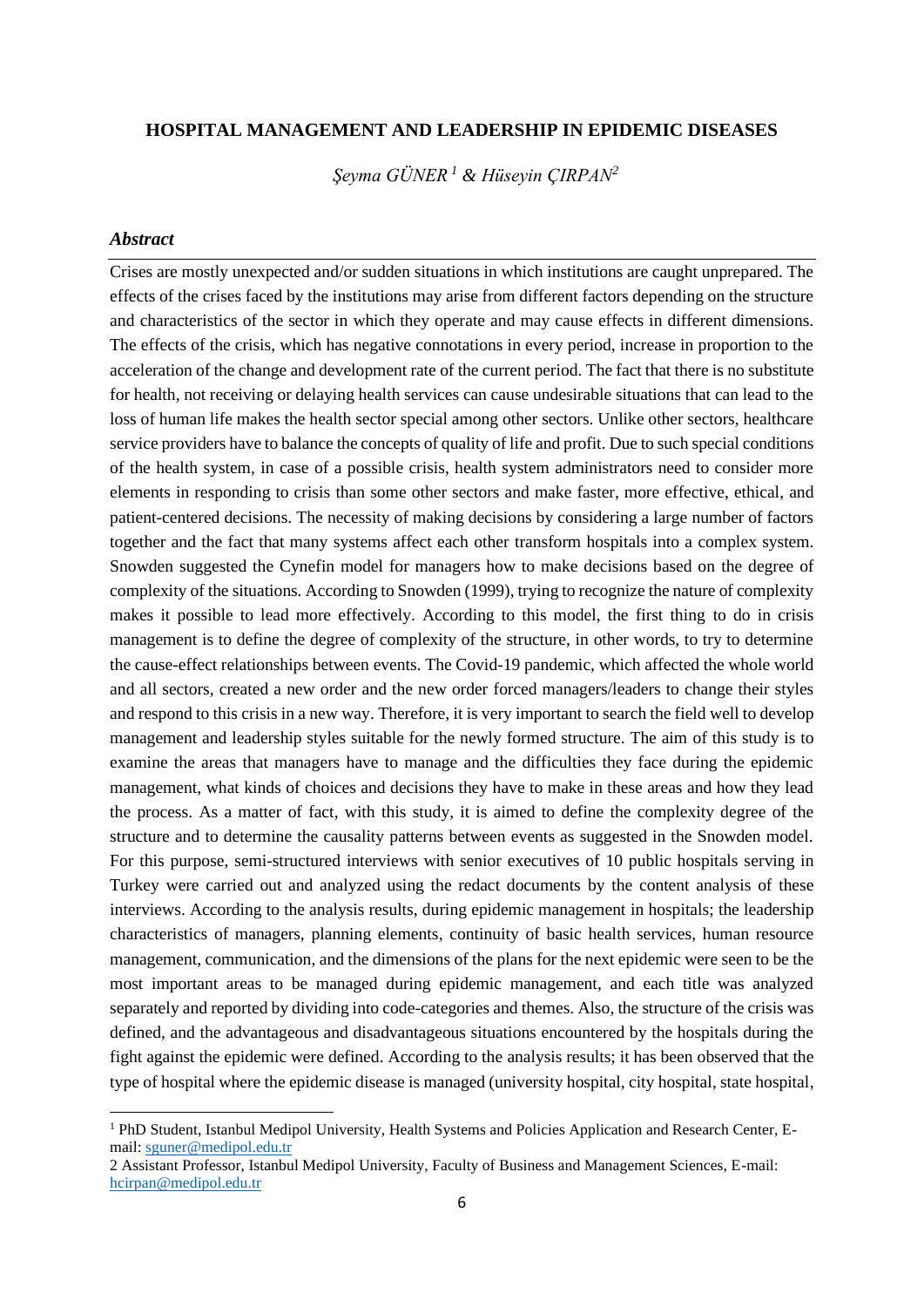and training and research hospital) has different flexibility according to the population and the number of hospitals in the region. In addition to analyzing the management and leadership dimensions in hospitals during the fight against the Covid-19 epidemic, this study is thought to be a guide for possible epidemics in future.

*Keywords:* Chaos, Complexity, Hospital Management, Leadership, Covid-19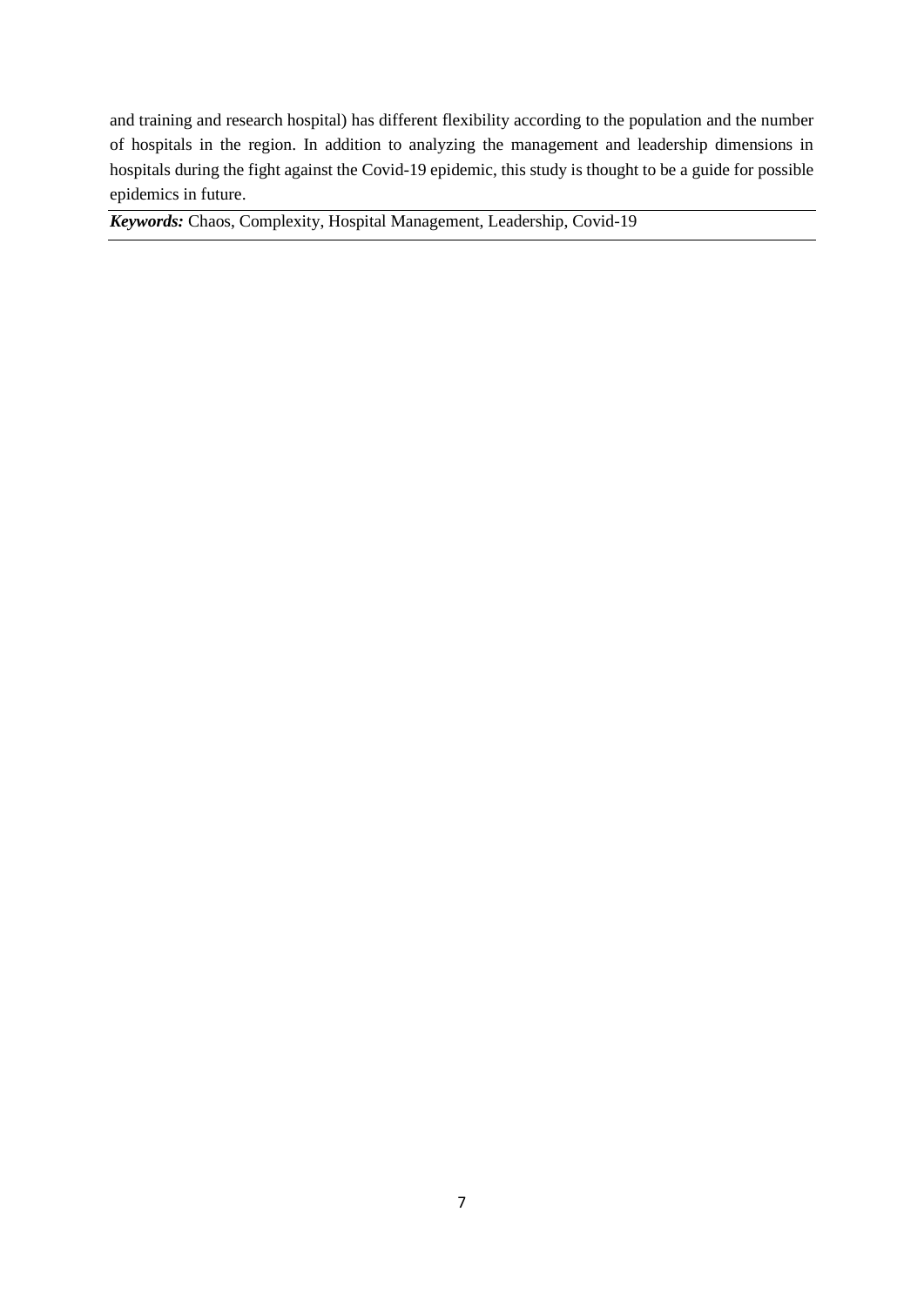# **YÖNETİCİ/KLİNİK HEMŞİRELERE YÖNELİK ÖZ-LİDERLİK EĞİTİM PROGRAMI ÖNERİSİ**

*Tangül AYTUR ÖZEN<sup>1</sup> & Filiz KANTEK<sup>2</sup>*

# *Öz*

Yönetici/Klinik hemşireler, zorlu ve sürekli değişen karmaşık ortamlarda çalışmaktadır. Bununla birlikte; hastanelerdeki hasta yoğunluğu ve çeşitliliği, hastalıkların şiddeti, salgın hastalıklar, bilgisayarlı tıbbi bakım sistemi, yüksek zorlukta tıbbi ekipman kullanımındaki hızlı artış, iş yükü fazlalığı ve daha az destekleyici kaynak tükenmişliğin en yaygın nedeni olarak gösterilmektedir. Mevcut karmaşık ortamda hemşirelerin gönüllü olarak yeteneklerini göstermeleri ve motivasyonlarını kaybetmemeleri gerekmektedir. Öz liderlik, insanların kendilerini arzu ettikleri şekilde davranmaları ve performans göstermeleri için yönlendirdikleri ve motive ettikleri bir süreç olarak tanımlanmaktadır. Bu nedenle hemşirelikte Öz-liderlik, hemşirelik rollerinin yerine getirilmesinde önemli bir kavram olarak karşımıza çıkmaktadır. Bu çalışma; yönetici/ klinik hemşireleri *öz-liderlik* modeli temel alınarak, modelin stratejilerini içeren bir liderlik eğitim programı tasarlamak ve eğitimi uygulamak isteyenlere bir rehber sunmak amacıyla yapılmıştır. *Araştırmada* literatür tarama yöntemi kullanılmıştır. Hemşirelikte Özliderlik eğitim programı konusunda çalışmalara ulaşmak için ulusal ve uluslararası alanlar; Türk Tıp Dizini, Süleyman Demirel Üniversitesi Kütüphanesi Arama Motoru, Google Akademik, YÖK Tez Merkezi, Pubmed, Google Scholar, EBSCO Host, Web of Science veri tabanları taranmıştır. Tarama yapılırken "öz-liderlik eğitimi", "hemşire" anahtar sözcükleri Türkçe ve İngilizce olarak kullanılmıştır. Tarama sonucunda elde edilen dört çalışmanın hemşirelerde öz-liderlik eğitim programını incelediği belirlenmiştir. Hemşirelikte Öz-liderlik eğitim programına yönelik yapılan çalışmalar incelendiğinde; dört çalışmanın eğitim programı uygulanarak etkilerinin değerlendirildiği görülmektedir. Bu çalışmalardan biri hemşirelik öğrencileri üzerinde gerçekleştirilmiştir. Afrika Liderlik Gelişim Akademisi tarafından sunulan bir liderlik geliştirme programında; 40-50 yaş aralığında olan 14 hemşireye iki yıl süresince her biri 2-3 günlük olan 4 oturum şeklinde yapılmıştır. Eğitimi üniversiteden iki öğretim elemanı vermiştir. Araştırma sonucunda; mütevazi başlangıçlar, öz liderliğin farkındalığı, kişisel güç ve büyüme, kariyer boyunca karşılaşılan zorluklar ve gelecekteki vizyonların daha büyük bir resmi olmak üzere beş tema ortaya çıkmıştır. Öz-liderlik etkinliğinin gelecekteki liderler için bir seçim ve tanıtım kriteri olarak değerlendirilmesini ve örgütsel değerlendirme kriterleri içinde yer alması gerektirdiği sonucuna varılmıştır. Bir diğer çalışmada; Bir kamu hastanesinde çalışan 98 hemşirede özliderlik eğitiminin çalışma etiği üzerindeki etkisini belirlemek amacıyla bir çalışma yapmıştır. Eğitim uygulaması 2 aşamada gerçekleştirilmiştir. Birinci ve ikinci aşamanın her birinde 5 olmak üzere toplam on oturum yapılmıştır. Birinci ve ikinci oturum arasında 15 günlük süre bulunmaktadır. Araştırmacılar, hemşirelerin çalışma ahlakını iyileştirmede ve korumada öz-liderlik eğitiminin verilmesini önermişlerdir. Klinik hemşireleri için öz-liderlik geliştirme programı yürütülen diğer çalışmanın eğitim programında; dört hafta boyunca haftada bir kez olmak üzere iki saatlik eğitim programı uygulanmıştır.

<sup>1</sup>Dr. Öğr. Üyesi, Süleyman Demirel Üniversitesi, Sağlık Bilimleri Fakültesi, Hemşirelik Bölümü, Hemşirelikte Yönetim AD., E-posta: [tangulozen@sdu.edu.tr](mailto:tangulozen@sdu.edu.tr)

<sup>2</sup>Doç. Dr., Akdeniz Üniversitesi, Hemşirelik Fakültesi, Hemşirelikte Yönetim AD., E-posta: [fkantek@akdeniz.edu.tr](mailto:fkantek@akdeniz.edu.tr)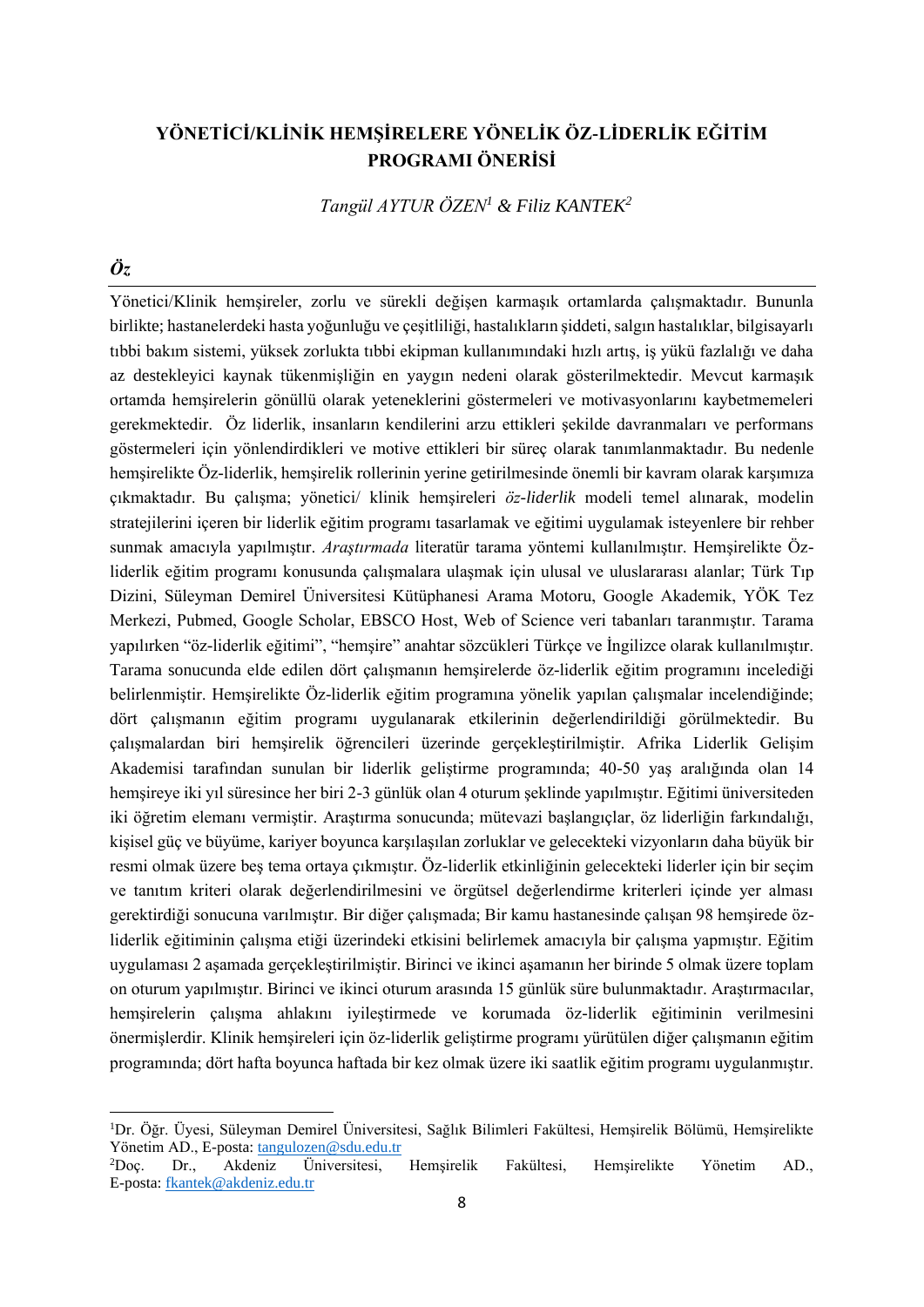Araştırma sonucunda; geliştirilen öz-liderlik güçlendirme programının; öz liderlik, iletişim yeteneği, klinik hemşirelik yetkinliği ve örgütsel bağlılığın geliştirilmesinde etkili olduğu bulunmuştur. Bu nedenle, hemşire insan gücünün yönetimi için programın klinik hemşirelerine uygulanmasını önermişlerdir. Hemşirelik öğrencileri ile yapılan kamp tarzı bir liderlik geliştirme programı oluşturmuştur. Liderlik kampında deney grubu 35 öğrenciye öz-liderlik, dönüşümcü liderlik ve hizmetkar liderlik eğitimleri vermiştir. Sekiz modül içeren iki günlük liderlik kampındaki derslerde, bireysel ve takım aktiviteleri, grup tartışmaları, takım sunumları ve öğretim görevlisinin geri bildirimleri gibi aktiviteler yer almıştır. Çalışmalar incelendiğinde, eğitim süresinin, yerinin, araştırma yönteminin ve eğitimi uygulayıcıların katılımcılara ve mevcut konuma göre farklılık gösterdiği görülmektedir. Özliderlik eğitim programının etkinliğini değerlendiren dört çalışmadan sadece birinde öz-liderlik eğitim ile ilgili daha detaylı bilgi verildiği görülmüştür*.* Hemşirelere verilecek Öz-liderlik eğitim programının; Tanışma, kendini tanıma, hedef koyma ve olumlu düşünme olmak üzere dört modülden oluşması, her hafta bir modül tartışılacak şekilde eğitim süresinin dört hafta, haftada 3 saat, toplamda 12 saat olarak online şekilde yapılması önerilmektedir. Önerilen öz-liderlik eğitim programı önerisi, hem yönetici hem de eğitimciler için bir kılavuz niteliği taşımaktadır. Eğitim programının kullanılması ve etkisinin değerlendirilmesi ile özellikle kaotik ortamlarda hemşirelerin iş performansı, yaratıcılık davranışları, zor durumlarda bile özerk ve öncü roller sergilemeleri, kendine, kuruma ve mesleğine yönelik olumlu tepkiler vermeleri sağlanabilir.

*Anahtar Kelimeler:* Yönetici, Hemşire, Öz-Liderlik, Eğitim Programı.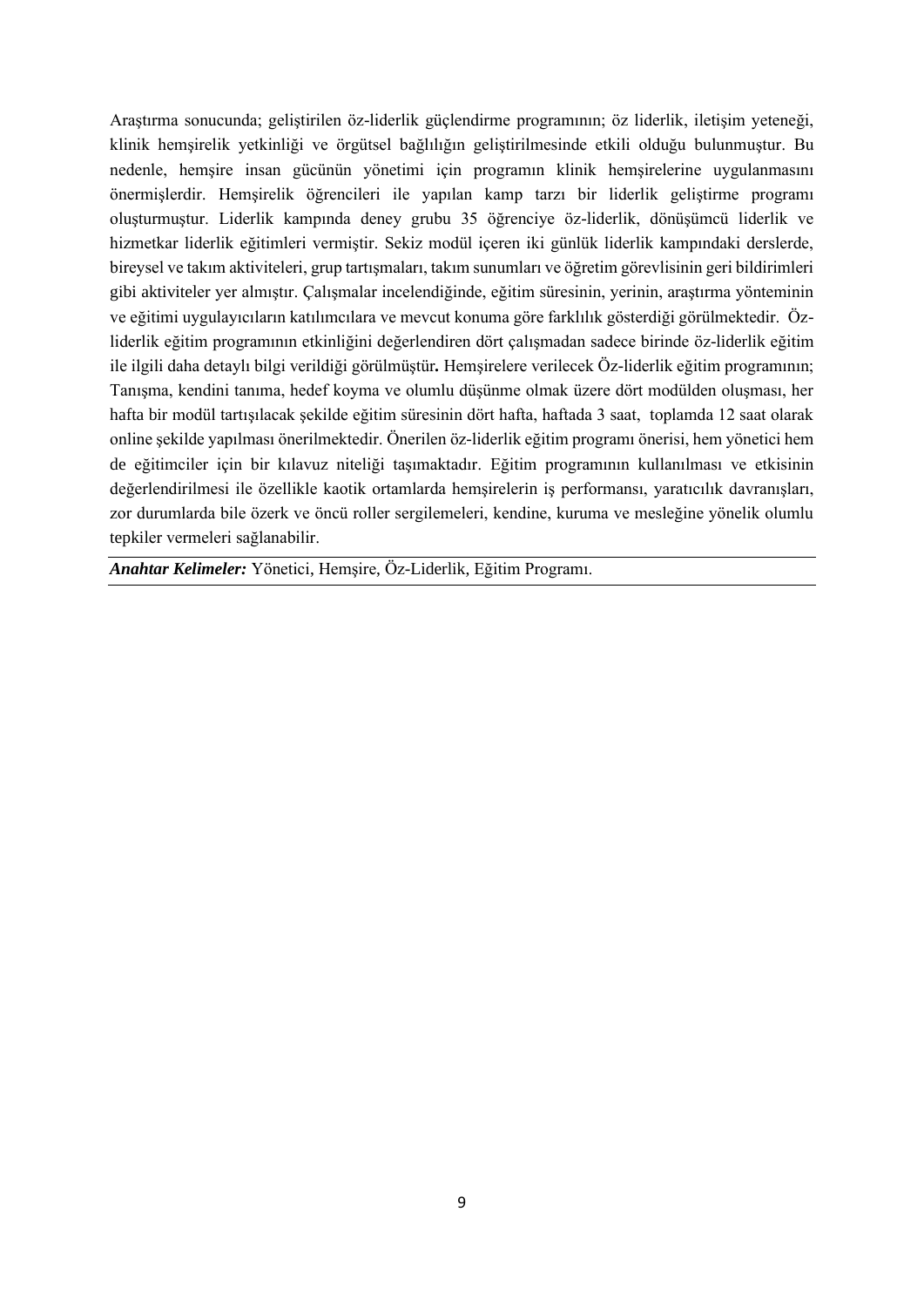#### **SAĞLIK ÇALIŞANLARINDA OTANTİK LİDERLİK: SİSTEMATİK DERLEME**

*Gözde YEŞİLAYDIN<sup>1</sup> & Yasemin HANCIOĞLU<sup>2</sup>*

#### *Öz*

Küreselleşmenin etkisi, bilgi ve iletişim teknolojilerindeki gelişmeler, değişen rekabet anlayışı, örgütlerin geleneksel amaçlarının yanında topluma karşı olan sorumluluklarının artması, çalışanların farklılaşan istek ve beklentileri liderlik kavramına yönelik değişimleri de beraberinde getirmektedir. Örgütlerin amaçlarına daha etkili ulaşması adına geleneksel liderlik yaklaşımlarından farklı olarak birçok modern liderlik yaklaşımı öne sürülmektedir. Bu liderlik yaklaşımlarından biri otantik liderliktir. İş yaşamında karşılaşılan etik dışı davranışlar ve bu davranışların toplumsal sorunlara yol açabilme olasılığı bu liderlik türüne olan ilgide artışı beraberinde getirmiştir. Otantik liderler, kendini tanıyarak nasıl hareket etmesi gerektiğini bilen, benlik bilinci yüksek, çevresindekileri önemseyen, şeffaf bir ilişki kuran, etik ve ahlaki değerleri yüksek kişiler olarak tanımlanmaktadır. Otantik liderlikte, çalışanların mutlu olması ve kendini geliştirmesi ön plana çıkmaktadır. Otantik liderlerin olumlu hareket ve tavırları, kişilik özellikleri, pozitif bir örgüt ikliminin oluşmasını sağlar, pozitif bir örgüt iklimi de çalışanların davranışlarını olumlu yönde etkileyerek verimlilik artışı sağlayacaktır. Otantik liderliğin çalışan davranışlarına yansıması ile birlikte örgüt amaçlarına ulaşmaya hizmet eden bir durum oluşmaktadır. Artan sağlık talebi, sağlık hizmetlerinin kalitesinin arttırılması ve sağlık işletmelerinde verimlilik artışı gereksinimi beraberinde sağlık sektöründeki profesyonellerin liderlik konusunu daha etkili bir şekilde ele almasını gerektirmektedir. Etkili liderlik, sağlık yönetimi adına günümüzde yadsınamaz bir öneme sahiptir. Sağlık sektöründe, çalışanların karşı karşıya kalabildiği aşırı iş yükü ve stres, güvenlik riskleri, sağlık riskleri, sağlık hizmetlerindeki ekonomik baskılara karşın sağlık hizmetlerinde devamlı bir kalite artışı beklentisi, bazen sağlık çalışanlarının iyilik halinin sağlanmasında zorlukları ortaya çıkarmaktadır. Söz konusu zorlukların ortadan kaldırılmasında modern liderlik yaklaşımlarından biri olan otantik liderliğin sağlık alanında etkili bir rol oynayabileceği ileri sürülmektedir. Bu çalışma, sağlık çalışanlarında otantik liderlik ile ilgili yapılmış araştırmaları sistematik bir şekilde incelemek, araştırmalarda yer alan hedef grupları ortaya koymak, otantik liderlik ile ilişkisi bulunan kavramları belirlemek ve bu kavramlarla ilişkiyi ortaya koymak amacıyla yapılmıştır.

Çalışmada Prisma metodu kullanılmıştır. Otantik liderlik ile ilgili yapılan araştırmalar Scopus ve ISI Web of Science (WOS) veri tabanları taranarak elde edilmiştir. Tarama aşamasında başlığında otantik liderlik, sağlık, hemşire kelimeleri geçen çalışmalar taranmıştır. Toplam 101 çalışmaya ulaşılmıştır. Bu çalışmalardan 40 tanesi mükerrer yayın olduğundan kapsam dışı bırakılmıştır. Araştırmada yıl kısıtı kullanılmamış olup, tüm yıllarda yer alan çalışmalar değerlendirmeye alınmıştır. Araştırma kapsamında değerlendirilen çalışmalar belirlenen dâhil edilme ve dışlanma kriterleri doğrultusunda elenmiştir. Buna göre yayım dili İngilizce olmayan, tam metnine erişim sağlanamayan, örneklemi sağlık çalışanı olmayan ve araştırma makalesi olmayan çalışmalar inceleme dışı bırakılmış ve bunun sonucunda toplam 42 araştırma değerlendirilmiştir. Dâhil edilme kriterleri doğrultusunda incelemeye alınan otantik liderlik

<sup>1</sup> Dr. Öğr. Üyesi., Eskişehir Osmangazi Üniversitesi, Sağlık Bilimleri Fakültesi, Sağlık Yönetimi Bölümü, e-posta: [gyesilaydin@ogu.edu.tr](mailto:gyesilaydin@ogu.edu.tr)

<sup>&</sup>lt;sup>2</sup> Dr. Öğr. Üyesi., Ordu Üniversitesi, Ünye İktisadi ve İdari Bilimler Fakültesi, İsletme Bölümü, e-posta: [yaseminhancioglu@odu.edu.tr](mailto:yaseminhancioglu@odu.edu.tr)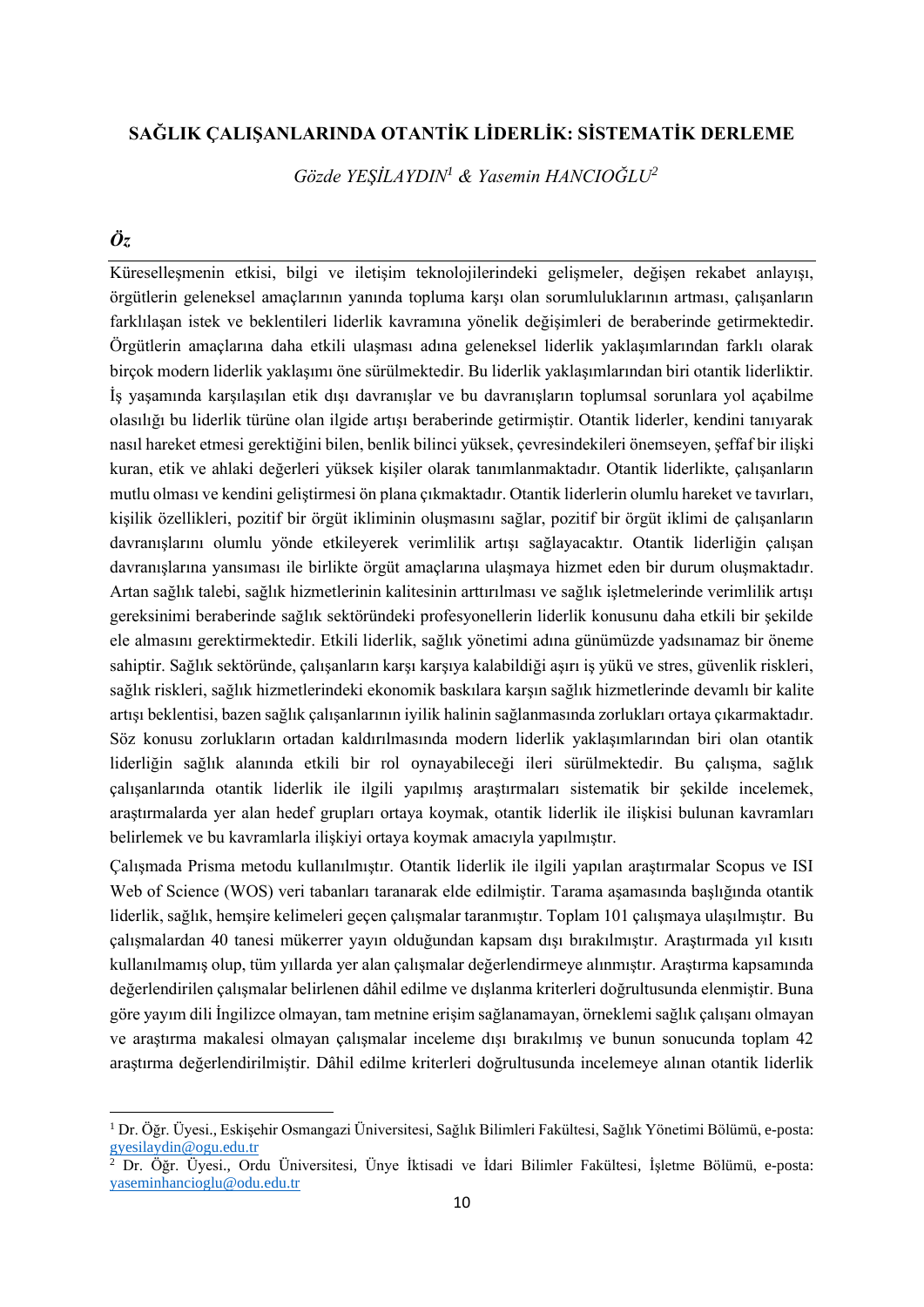ile ilgili çalışmaların 2009 yılından itibaren yapılmaya başlandığı tespit edilmiştir. Çalışmaların büyük çoğunluğunda anket yöntemi kullanılmış ve çalışmaların araştırma tasarımı nicel olarak planlanmıştır. Örneklem olarak sağlık çalışanlarının ele alındığı çalışmalar olmakla birlikte yarısından fazlasının örneklemi hemşirelerdir. Tükenmişlik, işe tutkunluk, güven, iş tatmini ve işten ayrılma niyeti otantik liderlik ile ilişkili kavramlardır. Sağlık çalışanlarında otantik liderlik son on yıldır incelenmektedir. Bu süre zarfında özellikle hemşireler özelinde çok sayıda araştırma yapılmıştır. Çalışmalarda genel olarak nicel araştırma tasarımı yaygın olarak kullanılmıştır. Dahil edilme kriterlerini karşılayan çalışmalarda otantik liderlik ile tükenmişlik ve işten ayrılma niyeti arasında negatif; işe tutkunluk, güven ve iş tatmini arasında pozitif yönlü ilişki bulunmuştur. Bu çalışma ile bundan sonra yapılacak çalışmalarda yol gösterici olunacağı düşüncesinden hareketle otantik liderlik ile ilgili yapılacak çalışmalarda hemşireler dışında hekimler, diş hekimleri, sağlık yöneticileri gibi farklı sağlık meslek grubu çalışanlarında araştırmaların yapılması ve nitel çalışmalara ağırlık verilmesi önerilmektedir. Ekim 2020'de gerçekleşen protestoların bu devrim hareketlerinden farkı analiz edilecektir.

*Anahtar Kelimeler:* Hemşire, Otantik Liderlik, Sağlık, Sistematik Analiz.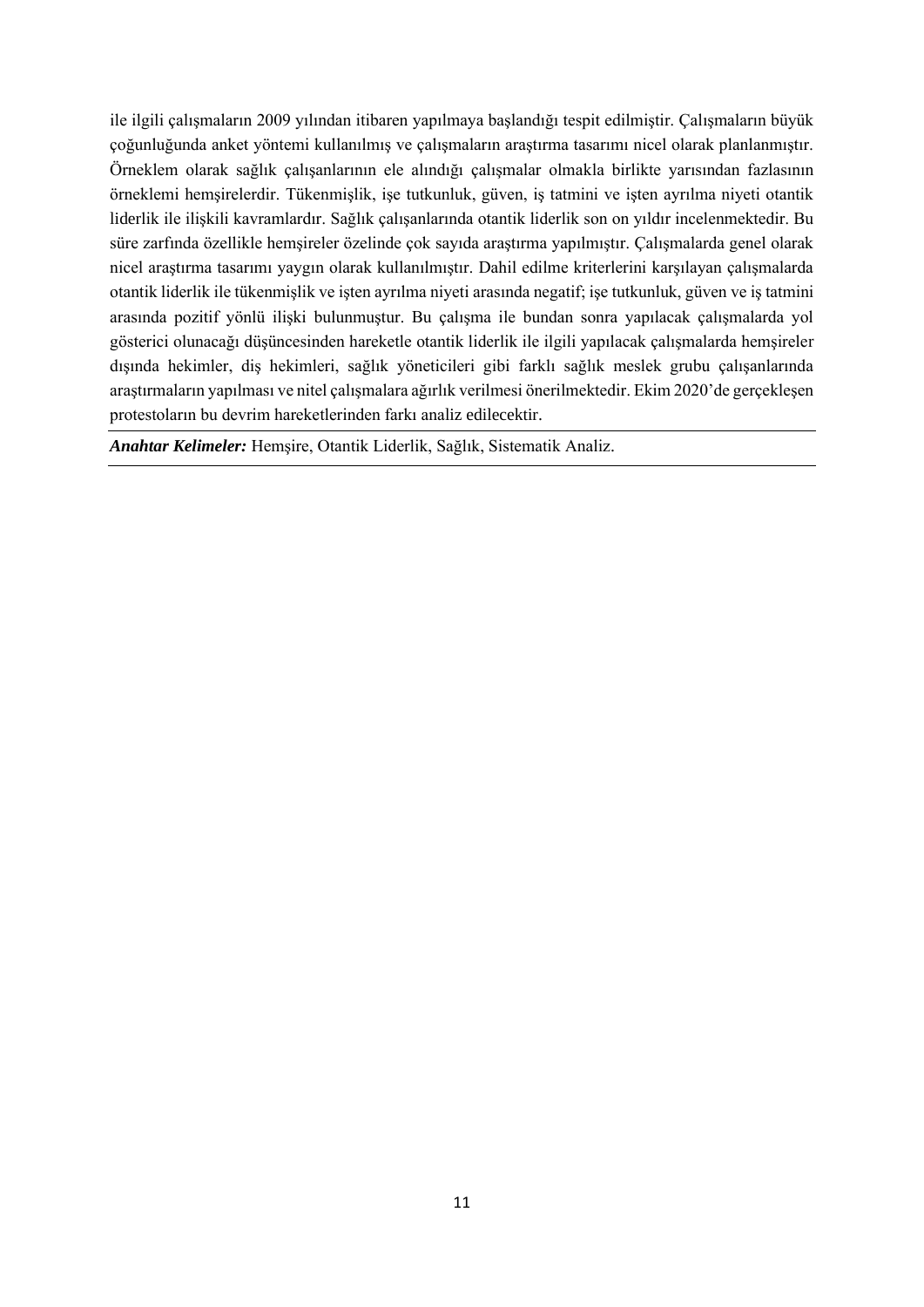# **EVALUATION OF THE EDUCATION OF CHILDREN IN JUVENILE HOLDING FACILITIES IN THE CONTEXT OF TRANSFORMATIONAL LEADERSHIP**

#### *Pınar ARSLAN <sup>1</sup>*

#### *Abstract*

Societies are able to soundly keep living in future thanks to children who have been well trained. Children are living beings who are innocent, sensitive, dependent and who are under development, on one hand, and who are curious, high-spirited and full of hope, on the other. A child who spent his childhood by enjoying himself, playing, learning and developing himself becomes happy as well as contributes to welfare and happiness of the society in future. Therefore, countries wishing to develop and live in peace place emphasis on children's healthy growing and their development in line with their abilities. One of the important social problems of the socieies is " juvenile delinquency" Preventing juvenile delinquency has an important role in preventing adult deliquency. It is well known that the most effective tool to prevent juvenile delinquency is education. Purpose of the research is to put forward the views of childern, who are at the ages of formal education, on problems of general of vocational education, educational activities, and on solutions of those problems in reformatories in the context of transformational leadership. Participants of the research are all delinguent juveniles stayin in Ankara Keçiören Juvenile Holding Facility (JHF) (76) A questionnaire to be applied to children is conducted by the researcher to collect due data in order to realize the purpose Frrequency and percentage are applied to analyze the data. The most significant findings of the research aremost of the juveniles in the JHF live in the city and their parents belong to sub socio-economic level; most of the juveniles'parents are primary school graduates; most of the juveniles committed criminal offence due to peer influence; lastly , educational level of juveniles are generally low. It is understood that the juveniles maintain their general and vocational education by going to schools and workplaces and at the same time they are able to participate many educationl activities within the bounds of possibilitesof the JHF. It appears that large part of the problems is derived from scarce resources of the JHF and low educationl levels of the childrenIt is however unfolded that the juveniles maintain their education until leaving the JHF, their education sometimes is uncompleted due to the unclearness of period that the juveniles' possible move into another prison after 18 years old. It is also seen that vocational orientation given in the JHF is not satisfactory, and, lastly, that all of the juveniles can not participate in educational activities although there have been various of them are performed in the JHF. The juveniles in the JHF, at the same time, pursue their education, attending in the schools compatible with their ages and levels and affiliated to the Ministry of Education. Schools have a critique importance in improving the academic success of these children having low success and living in a more chaotic environment as to their peers as well as reintegrating them to the society. Besides, being a role model to the juveniles coming from the juvenile holding facilities

<sup>&</sup>lt;sup>1</sup> Dr. Ministry of National Education, Ankara, Turkey, E-mail: [pinararslan44@hotmail.com](mailto:pinararslan44@hotmail.com)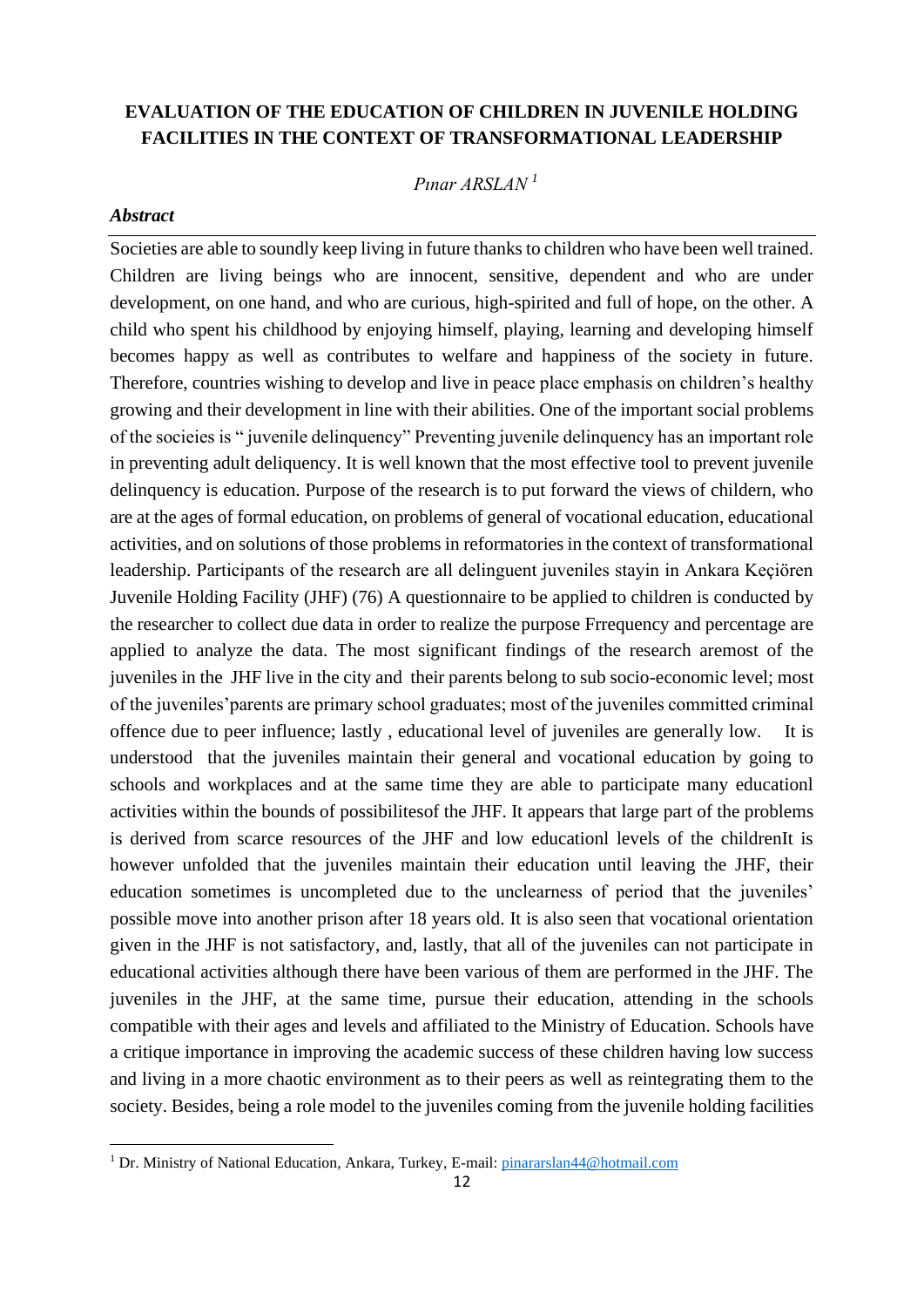and motivating all shareholders of the school to reintegrate them of the principals, in the framework of transformational leadership, have also significant importance. With the implementation of effective school reforms since the 1960s, transformational leadership has become effective in school effectiveness. The transformational school leadership model emphasizes that school leaders attach importance to cooperation in setting common goals rather than controlling; they are committed to inspiring, providing support and encouraging development to teachers; thus, all stakeholders focus on success of the school. Studies show that schools can reach tehir goals and succeess when transformational school principals focus on setting common goals, developing collective capacity, and enhancing cooperation.

*Keywords:* Juvenile Holding Facility, Child, School, Transformational School Leadership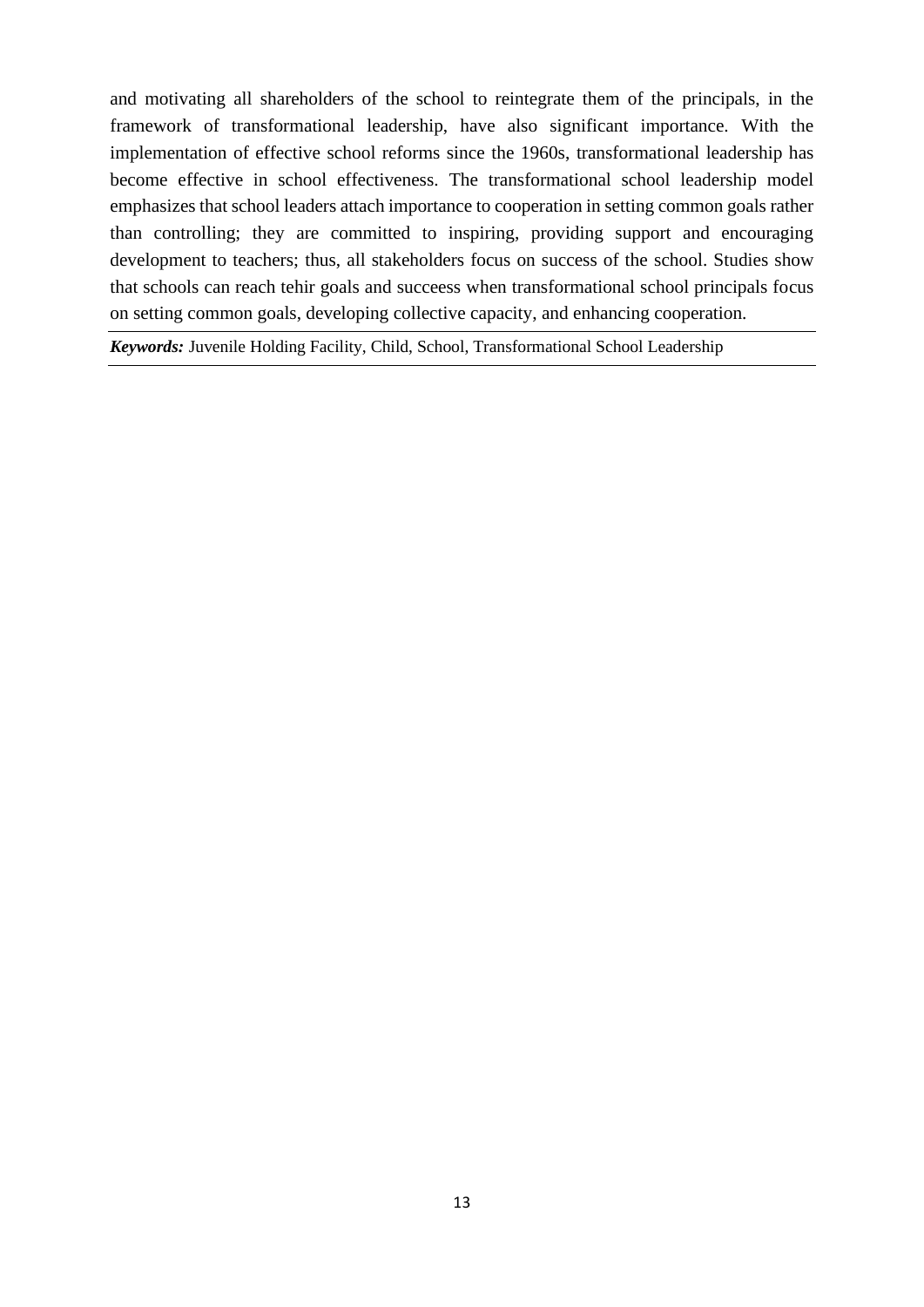#### **CHAOS THEORY IN LANGUAGE TEACHING: IMPLICATIONS FOR CURRICULUM DEVELOPERS AND TEACHER EDUCATORS**

*Oya TUNABOYLU<sup>1</sup>*

#### *Abstract*

Since its introduction into the scientific arena, chaos theory has had an impact on many disciplines. Today's scientific penchant is characterized by multi-disciplinarity. More specifically, any scientific knowledge or concept that is born into an X discipline is likely to morph into different versions in another discipline. It is this interconnectedness that builds up the essence of new scientific fields thereby accumulating rich plethora of databases. Chaos theory was first introduced into the language teaching field by Diane Larseen Freeman. In this conceptual presentation, the researcher will first delineate chaos theory with its major epitomes. This part will be followed by relatively recent incarnation of chaos in language classrooms. In the rest of the presentation, the researcher will argue as to how chaos theory might be referred while delivering lessons at micro and designing curriculum at macro level. Drawing on the general tendency in the scientific arena that disciplines are ,in reality, somehow happily married the researcher will link the presentation topic to cognitive psychology. The researcher assumes that the presentation will provide insights into the curriculum development endeavors of teacher educators working in the English Language Teaching departments (ELT).

*Keywords:* Chaos, English Language Teaching, Curriculum Design, Meaningful Learning

<sup>1</sup> Doç.Dr., Süleyman Demirel Üniversitesi, E-posta: [oyatunaboylu@sdu.edu.tr](mailto:oyatunaboylu@sdu.edu.tr)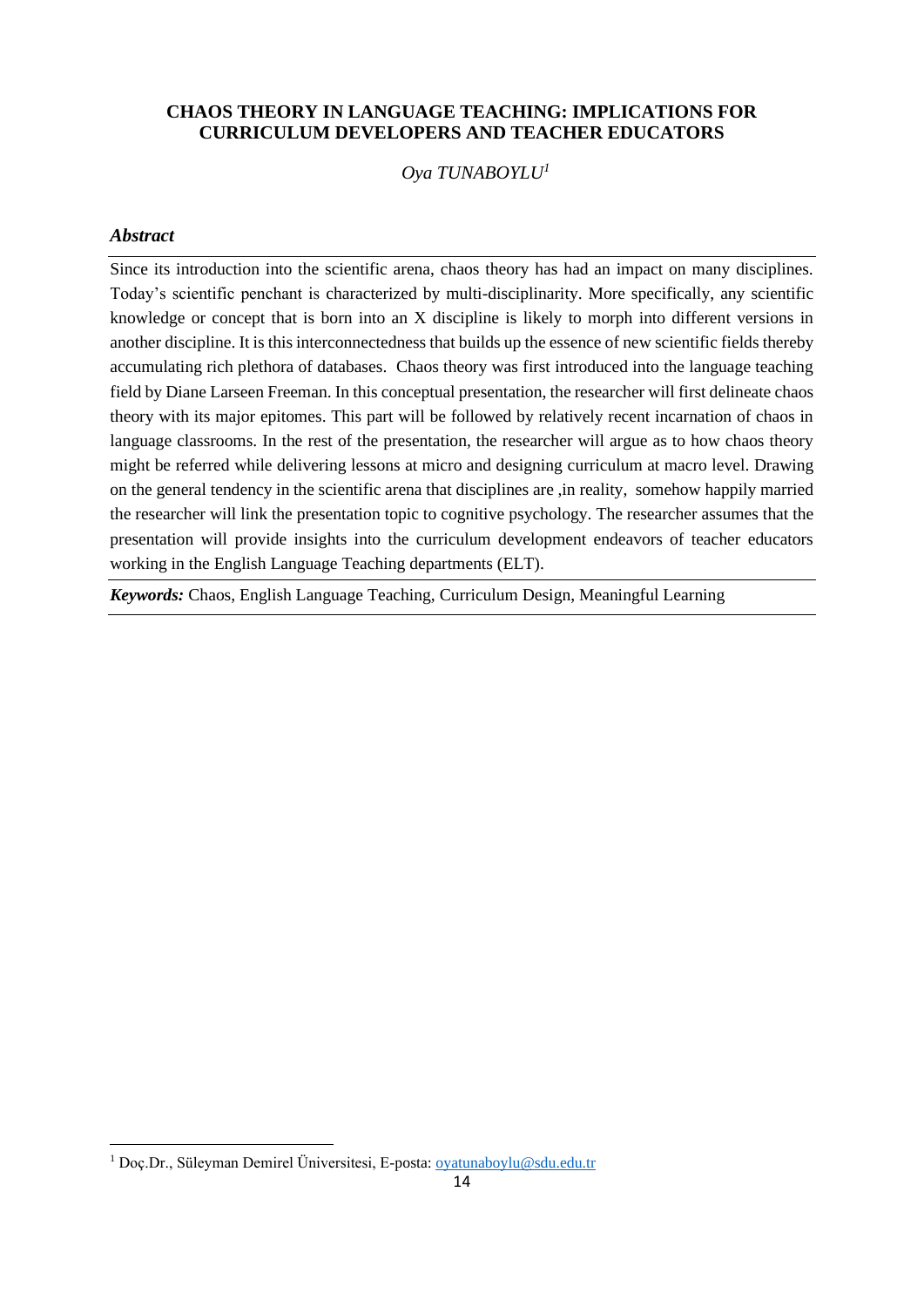#### **KUTADGU BILIG FROM THE POINT OF VIEW OF COMPLEXITY**

*Hüseyin ÇAKIR<sup>1</sup>*

#### *Abstract*

Kutadgu Bilig (KB) was written by Balasagun Yusuf in the 11th century, which has a great military, political, social and cultural significance in Turkish history. The main feature of the period in which it was written was that it was a transitional period in which the steppe Turkish culture was enriched with Islamic civilization values and the domination of the Eastern Islamic world began to pass to the Turks. Yusuf presented this work he had written to Tavgach Bugra Khan, who was the prince of Karakhanids at that time. Tavgach Bugra Khan also liked this work very much and therefore gave Balasagun Yusuf the title of "Khass Hajip". The work, which has influences on the Indian-Iranian, Ancient Greek and Chinese civilizations, is one of the first works of Islamic Turkish literature, and is a versatile resource that should be studied not only in terms of literature but also in terms of Turkish sociology, Turkish cultural history and Turkish state philosophy. The aim of this study is to examine KB, one of the Turkish works on which the most ideas have been carried out since its recognition by the scientific world, from the perspective of Complexity expressed as "a new kind of science". This study, carried out in the scanning model is a descriptive study. Document analysis was used as a data collection method, and the 2006 edition book of the Kabalcı publishing house, which includes both pure Turkish and contemporary Turkish of Kutadgu Bilig, was taken as reference. In addition, the content of books, articles, papers, theses, etc. in national and international literature on Kutadgu Bilig was included in the study as data. In this context, the work has been criticized by taking the basic philosophy of complexity and the theoretical framework it presents. KB, which is a work of 88 chapters and 6645 couplets in verse as a structure, is mainly composed of the conversations of four people named Kün toğdı, Ay-toldı, Ögdülmiş and Odgurmuş. Kun toghdi is the ruler, Ay-toldi is the vizier. The son of the praised vizier, Odgurmuş is the childhood friend of Ögdülmiş and an ascetic person who has given up all wordly things. In the work, which has an allegorical narrative, these four people actually represent four different things. The ruler symbolizes the law and justice, the vizier the state and happiness, the son of the vizier, the mind, science and activity in life, and the zahid the conviction and fate. The interaction of these four agents, who are independent in their local positions from the point of view of complexity, within the framework of commitment to each other in the individual-society-state trilogy has formed the construction of the knowledge that gives happiness in both worlds. Although the content of the work as a story is very simple, the fact that many agents interact in a wide variety of ways - in other words, the increase in complexity - has created an enormous work from this simplicity. As a result, the work has a complex feature in many ways in terms of structure and content. In addition, it provides a comprehensive intellectual framework on

<sup>&</sup>lt;sup>1</sup>Teacher, Ministry of Education, E-mail: [cakirhu@gmail.com](mailto:cakirhu@gmail.com)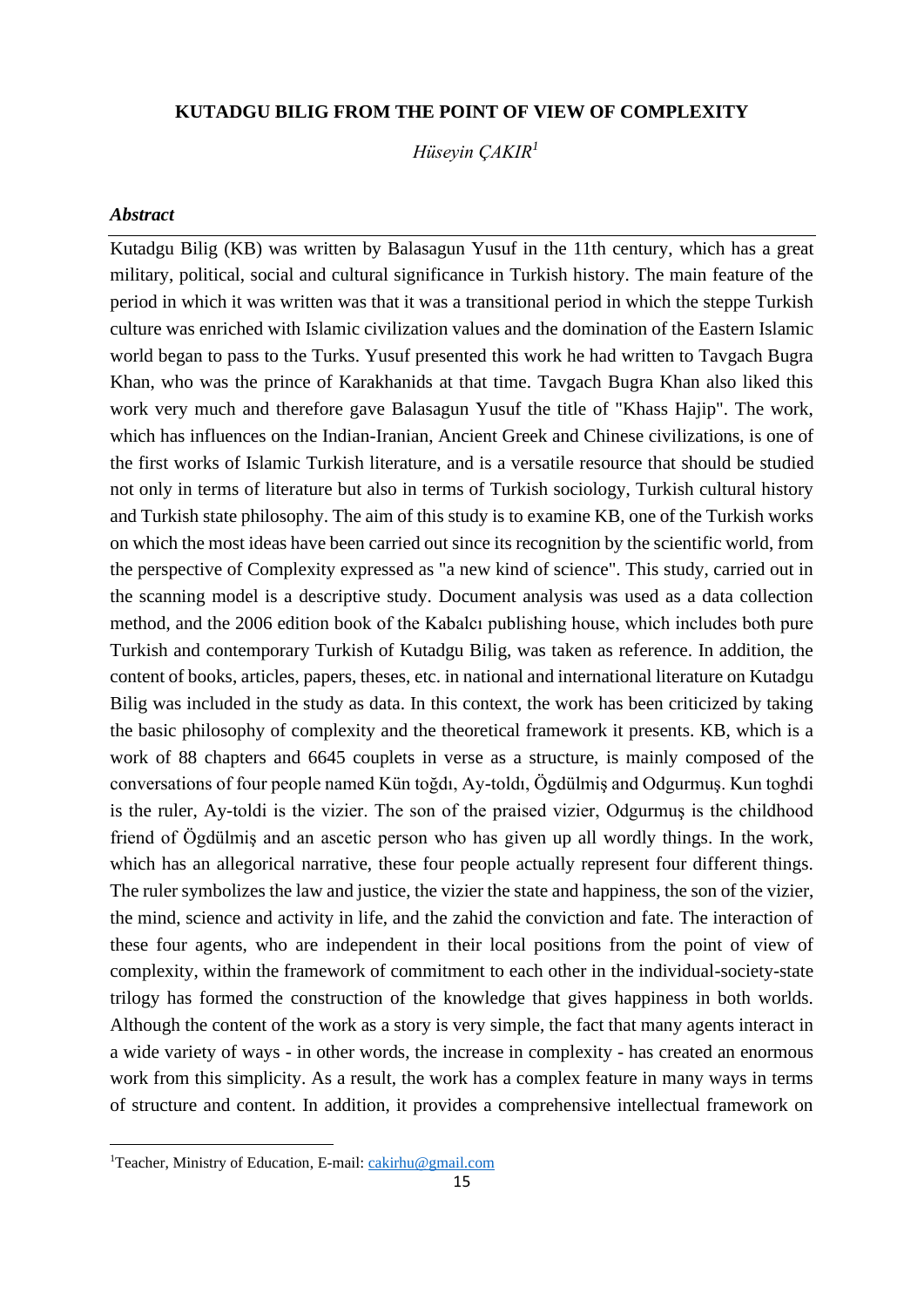how to behave in some situations that have become more complex nowadays due to the developments in information-communication technologies and globalization. As a matter of fact, based on this framework, KB has been studied in many subject areas, from philosophy to economics, from international relations to psychology and from political sciences to women's studies, especially in the field of history and linguistics.

*Keywords:* Kutadgu Bilig, Complexity, Complexity Theory, Yusuf Khass Hajip.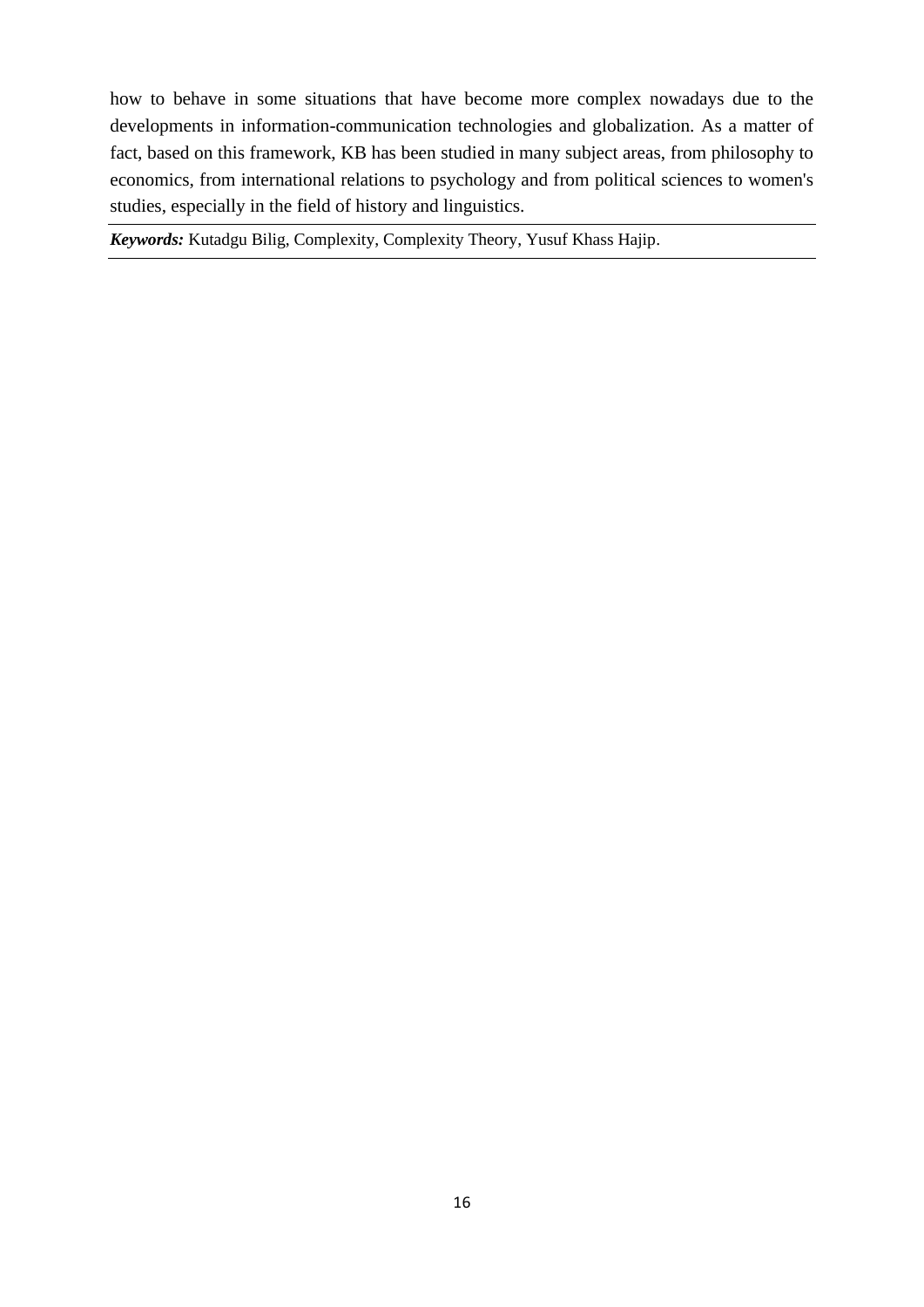#### **TEACHER DEVELOPMENT NEEDS IN THE POST-PANDEMIC ERA**

*Serkan UCAN <sup>1</sup> & Mustafa OZMUSUL <sup>2</sup>*

#### *Abstract*

Teachers, as one of the vital parts of school systems, have met unprecedented challenges during the COVID–19 pandemic period, including pedagogical, social, psychological, technological and administrative ones. Already facing numerous issues such as excessive workload, emotional and physical demands of the profession and lack of professional learning opportunities that threaten teachers' wellbeing and job satisfaction, it is increasingly seen vital more than ever to support teachers with coping with these challenges and effectively respond to their changing needs as the most important front–line workers in classrooms. Considering that nothing will be same in the foreseeable future after the COVID-19 for teachers as well as all other stakeholders, the question that now arises is what kinds of teacher professional development needs arise in the post–pandemic era? In this paper, we attempt to provide some answers to this question and conceptualize the different needs of teacher development in the post–pandemic era.

*Keywords:* CTeacher Development, Education Needs, Post-Pandemic Era, School Systems

<sup>&</sup>lt;sup>1</sup> Assistant Professor, Istanbul Medeniyet University, Faculty of Education Sciences, Department of Education Sciences, E-mail: [serkan.ucan@medeniyet.edu.tr](mailto:serkan.ucan@medeniyet.edu.tr)

<sup>2</sup> Associate Professor, Harran University, Faculty of Education Sciences, Department of Educational Administration, E-mail: [mustafaozmusul@harrran.edu.tr](mailto:mustafaozmusul@harrran.edu.tr)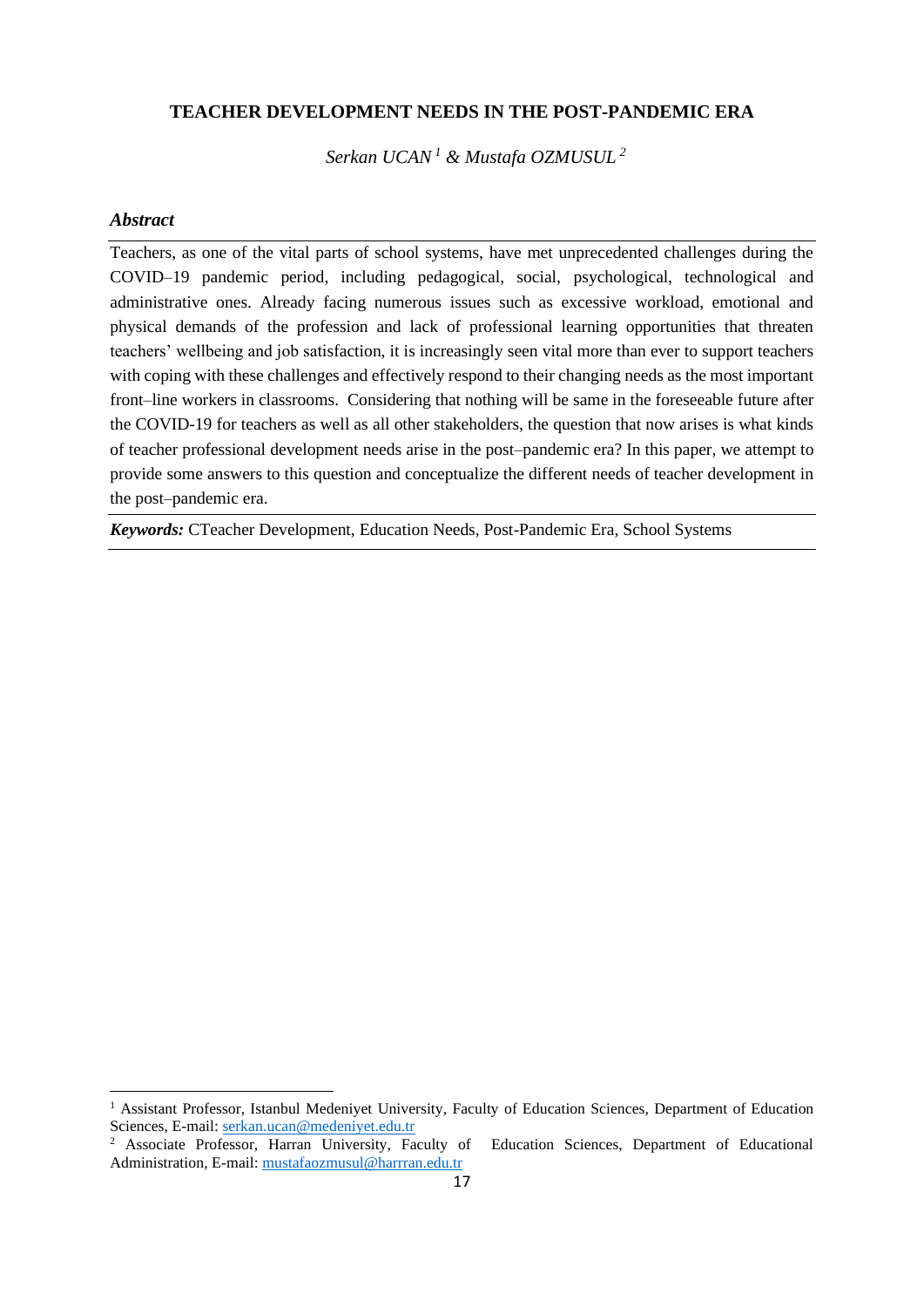# **THE DOUBLE LIFE OF VIRTUAL: EMANCIPATION AS IMMOBILIZATION IN AN ISOLATED AGE**

*Jasmin HASANOVIĆ<sup>1</sup> , Emina ADILOVIĆ<sup>2</sup>*

#### *Abstract*

Considering the increasing reliance on technology during the outbreak of COVID-19 pandemics, the aim of this paper is to analyze the relationship between the specific state of isolation and the possibility of using digital technologies as the then-dominant free space for acting. Starting with the assumption that virtual space is not given by itself, but rather diabolical in the middle of reflecting the existing power relations and the parallel inscribing of the potential for their resolution, the paper seeks to examine the (im) possibility of anticipating wider socio-political alternatives with the emphasis of Bosnia and Herzegovina during the pandemics. In other words, acting on the Web is both immobilizing and emancipatory. Based on the attempt to read chaos theory from the perspective of dialectical materialism, the significance of this paper is reflected in the application of theoretical assumptions about the influence of technology towards the affirmation of radical democratic practices. The interdependence of liberating and limiting as emancipating and immobilizing in the context of information and communication technologies will show that emancipation is not just a linear, eschatological process. Instead, it depends on different, unpredictable, and nonlinear outcomes, as well as the complexity of the interpenetration of global and localized phenomena.

*Keywords:* Bosnia and Herzegovina, COVID-19, digital technologies, emancipation, immobilization.

<sup>&</sup>lt;sup>1</sup> Senior Teaching Assistant, University of Sarajevo, Faculty of Political Science, Department for Political Science, [jasmin.hasanovic@fpn.unsa.ba](mailto:jasmin.hasanovic@fpn.unsa.ba)

<sup>&</sup>lt;sup>2</sup> MA of Information Science and Comparative Literature, University of Sarajevo, Faculty of Philosophy, [emina.adilovic3004@gmail.com](mailto:emina.adilovic3004@gmail.com)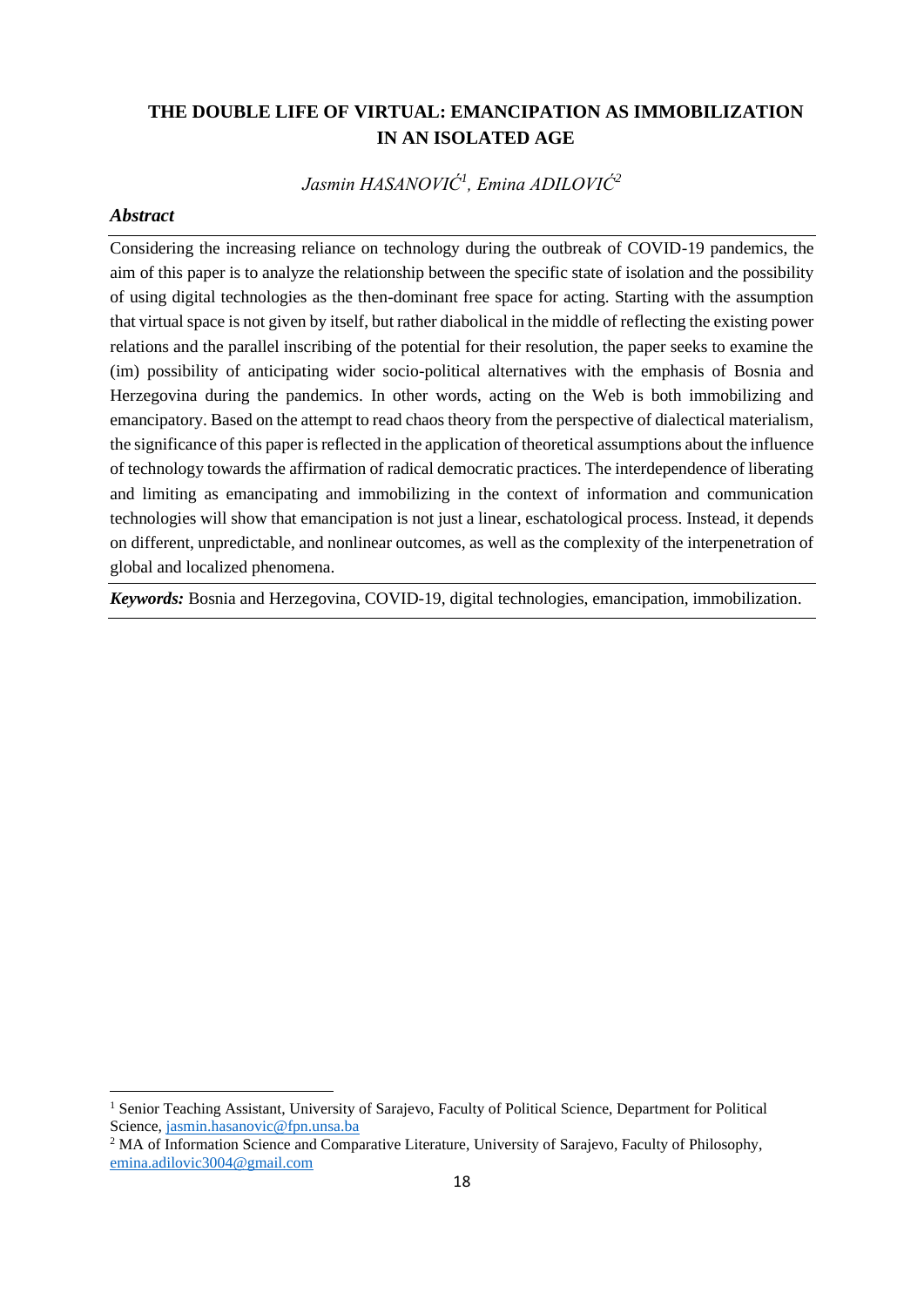# **RETHINKING MEDIA LEGITIMACY: BUILDING LEGITIMACY AND REPUTATION ON SOCIAL MEDIA**

*Volkan YÜNCÜ <sup>1</sup>*

#### *Abstract*

Organizations are entities that rely on each other to survive and maintain a relationship of interdependence with both internal and external environments. From the micro level to the macro level this relationship becomes much more complex. The concept of organizational legitimacy as a multidimensional construct offers invaluable opportunities to analyze and understand the nature of this complex relationship. This concept, which is technically based on the Weberian tradition of sociology, has proved itself as a pivotal yet confusing construct in social sciences including organizational theory as it is largely based on abstract logic. Researchers have taken different approaches to the conceptualization, understanding, measurement, and analysis of organizational legitimacy and the utilization of distinctive theoretical lenses has brought about different interpretations and typologies. The need to distinguish specific types of legitimacy has attracted the attention of organizational theory and related disciplines and is considered an important issue. In this context, researchers in related disciplines have investigated different types of legitimacy and developed legitimacy typologies that are composed of two or more types of legitimacy together. Like many others, media legitimacy as one of these types of legitimacy has been the subject of different discussions in the literature for about 25 years. This is mainly because the media have the capacity and ability to rapidly spread information in certain environments and thus influence people's decisions. Emphasizing this power, some scholars compare the media to a giant hypodermic needle that easily affects the masses while discussing the influence of the media on society's decisions. On the other hand, the media, like most things, has undergone a rapid transformation with the developing technology and this dynamic process has caused social media to enter and become a major part of our lives. Due to its structural advantages, this new social domain has offered a much faster and more effective communication opportunity compared to traditional media. The innovations we have witnessed with social media and the structural elements coined hyperconnectivity give social media a superiority that is difficult to resist both for organizations and individuals. The content created in social media environments, where power passes from organization to individual and the accessibility of these contents poses significant risks for organizations. This giant hypodermic needle, which is used as a tool by critical social actors to express their judgments about other actors, is very effective on the masses and can be a determinant in the perception created against organizations. Indeed, social media has opened up a novel and chaotic ground on which the masses constantly discuss, evaluate, praise, or

<sup>&</sup>lt;sup>1</sup> Asst. Prof. Dr. Volkan Yüncü, Afyon Kocatepe University, Faculty of Economics and Administrative Sciences, Business Administration[, vyuncu@aku.edu.tr](mailto:vyuncu@aku.edu.tr)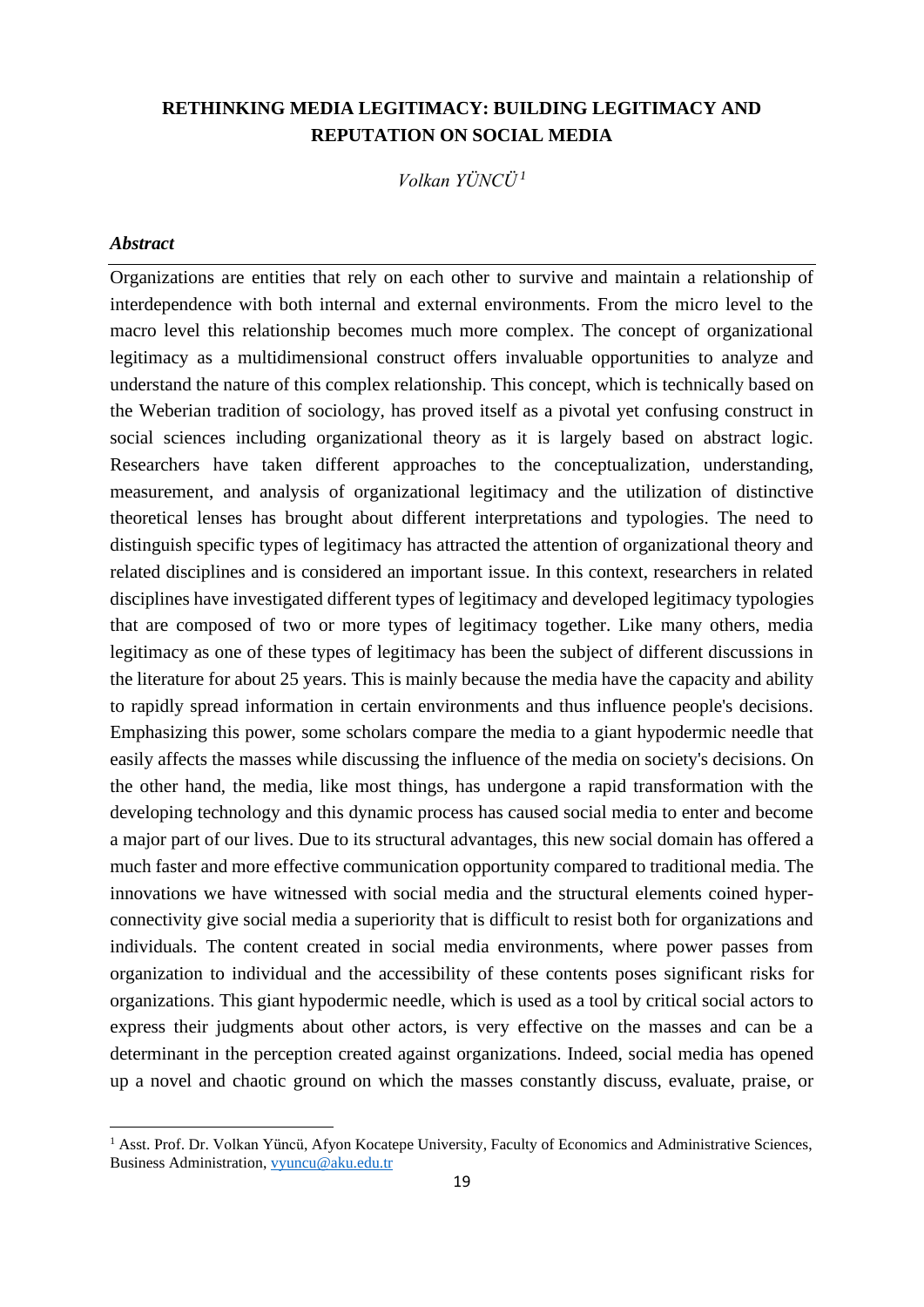defame organizational activities. By contrast with the traditional media tools where only minor groups have the opportunity to share their ideas, social media offers a much larger audience the opportunity to easily share their ideas and allows individuals to express their experiences or evaluations about organizations online. However, one point that organizations should consider is the fact that individuals do not always rely on their own direct experiences and they may also resort to secondary sources of information in their evaluation of organizations. Through social media, they obtain the first and critical information about the organizations that they met for the first time. Some researches show that the information acquired from the media has a more permanent effect on the memory of the masses and is more persuasive compared to direct experiences. We often face this reality in everyday life. Today, we make use of the comments of people in a social media application whom we do not know while we are considering buying a product or a service as well as the references of people we already know. Interestingly, according to some research, we more often take negative messages in these environments as references. As a result, social media platforms, which are now regarded as a source of information, have become a tool that organizations must use to establish strong relations with the masses, create communication channels, reflect their organizational identities to the environment, and gain legitimacy. In this way, organizations can reduce the information asymmetry among different stakeholders and build their legitimacy and organizational reputation in the eyes of their stakeholders by carrying out activities that are much more specific than in the past.

*Keywords:* Organizational Legitimacy, Media Legitimacy, Chaos, Social Media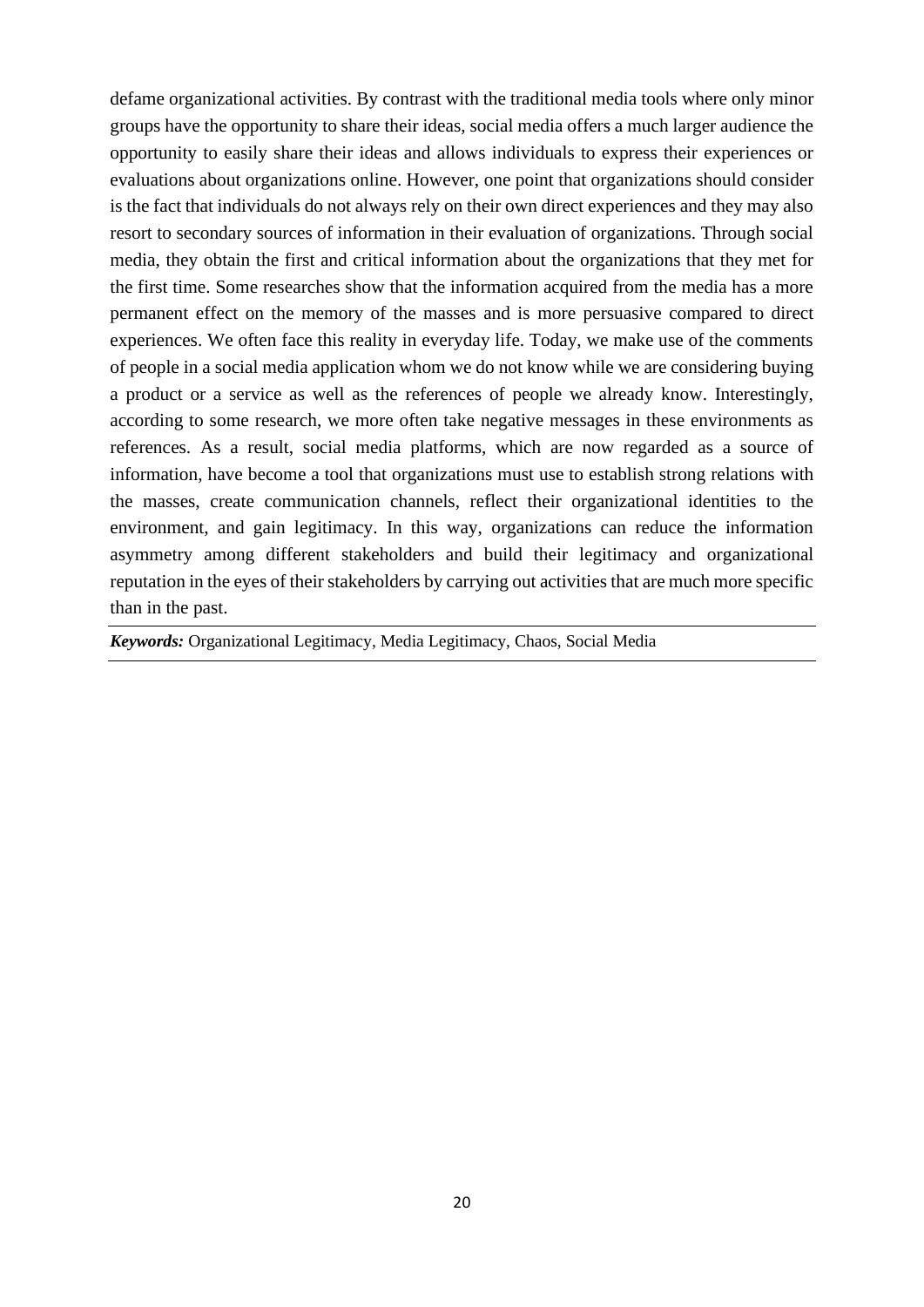# **BUILDING EFFECTIVE TEAMS TO IMPROVE PERFORMANCE: A COMPLEX SYSTEMS APPROACH**

#### *Çağlar DOĞRU<sup>1</sup>*

#### *Abstract*

Among the evolving practices in effective human resources management, building teams has gained importance lately. It is due to the necessity of social interactions needed to attain organizational goals and objectives. Employees are expected to perform better in well-designated teams just because of the supportive climate of teams. For this reason, human resources management emphasizes building effective teams for increasing performance. Building effective teams in an organization facilitates team members to share knowledge, to support each other, to unite for the team and organization's goals and objectives, to act free for finding creative solutions, and to improve themselves more in terms of proficiency. All of these actions and behaviors result in generating higher performance at all levels of an organization. This reveals the importance of establishing teams in organizations. In the literature, there are sufficient evidences that, teams are derived from the nonlinear dynamical systems theory. And as a core structure of nonlinear dynamical systems theory, complex adaptive systems become important. Complex adaptive systems are characterized by uncertainty and they are elements of chaotic environments. From this perspective, teams in organizations can be defined as complex adaptive systems because of their adaptive and dynamic nature. And since they are effective tools for coping with chaos, complexity and uncertainty, they are widely formed to solve nonlinear problems. The essential aim of this paper is to examine link between building teams and performance improvement in organizations. Performance improvement is taken at three levels. These levels are, individual level, team level and organizational level. While exploring the effects of team building on performance, the complex systems approach is adopted for teams in this study. After a detailed literature review on team building and complex adaptive systems, the human resources practices for building teams, the ways and strategies for establishing teams effectively are discussed in this research. Based on the literature and previous research results, hypotheses are developed. Following these, in order to test the hypotheses, a qualitative research design is employed. Focus group discussion technique is selected to collect data in this research. Among the twenty-three invited human resources managers from different sectors in Turkey, nine participants holding managerial positions in human resources management departments attended at the meeting. Based on the group discussion, the attendees were observed to discuss the team building practices and their performance outcomes on the individual, group and organizational levels. Following these, the verbal data was carefully decoded and the practices and strategies for establishing teams effectively were revealed. With the help of this paper, the practices of effective team building were figured out. Also in this paper, teams were taken as adaptive constructs from the perspective of the complex adaptive systems in order to contribute to the literature. As a result of this study, it is figured out that, building teams has positive effects on individual, group and organizational performance.

*Keywords:* Teams, Performance, Human Resources Management, Complexity, Complex Adaptive Systems.

<sup>&</sup>lt;sup>1</sup> Asst. Prof., Ufuk University, Department of Management & Organization, E-mail[: caglar.dogru@ufuk.edu.tr](mailto:caglar.dogru@ufuk.edu.tr)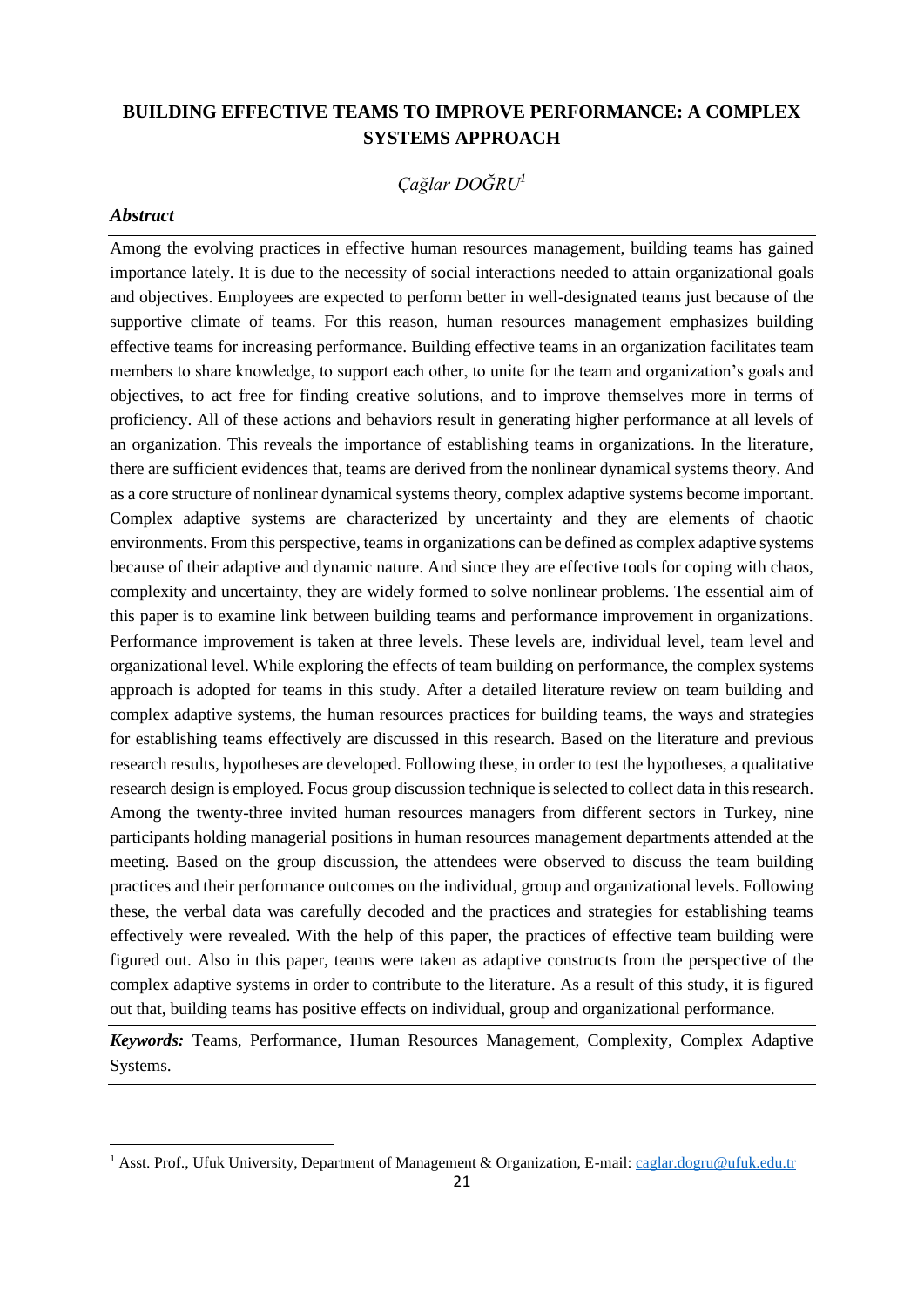# **A PROBABILISTIC THEORETICAL FRAMEWORK FOR PATIENT-ORIENTED ETHICS RESPONDING TO REAL-WORLD COMPLEXITIES IN CONSIDERATION OF HARD-ENOUGH DETERMINISM: ETHICAL POSSIBILITY ENHANCEMENT (EPE)**

*Barış BAYRAM <sup>1</sup>*

#### *Abstract*

The primary purpose of this research is to construct a universally sustainable **civilization model** that theoretically resolves the **awareness-willingness gap** and critical uncertainties in relation to social justice and other ethical issues, which is able to systemically welcome the inevitable nonequilibrium states as a valuable process of exploration and exploitation in order to overcome any lack of development or injustices of the status quo. To do that, by mainly appealing to **philosophical argumentation** methods that synthesize evidence-based studies essential to ethical complexities, my study aims to help such an **overarching framework** 'emerge'. As major parts of the methodology for making it more accessible, I will communicate the usefulness of its theoretical components: First, how, as Complex Adaptive System (CAS) agents, human beings are critically effected and are determined by the factors beyond their control in terms of well-being capacities, signal-processing, (in)actions, hence performance, creditassignment and rule-discovery, thanks to the research in social networks dynamics (Christakis, 2009), behavior change model (Michie, 2011), nudge theory (Thaler, 2008), system 1-2 thinking (Kahneman, 2011), global progress (Pinker, 2011) and **hard-enough determinism** (Caruso, 2012), which means even if indeterminism too were valid for some situations in any realm it wouldn't enable human beings to have any level of 'free will' especially because there are always supra-individual factors enough to completely determine human behaviors. Likewise, further economic, political, cognitive, social and suchlike determinants of our behaviors/experiences are systematically interpreted. Based on these thorough interpretations, for such determinants constantly effect each other, the interplay between suchand-such nonlinear causalities and consequently the interdependence of our lives is investigated. Integrating multicausal relations of these findings results in a rule-informing adequate understanding of how to develop models/systems/formulations/rights toward ethically desirable common futures, employing the **relevant integrated probabilities** imparted by the best available science examining such recurring patterns as ethical causation in adaptive fashions. Second, by modifying the **Distributed Moral Responsibility** and **patient-oriented ethics** (Floridi, 2016), for everyone to be able to exploit the claimed ultimate advantages in real self-interests emerging from actualizations of such ethics this paper demonstrates, in accordance with **relational paradigm**, I offer a paradigm shift to a patientoriented ethics, which cares about any effected agent/system's well-being/autonomy and thus designs 'passivity-rules centrally' aiming to successfully prioritize that no human agent is disadvantaged/harmed/impaired even if the harm is supposed to lead to much more "good" for the whole/other system/agents. In addition, to effectively deal with **unintended/unexpected/unknown consequences/effects** and **externalities**, as a necessary complement to intentionality in ethics, my patient-oriented ethics model structurally includes the states/effects of **nonhuman systems** in a holistic

<sup>&</sup>lt;sup>1</sup> Graduate Student, Yeditepe University, Faculty of Arts and Sciences, Philosophy Department, E-mail: [barisbayram2011@gmail.com](mailto:barisbayram2011@gmail.com)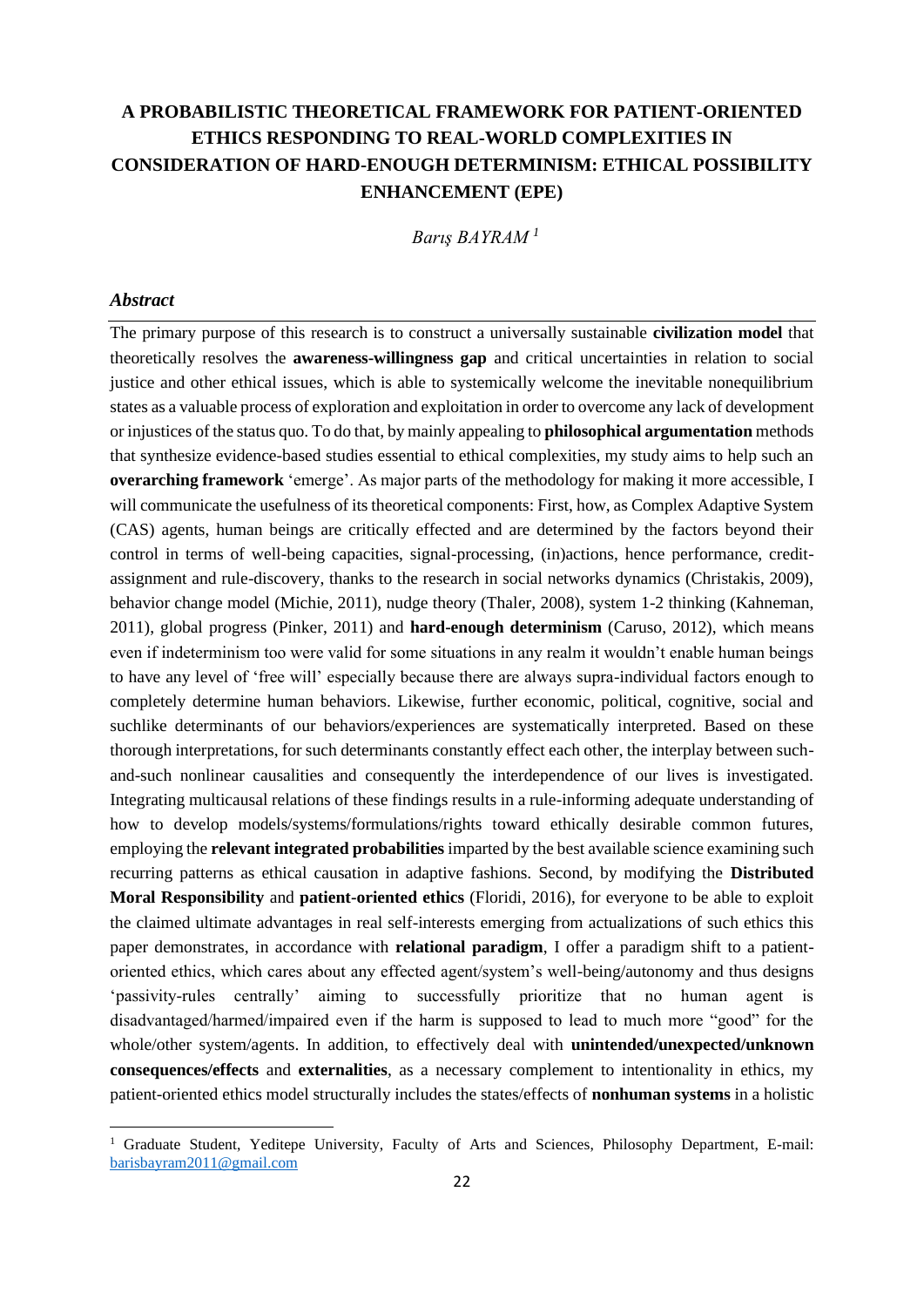way. Moreover, I examine both multilayered social networks and minor everyday interactions in an approximation of '**chaotic behavior**': Symbolically articulating, a minor unfair discrimination against an "ordinary person" can activate a causal chain of global catastrophic events or initiate some highimpact social 'evil', otherwise it wouldn't happen. As a result, I address minor (un)ethicalities especially in the context of self-organized criticality and phase-transitions in the sense of ethics and politics. Similarly, the interplay between micro-macro level functions is modelled as ethical/political multiplexities. Focusing on diverse deliberations, this framework utilizes divergent and convergent **social justice** issues. Therefore, I most problematize unethical self-reinforcing power relations/structures/interactions/asymmetries, and hence social dominance orientation, tribalism, authoritarianism and misleading/harmful norms/traditions/discourses etc. and related cognitive biases as elements of any root causes or systemic drivers. Furthermore, my work has an advocacy dimension: By means of widespread communication/negotiations of the EPE mindset/tools, more ethical collective behaviors, cultural systems and cooperation narratives can emerge within self-organizing courses of action. Different ethical approaches to gradual/incremental or revolutionary/transformational (non)systemic change can benefit from the concepts below, which are the principal conceptual mechanisms of this framework: In 2016, I coined the term '**Ethical-Possibility-Enhancement**', meaning to probabilistically facilitate one's own and others' **motivations, opportunities and capabilities** to understand, construct, develop, actualize, realize or facilitate what is 'more ethical' quantitatively (any increase in probabilities of ethical possibilities) and qualitatively (any improvement in the ethicality of current/future possibilities), and counter any problematic entropy. As integral part of EPE, '**Cognitive-Ethical-Development**' (CED) is one's own current capacities to **deploy/enhance** one's own and others' **ethical reasoning** capabilities, having 4 determinants: cognitive capabilities, rationality capabilities, ethical deliberation capabilities and integrated developments. CED is an open system perpetually having volatilities in forms of upgrade/vulnerability. Finally, it is shown that the **United Nations Global Goals** could be promoted and improved by the EPE framework. Plus, the EPE theory can innovate perspectives to realize the rights of nature and animal rights by providing a broader **interdependence** thinking. Put it all together, the EPE ethics (patient-oriented: effects/probabilities) is defended both against virtue ethics (agent-oriented: habits/character), deontological/Kantian ethics (action-oriented: duty/intention) and consequentialist ethics (outcome-oriented: results/utility), framing ethics based on probability, nonlinear causality, determinants of (in)actions, factors for (non)existence of useful rules/capabilities responding to the complexity of real-world phenomena.

*Keywords:* Complexity, Sustainability, Ethics, Determinism, Deliberation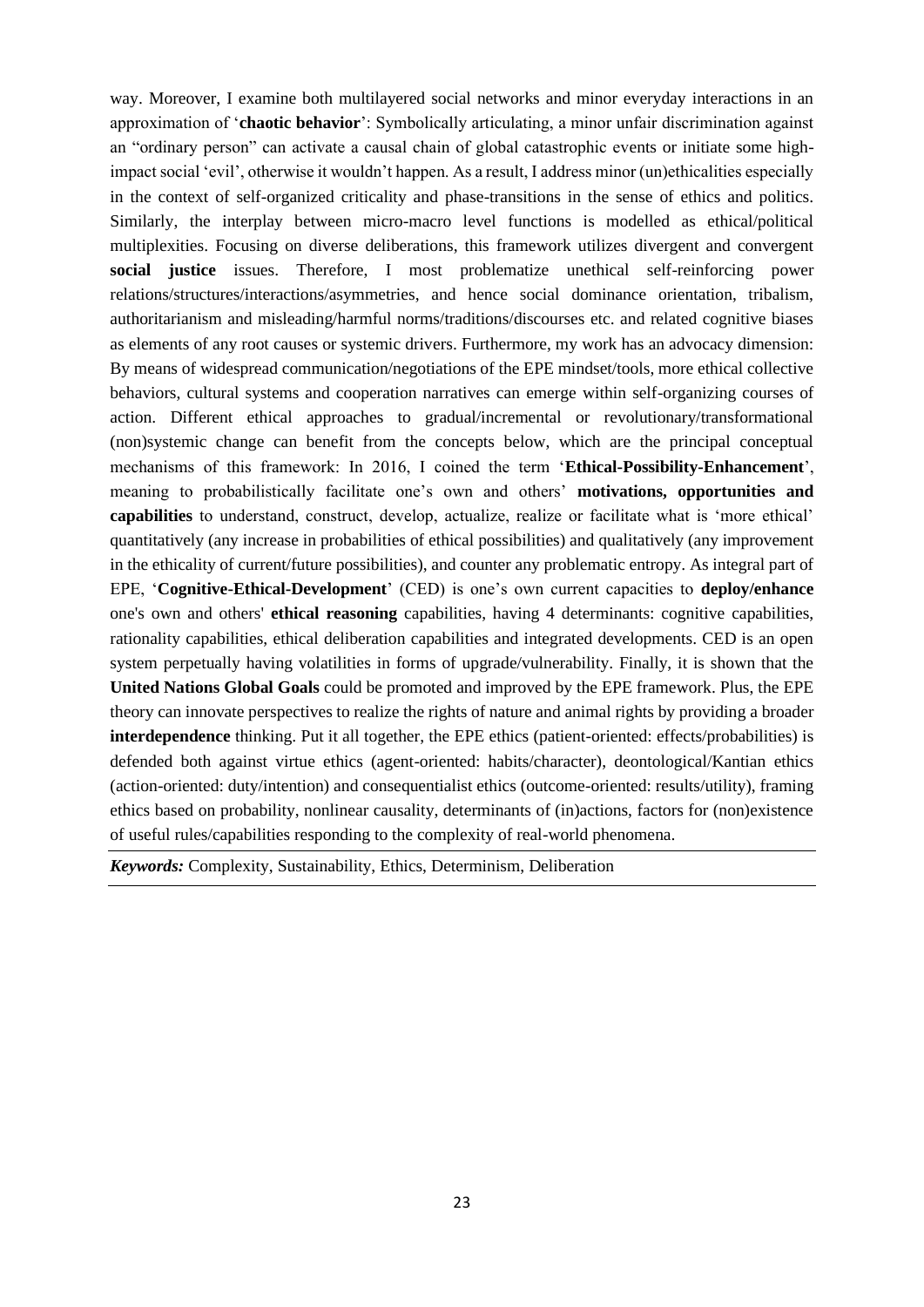# **ÇEVREYİ ANLAMAK İÇİN KAOSU ÖĞRENMEK ÜZERİNE BİR ÖNERME**

*M. Atilla ARICIOĞLU<sup>1</sup> & Osman Nurullah BERK<sup>2</sup>*

# *Öz*

Yirminci yüzyılın sonlarına doğru, stratejik yönetim ve örgüt-çevre ilişkisi çerçevesinde radikal değişimler meydana gelmiştir. Teknoloji, hız, rekabet ve küreselleşme faktörleri her geçen gün örgütçevre ilişkisinde çevreyle ilgili dinamizmi hızla değişmektedir. Günümüz kaotik dünyasında yaşanan kriz ve belirsizlik ortamının etkileri artık sadece dar alanda değil tüm dünyada hızlı ve geniş bir yayılım göstermektedir. Bu durum sonsuz bir hayat sürdürmeyi hedefleyen işletmelerin hayatlarını devam ettirmesini güçleştirmekte ve örgütsel ölümün meydana gelmesini hızlandırmaktadır. Bu bağlamda işletmelerin sürdürülebilirliklerinin sağlanmasında örgütsel ekoloji ve kaos teorileri birer yol gösterici olarak karşımıza çıkmaktadır. Bu çalışmada işletmelerin daha sürdürülebilir bir yaşam sahibi olabilmeleri için kaos ve örgütsel ekoloji teorilerinin öneri ve savları üzerinden bir değerlendirme yapılarak işletmelere yol haritası çizilmesi amaçlanmıştır. İlgili alanyazın taramasının ardından konu ile ilgili yapılan çalışmalar incelenmiş ve genel bir durum değerlendirmesi yapılmıştır. İşletmelerin ekolojiyi doğru bir şekilde analiz ederek kendilerini tehdit eden unsurları tespit etmesinde "kaos" önemli bir etmendir. Sürdürülebilir bir işletme olma yolunda, kaosa karşı sensörler geliştirilerek belirsizliklerle birlikte yaşamayı öğrenmeli ve doğru bir planlama yapılmalıdır.

*Anahtar Kelimeler:* Kaos, Örgütsel Ekoloji, Çevre, Sürdürülebilirlik

<sup>&</sup>lt;sup>1</sup> Prof. Dr., Necmettin Erbakan Üni., Siyasal Bilgiler Fakültesi, İşletme, E-posta: [maaricioglu@erbakan.edu.tr](mailto:maaricioglu@erbakan.edu.tr)

<sup>2</sup> Arş. Gör, Selçuk Üni., Beyşehir Ali Akkanat İşletme Fakültesi, İşletme, E-posta[: osman.berk@selcuk.edu.tr](mailto:osman.berk@selcuk.edu.tr)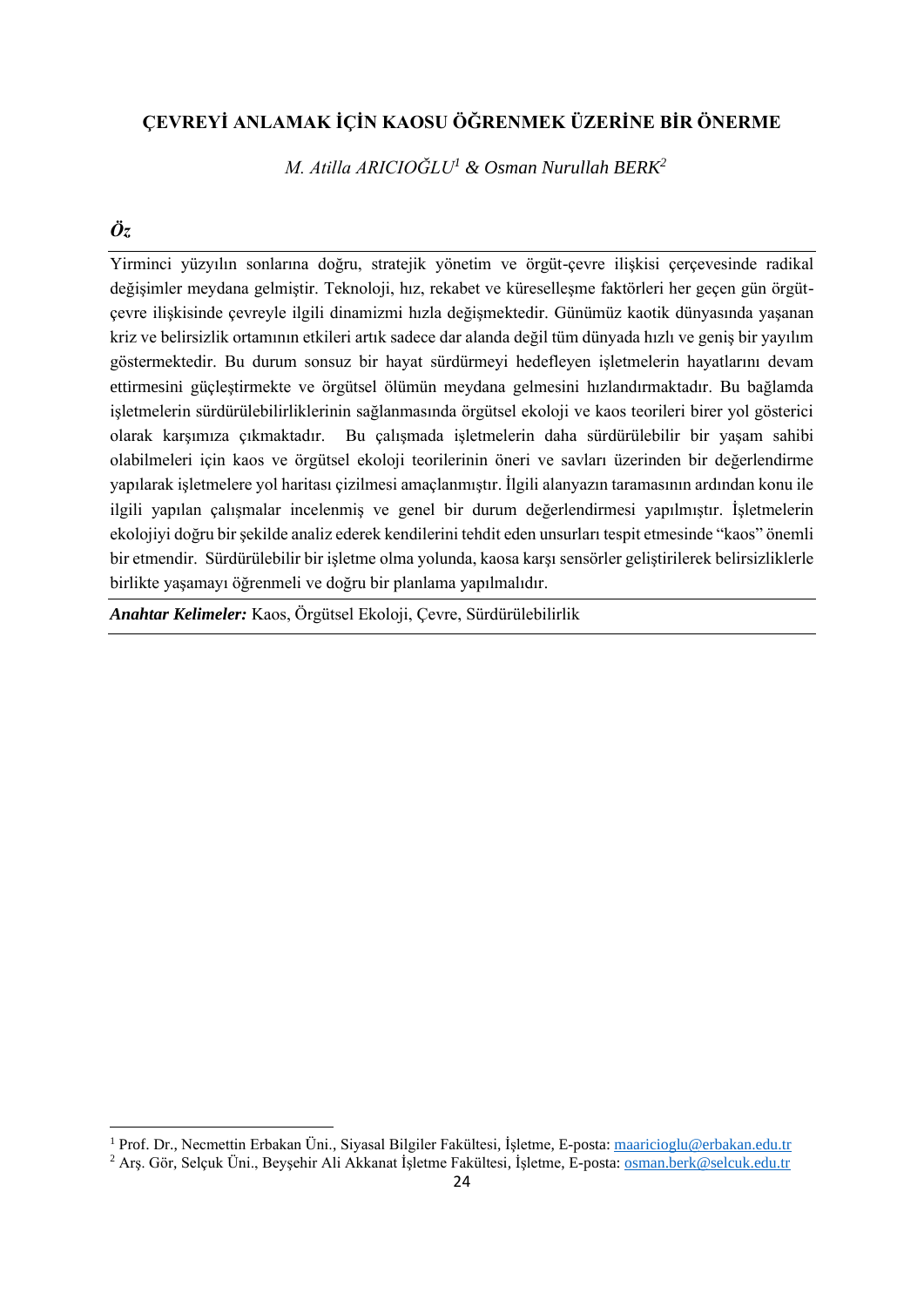# **KAOSUN EŞİĞİNDE KADIN YÖNETİCİ: CAM UÇURUM**

*Sevda SEVEN ŞARKAYA<sup>1</sup> &Fatma ÇOBANOĞLU<sup>2</sup>*

# *Öz*

Toplumsal cinsiyet eşitliğini ve kadınların güçlendirilmesini sağlamak adına geliştirilen uluslararası politikalara ve ülkelerin ulusal çabalarına rağmen, kadınların işgücüne yetersiz katılımı ve dolayısıyla yönetim kademelerinde yetersiz temsili sorunu halen devam etmektedir. Kadınlar üst düzey liderlik rollerine ulaşmada ve bu rollerde varlığını sürdürmede sayısız görünmeyen (glass) ancak gerçekte var olan engellerle (ceiling) karşı karşıya kalsalar da kadınların cam tavanı kırmaya başladıklarını ve kamu sektöründe ilerlediklerini inkâr etmek de mümkün değil. Ne var ki, kadınlar liderlik pozisyonlarına geldiklerinde de üstesinden gelmeleri gereken ek bir engel daha belirlendi: cam uçurum. Bu kavram, örgütlerin riskli, istikrarın olmadığı ve dolayısıyla kaosun var olduğu dönemlerinde yönetim pozisyonlarında kadınların aşırı temsil edilmesine atıfta bulunur. Diğer bir ifadeyle, cam uçurum, erkeklerin ve kadınların çok farklı koşullar altında yöneticiliğe atandıkları; kadınların, başarısızlığın artması ve eleştirilme riski ile ilişkili liderlik pozisyonlarına atanma olasılığının erkeklerden daha yüksek olduğu bir fenomeni ifade eder. Buradaki asıl sorun şudur ki kadınların kaos dönemlerinde dönüşümcü liderlikle ilişkilendirilen üstün özelliklere ve becerileri sahip olmaları nedeniyle yöneticiliğe getirilmeleri olumlu bir durum gibi görünse de, başarısız olmaları söz konusu olduğunda benzer koşullardaki erkek yöneticilerin eşdeğer konumlarda işe devamları sağlanırken zaten sayısal olarak yetersiz olan kadınların yönetimden uzaklaştırılmaları ve dışlanmalarının söz konusu olmasıdır. Bu çalışmada, kadınların sayıca fazla yer aldığı eğitim örgütlerinde görev yapan öğretmen ve yöneticilerin, yönetici kavramına ilişkin cinsiyet algılarının ve tercihlerinin belirlenmesinin yanı sıra, kriz dönemlerinin yöneticilerin hangi özelliklere sahip olması gerektirdiğine ve bu tür durumlarda özellikle kadınların atanması konusuna ilişkin görüşlerinin incelenmesi amaçlanmıştır. Bu amaçla, nitel araştırma desenlerinden durum çalışması tercih edilmiştir. Maksimum çeşitlilik örnekleme yöntemiyle farklı kademelerdeki devlet okullarında görev yapan öğretmenler ve yöneticiler arasından seçilen 69 katılımcı ile yarı yapılandırılmış görüşmeler yürütülmüştür ve verilere içerik analizi uygulanmıştır. Araştırmada elde edilen bulgular ışığında; öncelikle erkek egemen yönetim ve toplumsal cinsiyet rolleri algısı nedeniyle, okul yönetiminde cinsiyetin değil, yöneticilik özelliklerinin, görev bilincinin ve kişilik gibi özelliklerin daha önemli olduğunu düşünmelerine rağmen, hem öğretmenlerin hem de yöneticilerin yönetici kavramını "erkek olma" ile ilişkilendirdikleri ve erkek yönetici ile çalışmayı daha fazla tercih ettikleri sonucuna ulaşılmıştır. Bununla birlikte, kadınların yönetim kademelerindeki görünürlüklerinin artmasının bu algıyı azalttığını düşündükleri de görülmüştür. Katılımcılarda kadın yöneticilere yönelik hassaslıkları nedeniyle yönetimde duygularıyla hareket etme ve fazla ayrıntıcı olmalarına ilişkin olumsuz; çoklu bakış açısına sahip olma, detay ve düzene önem verme ve iletişim becerilerine sahip olmalarına ilişkin olumlu bir algı olduğu anlaşılmıştır. Katılımcıların kriz dönemlerinde yöneticilerin sahip olmaları gerektiğini düşündükleri özelliklerin, sakin ve soğukkanlı olma, adil olma, sağ duyulu ve empati yeteneğine sahip olma gibi kişisel özelliklerin ve çözüm odaklı olma, kriz yönetimi becerisine

<sup>1</sup> Doktora Öğrencisi, Pamukkale Üniversitesi, Eğitim Bilimleri Enstitüsü, Eğitim Yönetimi, Teftişi, Planlaması ve Ekonomisi Anabilim Dalı, Denizli-Türkiye[, sevdaseven98@hotmail.com](mailto:sevdaseven98@hotmail.com) 

<sup>2</sup> Doç. Dr., Pamukkale Üniversitesi, Eğitim Fakültesi, Eğitim Bilimleri Bölümü, Eğitim Yönetimi Anabilim Dalı, Denizli-Türkiye, [fcobanoglu@pau.edu.tr](mailto:fcobanoglu@pau.edu.tr)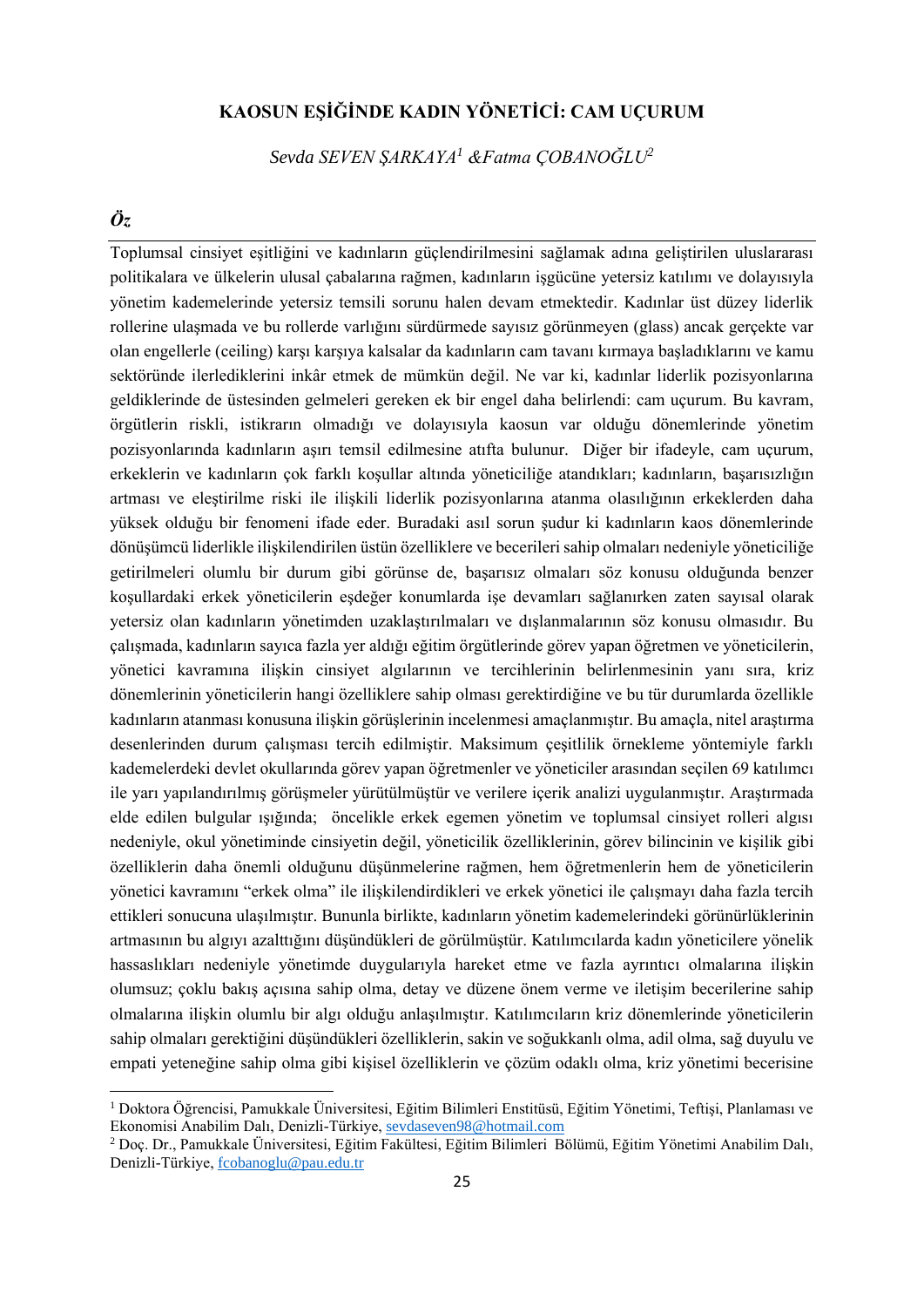sahip olma, deneyim ve bilgi gibi mesleki yeterlilikler olduğu görülmüştür. Öğretmenlerin ve kadın yöneticilerin çoğunluğu kriz dönemlerinde kadın yöneticilerin atanmasını olumlu bir adım olarak görülürken erkek yöneticilerin bir bölümünün kadın yönetici atanmasının krizi daha da derinleştireceğini düşündüğü sonucuna ulaşılmıştır. Ancak araştırmanın en çarpıcı sonucu ise kadın yöneticilerin neredeyse yarısının kriz dönemlerinde özellikle atandıklarını düşünmelerine rağmen bunun nedeninin kadınların kriz yönetimindeki başarısı olduğunu düşünmeleridir.

*Anahtar Kelimeler:* Kaos, Cam Uçurum, Kadın Yönetici, Eğitim Örgütleri.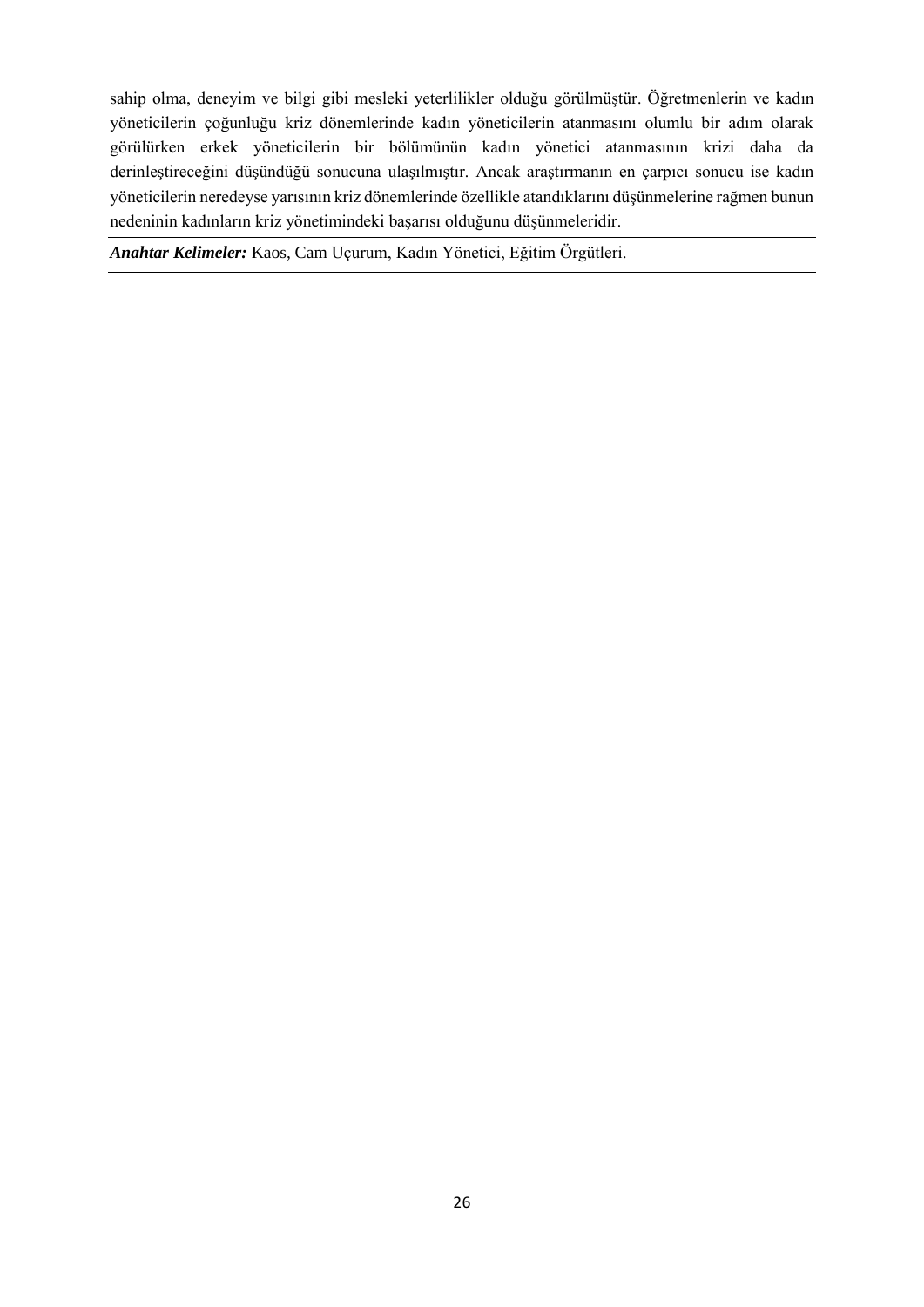# **ÇATIŞMA YÖNETİMİ**

#### *Muhammet İbrahim AKYÜREK<sup>1</sup>*

### *Öz*

Bu araştırmanın amacı çatışma yönetimi, süreç ve yaklaşımlarını alanyazın taramasına dayalı olarak incelemektir. Bu araştırmada, araştırma yöntemi olarak geleneksel alanyazın taraması benimsenmiştir.

Çatışma, kişiler/gruplar/örgütler arasında yaşanan anlaşmazlıklar ve uyuşmazlıklardır. Çatışmaların kaynağı farklılaşmaktadır. Bu kaynaklar; kişilik farklılıkları, amaç farklılıkları, engellenme, statü ve güç farklılıkları, görev, sorumluluk ve yetki belirsizliği, örgütün büyüklüğü, iş bölümü, kaynakların sınırlılığı, ödüllendirme sistemi, ortak karar alma süreci, yönetim tutumları, iletişim problemleri ve denetim biçimi şeklinde sıralanabilir. Çatışmaların farklı türleri söz konusudur. Bazen kişisel, bazen kişiler arası birtakım anlaşmazlıklar ve çatışma durumları yaşanabilmektedir. Ayrıca gruplar içi ve arasında da uyuşmazlıklar söz konusu olabilmektedir. Örgütler arasında da bazı çatışmalara rastlamak mümkündür. Çatışma hakkında birtakım yaklaşımlar vardır. Bunlar; klasik, neo-klasik ve modern yaklaşımlar biçiminde sıralanabilir. Klasik yaklaşıma göre çatışmaların yıkıcı ve bozucudur. Neo-klasik yaklaşımda, çatışmalar insan doğası gereği kaçınılmaz bir durumdur. Modern yaklaşıma göre ise, çatışmalar örgüt için gereklidir. Çatışmaların olumlu ve olumsuz birtakım sonuçları olabilir. Yenilik ve yaratıcılığı geliştirmesi, farklılıklara saygı ve hoşgörüyü artırması gibi olumlu sonuçlarının yanı sıra stres ve kaygıya yol açması, iş doyumunu ve motivasyonu azaltması gibi bazı olumsuz sonuçları da vardır. Çatışmalar örgütlerde yaşanabilir. Önemli olan bu çatışmaların etkin bir yönetim süreciyle yönetilebilmesidir. Etkin bir çatışma yönetimi kazan-kazan prensibine göre hareket etmeyi gerektirir. Çatışma yönetim tarzları farklılaşmaktadır. Bunlar; ödün verme, tümleştirme, hükmetme, uzlaşma ve kaçınma şeklinde sınıflandırılabileceği gibi iş birliği, kaçınma, uyma, rekabet ve uzlaşma biçiminde de sınıflandırılabilir. Çatışmaların örgütteki durumu ele alındığında; çatışmanın kaçınılmaz olduğu vurgulanabilir. Çünkü bir yerde insan unsuru söz konusu ise farklı fikirler ve görüşlerin de olması söz konusu olmaktadır. Bu insan unsurunun farklılıklarından dolayı birtakım anlaşmazlık ve uyuşmazlıklar yaşanabilir. Önemli olan bu sürecin iyi bir şekilde yönetilmesidir. Bu yönetim esnasında ilk ilke çatışmadan faydalanılabilecek yollar bulmaktır. Bu şekilde çatışmalardan örgütsel yarar doğrultusunda faydalanılabilir. Bu süreçte yaşanan çatışmaların türü ve derecesi de önemlidir. Çünkü çatışmanın türü ve derecesine göre bir müdahale stratejisi belirleyerek uygulamak çatışmanın etkin yönetimini sağlayabilecektir.

Çatılmalarda yöneticilere önemli bir sorumluluk düşmektedir. Yöneticiler, çatışmaları derhal yok etmek gerektiğini düşünmemelidirler; çatışmanın tür ve derecesine göre örgüte fayda sağlayacak bir biçimde hareket etmelidirler. Bu hareket biçimini sağlamak adına yöneticilerin çatışma yönetimi konusunda bilinç ve farkındalığa sahip olmaları, bu süreci sağlıklı yönetmelerine katkıda bulunacaktır. Bu nedenle başta örgüt yöneticileri olmak üzere tüm örgüt paydaşlarının çatışma yönetimi konusunda eğitimler alması, çatışma yaşandığı durumlarda sağlıklı bir yönetim sürecini beraberinde getirecektir. Bu durum da örgütte yenilik ve hoşgörünün egemen olmasını ve teşvik edilmesini sağlayabilecektir.

*Anahtar Kelimeler:* Çatışma, Yönetim, Çatışma Yönetimi.

<sup>1</sup> Dr., Milli Eğitim Bakanlığı, E-posta[: i\\_akyurek56@hotmail.com](mailto:i_akyurek56@hotmail.com)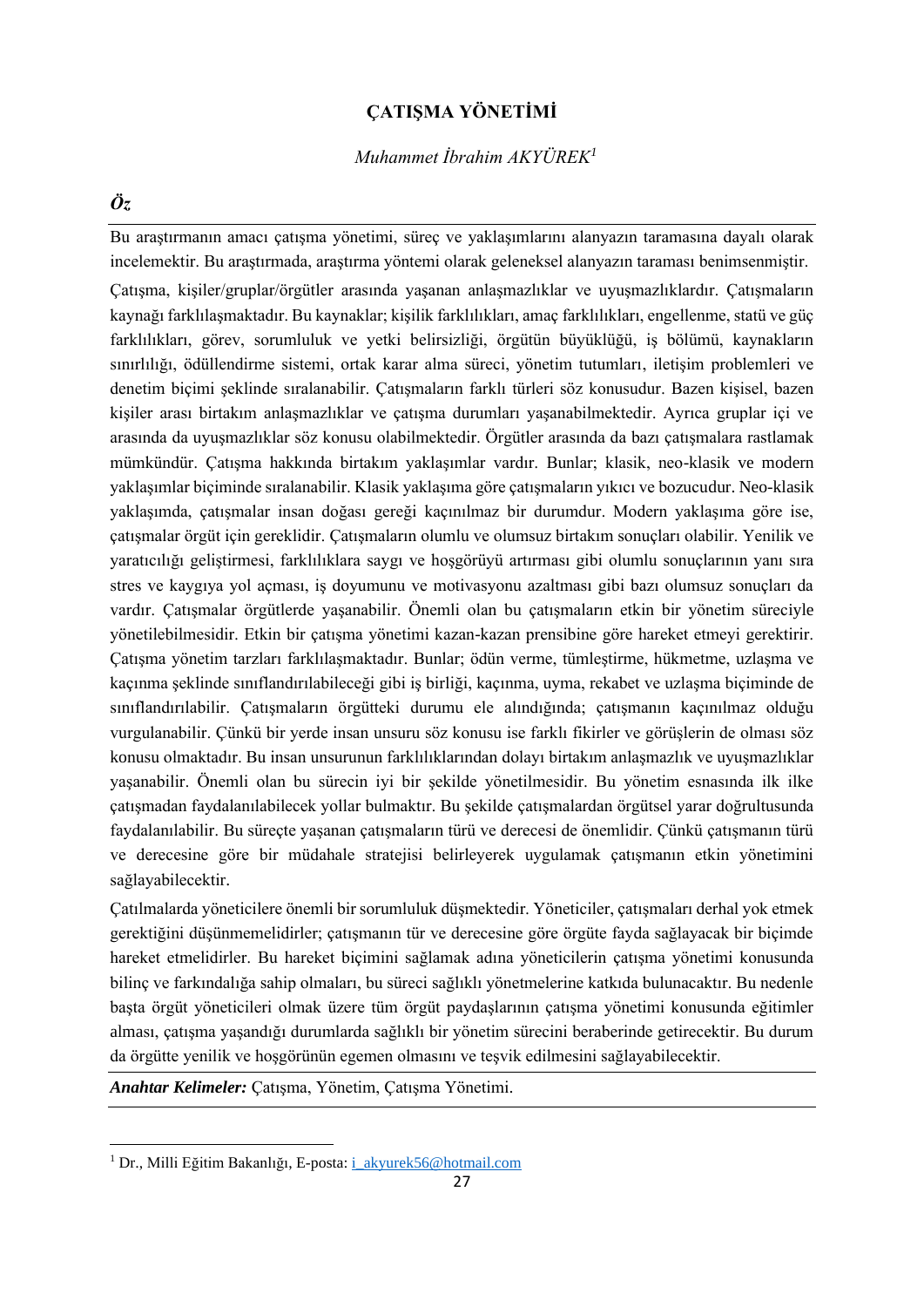# **NİTELİKLİ İNSAN KAYNAĞININ SEÇİMİ ve GELİŞTİRİLMESİNDE HAYAT HİKÂYESİ ANALİZİNİN KULLANIMI**

*Muhammet Hamdi MÜCEVHER<sup>1</sup>*

# *Öz*

Hayat hikâyesi analizi, bir yönetici ya da adayının hayat hikâyesinin analiz edilerek yöneticilik gelişiminin ve yeteneklerinin belirlenmesini temin edebilir. Hayat hikâyesi analizi, aday kişinin; kritik yaşam olayları, anıları, dönüm noktaları, mücadeleleri, hayatına etki eden kişi ve kurumları, dini-ahlakipolitik-sosyal değerleri, ilke-prensipleri, aktivite-alışkanlıkları gibi hayat hikâyesindeki deneyim, olay, etkinlik ve eylemlerinden öğrendiği ve edindiği yönetsel becerilerin ortaya çıkarılmasını sağlayabilir. Bu yöntem ayrıca, gelişmesi ve yetişmesi istenen bir yöneticinin, yaşamının anlaşılmasını, daha iyi tanınmasını ve kendini daha iyi ifade etmesini sağlayarak kariyer problemlerinin çözümü ve kariyer gelişimi için kullanılabilir. Yöntemin uygulanması için; hayat hikâyesi analiz edilecek aday ile yüz yüze ve bire bir olarak derinlemesine mülakat yapılır. Bu mülakat sonucu elde edilen veriler, nitel araştırma yöntemi ve anlatı-hayat hikâyesi araştırması desenlerine uygun bir şekilde analiz edilir. Bu analiz sonucunda görüşülen kişinin hayat hikâyesi ve yöneticilik gelişimine yansımalarıyla ilgili çıkarımlar el edilir. Hayat hikâyesi analiz edilecek kişi ile ilgili analiz başlıkları ve elde edilecek çıktılar şu şekilde olabilir; aile özellikleri (aile yaşamı, aile değerleri, anne-baba özellikleri, ailenin kültürü, sosyoekonomik durumu), yetişme ortamı ve çevresi (büyüdüğü çevre, yetişme tarzı-şartları, uğraşıları), kritik yaşam olayları (yaşamının en güzel, en kötü, manevi-mucizevî gibi kritik yaşam deneyimleri, yaşamının dönüm noktaları, olumlu ve olumsuz çocukluk ve yetişkinlik anıları, bilgece ve akıllıca verilen kararlar), hayat mücadelesi (en büyük yaşam mücadelesi, zorluklar ve krizler, pişmanlıklar, vefat, sağlık sorunu ve ayrılıklar), hayat hikâyesini etkileyenler (yaşamını olumlu ve olumsuz olarak etkileyen kişi, grup ve organizasyonlar), bireysel ideoloji (dini, ahlaki, politik ve sosyal değerleri, ilke ve prensipleri, yaşamlarının ana temaları), aktiviteleri, alışkanlıkları ve tüm bu hayat hikâyesi unsurlarının yöneticilerin gelişimlerine yansımaları. Bu çalışma, hayat hikâyesi analizinin nitelikli insan gücü seçimi ve geliştirilmesinde bir ölçüt ve uygulama olarak kullanılması için bir çerçeve sunma amacını taşımaktadır.

*Anahtar Kelimeler:* İnsan Kaynakları Yönetimi, Personel Seçimi, Hayat Hikâyesi Analizi, Yaşam Öyküsü Analizi, Üst Düzey Yönetici.

<sup>&</sup>lt;sup>1</sup> Öğr. Gör. Dr. Isparta Uygulamalı Bilimler Üniversitesi, Uluborlu MYO, Pazarlama ve Reklamcılık Bölümü, mhmucevher@gmail.com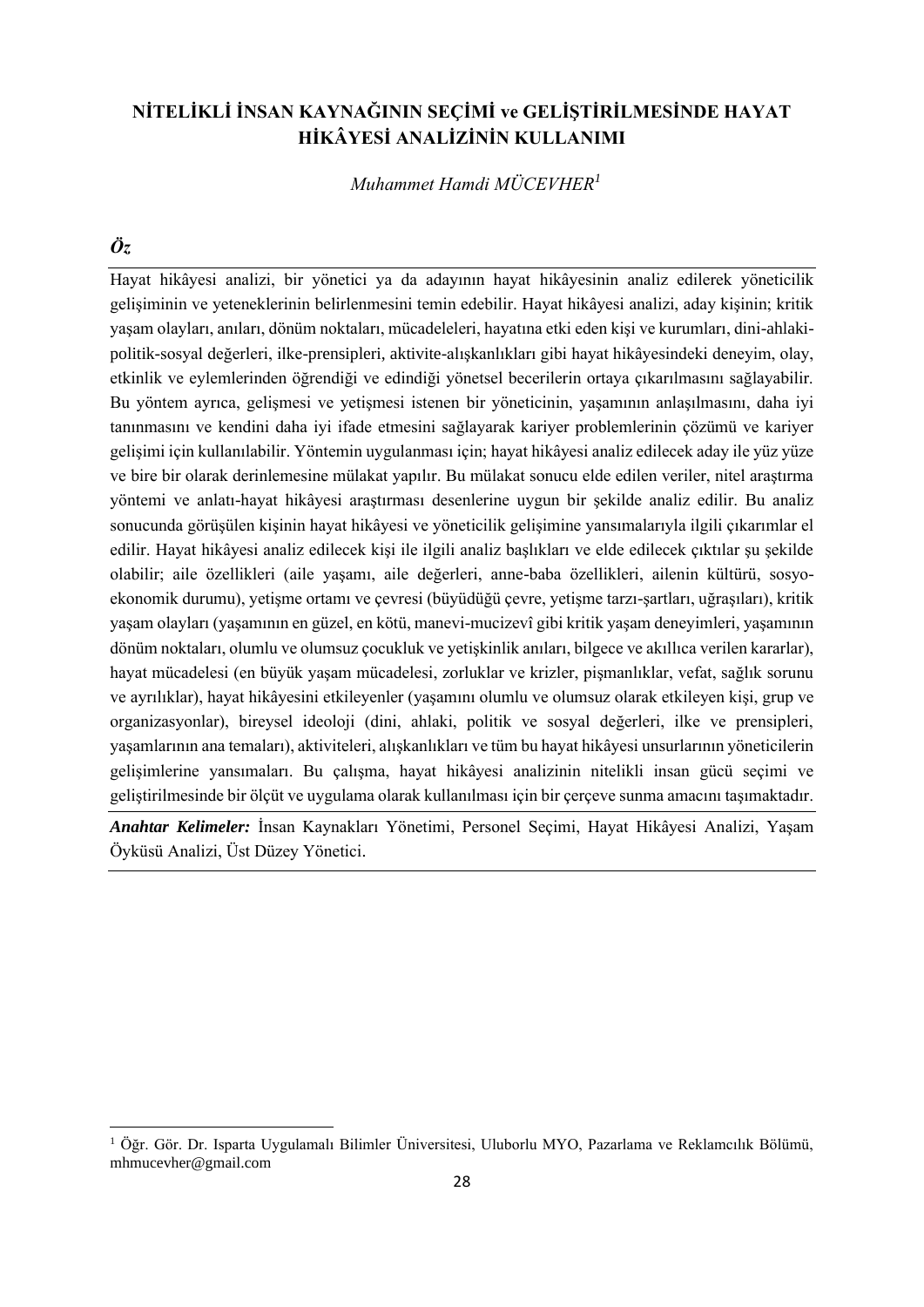# **SİBER GÜÇ: YUMUŞAK GÜÇ MÜ YOKSA SERT GÜÇ MÜ?**

*Mustafa Cüneyt ÖZŞAHİN <sup>1</sup>*

# *Öz*

Uluslararası sistemin değişen yapısı ve teknolojinin hem bireylerin hem de devletlerin ayrılmaz bir parçası olması sert güç-yumuşak güç ayrımının da farklı alanlarda yorumlanmasını zorunlu kılmıştır. Özellikle teknolojik gelişmelerin askeri amaçlar çerçevesinde kullanılmaya başlanması ile birlikte siber güç olgusu yeni bir olgu olarak karşımıza çıkmaya başlamıştır. Siber uzayın nimetlerinin her ne kadar insanların hayatlarını kolaylaştıracak çerçevede kullanıldığı düşünülse de özellikle 2000'li yılların başlaması ile birlikte siber uzaya dayalı saldırı türlerinin ortaya çıkması ve bunların devletler dışında bireylerin de kullanımına hazır olması siber güç olgusunun yumuşak güç mü yoksa sert güç mü olduğu sorusunun sorulmasına neden olmuştur. Sert güç olgusunun daha fazla niteliksel boyutu düşünüldüğünde daha kolay bir şekilde var olduğu söylenebilir. Devletlerin asker sayısı, tank sayısı vb. askeri durumlar devletlerin genel itibariyle sert güç unsurlarını oluşturmaktadır. Diğer taraftan ise yumuşak güç Nye tarafından kültürel, ideolojik ve kurumsal başlıkları ekseninde yorumlanmaktadır. Kısaca belirtmek gerekirse sert güç devletin niteliksel kuvvetini gösterirken yumuşak güçte devlet bunu yani kendi gücünü diğerlerine karşı meşru olarak gösterebilirse, kendi kültürünü, siyasi yapısını ve kurumsal işleyişini diğerlerine empoze edebilirse bu onun yumuşak güç ekseninde hareket ettiğini göstermektedir. Yumuşak güç ile sert güç arasında her ne kadar kategorize edilmesi bağlamında bir ayrım bulunsa da iki kavramın bir arada bulunması devletlerin sistem içerisinde daha fazla söz sahibi olmalarına ve daha fazla diğer devletleri etkileyebilme kapasitelerine sahip olduklarını da göstermektedir. ABD ve SSCB'nin Soğuk Savaş döneminde ve ABD'nin de tek başına Soğuk Savaş sonrası belirli bir dönemde sistemi etkilemeleri de bir anlamda bu iki güce aynı anda sahip olmalarından kaynaklanmaktadır. Günümüzde uluslararası ilişkiler her ne kadar çok kutuplu bir uluslararası sistem olarak değerlendirilse de sert ve yumuşak güce sahip olan devletin daha fazla rol aldığı ve sistemi etkilediği de açıkça görülmektedir. Özellikle teknolojinin gelişmesi ve ortaya yeni kavramların ve innovasyonların ortaya çıkması da sert güç-yumuşak güç olgularının farklı çerçevelerde değerlendirilmelerine neden olmaktadır.

Bu kapsamda siber güç bu iki farklı güç olgusu hangi kategoride değerlendirilmelidir? Siber güç iki farklı güç kategorisi çerçevesinde de değerlendirilebilecek yapıya sahiptir. Çünkü siber güç sadece saldırı amacıyla kullanılmamakta aynı zamanda diğerlerini etkilemek veya onların dikkatini bu yöne çekmek içinde kullanılabilmekte ve devletlerin de bu güce sahip olmak isteyebileceklerini göstermektedir. Diğer taraftan siber uzayın saldırılar çerçevesinde kullanılması da siber gücün sert güç kategorisinde de değerlendirilmesine neden olabilmektedir. 2007 Estonya ve 2010 STUXNET saldırıları bir anlamda sert güç örnekleri olarak gösterilebilir. Bu çalışmanın temel amacı son 20 yılda ortaya çıkan siber gücün uluslararası ilişkiler literatüründe yumuşak güç mü yoksa sert güç mü ekseninde tartışıldığını analiz ederek ortaya çıktığından bu yana hangi kategoride daha fazla kullanıldığını ön plana

<sup>1</sup> Dr. Öğretim Üyesi, Necmettin Erbakan Üniversitesi, Siyasal Bilgiler Fakültesi Siyaset Bilimi ve Uluslararası İlişkiler Bölümü, E-posta: [ozsahin@necmettin.edu.tr](mailto:ozsahin@necmettin.edu.tr)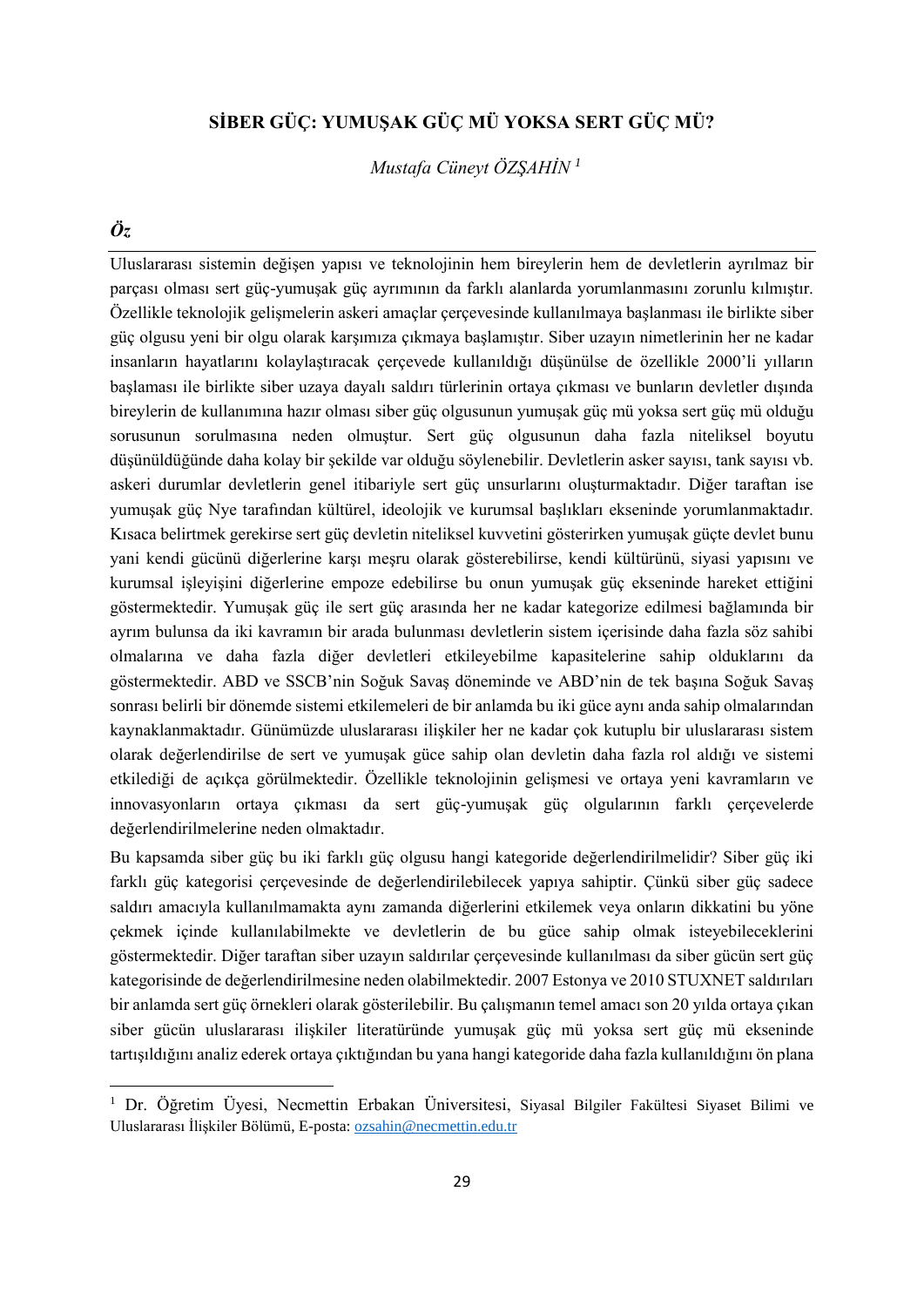çıkarmaktadır. Her ne kadar son 20 yılda çeşitli saldırılar olsa bile siber güç olgusunun özellikle NGO'lar tarafından da kullanılmaya başlanması bunun yumuşak güç ekseninde daha fazla kullanıldığını göstermektedir. Bu çalışmada siber gücün yumuşak güç ekseninde devletler tarafından daha fazla kullanıldığı ve askeri alandaki gelişmelerinde bu çerçevede değerlendirilmesi gerektiğini ortaya çıkaracaktır.

*Anahtar Kelimeler:* Siber Güç, Yumuşak Güç, Sert Güç, Nye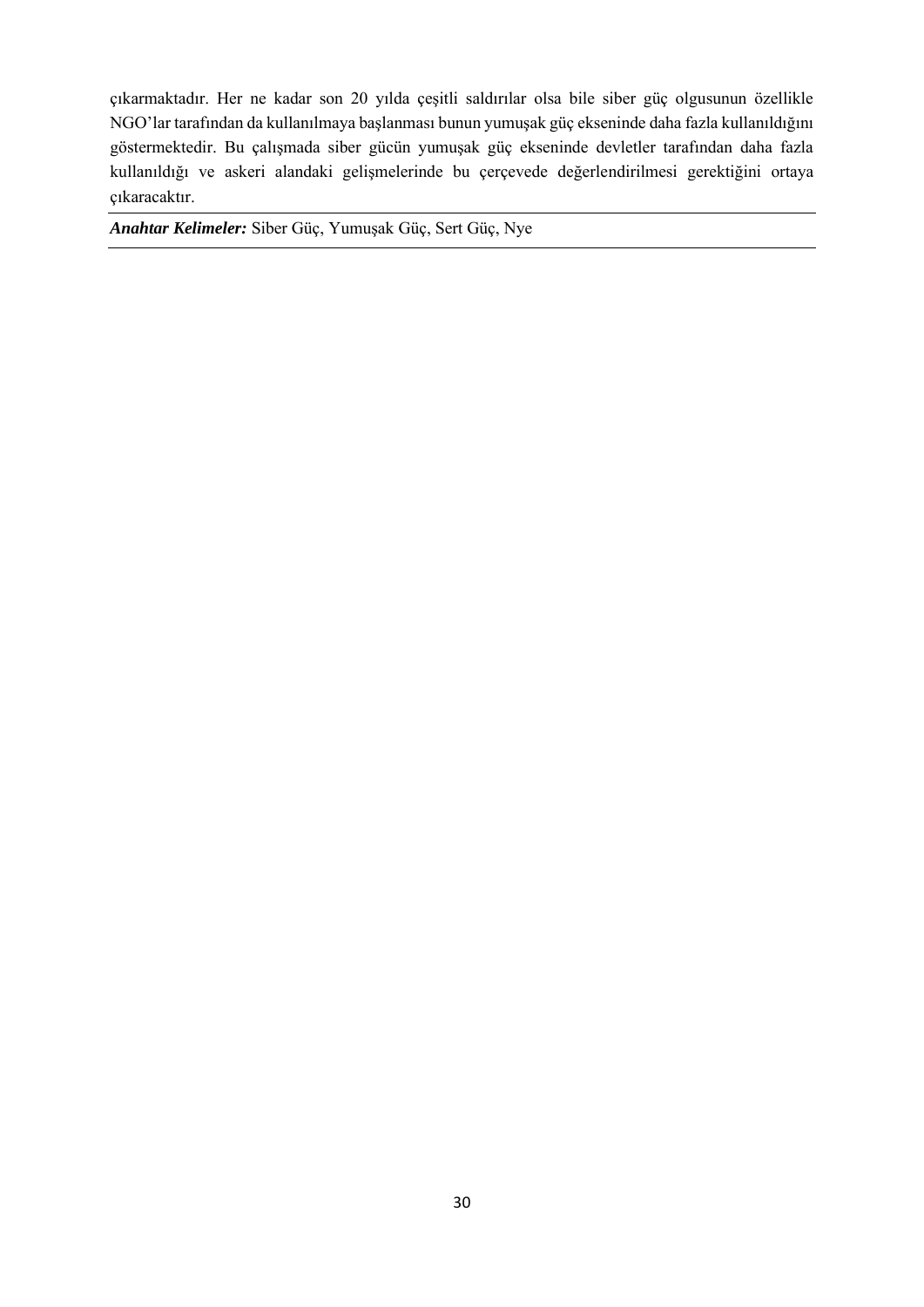# **MÜLTECİ KAMPLARI VE COVID-19 PANDEMİSİ ARASINDA KALAN İNSANLAR: KAOS KURAMI AÇISINDAN BİR DEĞERLENDİRME**

*Oğuzhan ZENGİN<sup>1</sup> & Mustafa Emin AKÇİN<sup>2</sup>*

# *Öz*

Kaos kuramının temelleri; bilim dünyasında uzun yıllardan beri hâkim anlayış konumunda bulunan, klasik bilim olarak da adlandırabileceğimiz Newtoncu ve deterministik bakış açısına yapılan eleştirilerle atılmaya başlamıştır. Kaos genel olarak akıllara karmaşıklık, kargaşa, olağanüstü durumlarda ortaya çıkan mevcut koşullar ve düzensizlik olarak çağrışımlar yapmaktadır. Kaos kuramı ise kaosun kelime anlamından daha derin bir anlam içerdiğini söylemek mümkündür. Kaos kuramı ön görülemez durumların ön görülebilme olasılığına, düzensizliğin içinde bulunan bir tür düzene dikkat çeker. Kaos kuramının daha iyi anlaşabilmesi için ilk olarak bilimsel dünyada yaşanan paradigma değişiminden kısaca bahsetmekte yarar vardır. Bilim dünyasında klasik bilim diye de adlandırdığımız ve uzun yıllar boyunca kabul gören Newtoncu anlayış; kısaca bir sebep-sonuç ilişkisine bağlı olan, herhangi bir durumun başlangıç koşulları ve bütün değişkenleri tam olarak bilindiğinde sonuçla ilgili kesin çıkarımlara ulaşmaya çabalayan bir anlayıştır. Klasik bilimin determinist yönüne başlayan eleştiriler başta fizik dünyası olmak üzere bütün alanlarda zamanla sorgulanan bir olgu haline gelmiştir. Klasik bilimin doğrusallığını eleştiren ve doğrusal olmayan sistemleri anlamımızı sağlayan, başlangıç koşullarına bağlılığının hassaslığını ve sonuçlarının büyük olabileceğini öngören, bütüncül bakış açısı ile disiplinler arası bütüncül bir çerçeve sunan kaos kuramı bu eleştirilerin sonucu olarak ortaya çıkmıştır. Kaos kuramı böylece tüm disiplinlerde tartışılmaya başlamış ve son dönemin popüler kuramlarından biri olmuştur. Kaos kuramının temel kavramlarından biri kuramın adı geçtiğinde ilk akıllara gelen kelebek etkisidir. Kelebek etkisi kısaca başlangıç koşullarına olan hassas bağlılığa dikkat çeker. Başlangıç koşullarında en ufak bir değişim, sonuç olarak büyük bir değişime neden olan çıktılar üretebilir. Bu durum en net ve en çok kullanılan söylemle "Çin'de kanadını çırpan kelebeğin okyanuslar ötesinde başka bir ülkede fırtınaya yol açabilir" şeklinde örneklendirilmiştir. Göç olgusu insanlık tarihinin ilk zamanlarından beri çeşitli nedenlerle var olmuş, bireyler çeşitli nedenlerle kitlesel veya bireysel olarak yaşadıkları yerleri kendi inisiyatifleri doğrultusunda ya da zorunlu olarak değiştirme gereksinimi duymuşlardır. Küresel anlamda kitlesel göçlerin en çok artış gösterdiği dönem İkinci Dünya Savaşı sonrası olarak karşımıza çıkarken, çeşitli nedenlerle her geçen gün mülteci ve sığınmacı olarak başka ülkelere göç etmek zorunda kalan bireylerin hızla arttığı gözlemlenmektedir. Suriye'deki kargaşadan kaynaklanan kitlesel göç hareketi son yıllarda yaşanan en büyük göç hareketi olarak kabul edilmektedir. Bu durum bütün dünyayı etkileyen bir göç olgusu yaratmakta ve birçok ülkeyi mülteci krizi ile karşı karşıya getirmektedir. Bu kriz karşısında göç alan ülkeler mülteci kampları aracılığıyla söz konusu insanların temel ihtiyaçlarını karşılamaya çalışmaktadır. Ancak bu süreçte mülteci kamplarında suç, yangın ve salgın hastalıklar gibi öngörülemeyen birçok sorun ortaya çıkabilmektedir. İlk olarak Çin'in Vuhan kentinde ortaya çıkan Covid-19 virüsü kısa sürede bütün dünyayı etkisini altına

<sup>1</sup> Doç. Dr., Karabük Üniversitesi, İktisadi ve İdari Bölümler Fakültesi, Sosyal Hizmet Bölümü, [oguzhanzengin@karabuk.edu.tr](mailto:oguzhanzengin@karabuk.edu.tr)

<sup>2</sup> Yüksek Lisans Öğrencisi, Karabük Üniversitesi, Lisansüstü Eğitim Enstitüsü Sosyal Hizmet Ana Bilim Dalı, [mstfkcnn@gmail.com](mailto:mstfkcnn@gmail.com)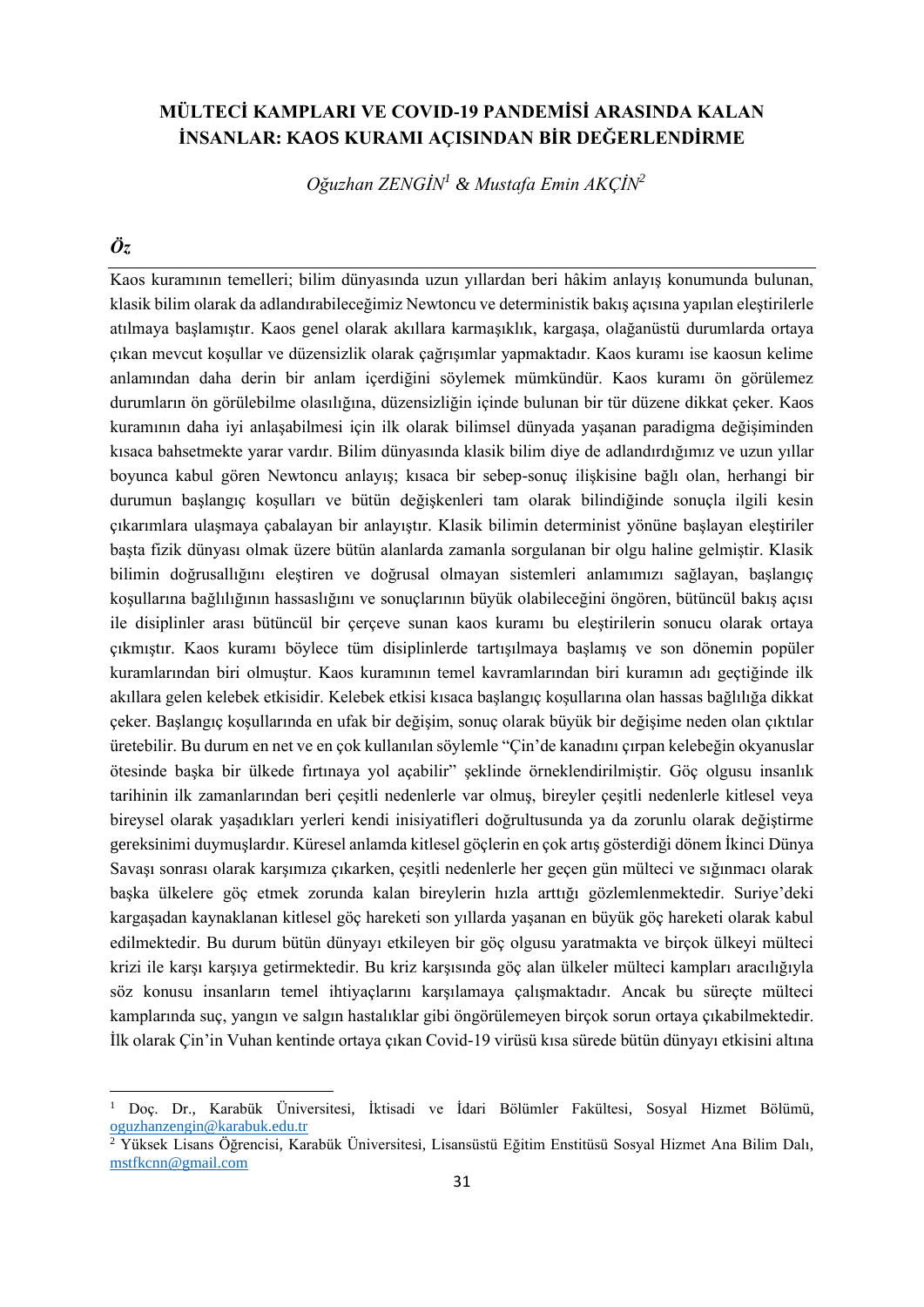almıştır. Küresel anlamda sadece sağlık alanında bir kriz yaratmakla kalmamış dünyayı birçok farklı noktada etkilemiştir. Çin'de kanatlarını çırpan kelebek, bu defa bütün dünyada bir kasırga etkisi yaratmış ve öngörülemez bir durum ortaya koymuştur. Vuhan'da ortaya çıkan virüsün bu şekilde bir etkisinin olacağı tahmin edilmesi güç, hesaba katılması imkânsız gibi görünen birçok değişkene sahip bir durumdur. Aynı şekilde Suriye İç Savaşı ve yarattığı göç dalgası sadece Orta Doğu'yu değil aynı zamanda Avrupa'yı da etkisi altına almıştır. Suriye İç Savaşı için de aynı durum geçerlidir. Mülteci ve sığınmacılar gittikleri ülkelerde dezavantajlı durumda bulunan insanlardır. Mevcut dezavantajlı konumları pandemi süreci ile katlanarak artmıştır. Pandemi küresel ekonomiyi adeta bir çıkmaza sokmuş ve gelişmişlik düzeyi ne olursa olsun bütün ülkeleri etkilemiştir. Pandemi sürecinin yarattığı kriz, yardıma ihtiyacı olan birey sayısının küresel anlamda artırırken, koruma ve yardım ihtiyacı daha fazla olan yerinden edilmiş milyonlarca insanı ve onlara sağlanan fonları kritik seviyelere indirgemiştir. Bir diğer önemli boyut Covid-19 salgının kontrolü ve tedavisi noktasında sağlık hizmetleri ve salgın önemleri noktasındadır. Yerinden edilmiş bireylerin dil problemi, sağlık hizmetlerine ulaşımlarındaki engeller, mülteci kampları gibi kalabalık ortamlarda salgının kontrolü ve gerekli izolasyon ortamlarının sağlanması gibi durumlar göz önüne alındığında bir başka kritik durum ortaya çıkmaktadır. Tüm bunlar göz önüne alındığında yerinden edilmiş kişilere yönelik oluşturulan uygulamaların, tek tip ve doğrusal bir şekilde uygulanamayacağı, daha esnek politikaların üretilmesi gerekliliği, karmaşık sistemlerin anlaşılması ve karmaşık sistemlere yönelik politikaların üretilmesinde kaos kuramının bir yol gösterici niteliğinde olduğu sonucuna ulaşılmıştır. Bu çalışma günümüzde küresel dünyanın en önemli sosyal sorunları arasında yer alan göç olgusunu son yıllarda bilim dünyasında başat bir paradigma olma yolunda hızla ilerleyen kaos kuramı perspektifiyle ele almayı amaçlamaktadır. Böylelikle yerinden edilmiş insanların mevcut durumlarının değerlendirilmesi ve halihazırda dezavantajlı durumları bulunan söz konusu insanların, Covid-19 pandemi süreci ile giderek daha da zorlaşan koşulları farklı bir açıdan değerlendirilmiş olacaktır. Bu çalışmada siber gücün yumuşak güç ekseninde devletler tarafından daha fazla kullanıldığı ve askeri alandaki gelişmelerinde bu çerçevede değerlendirilmesi gerektiğini ortaya çıkaracaktır.

*Anahtar Kelimeler:* Kaos, COVID-19, Göç.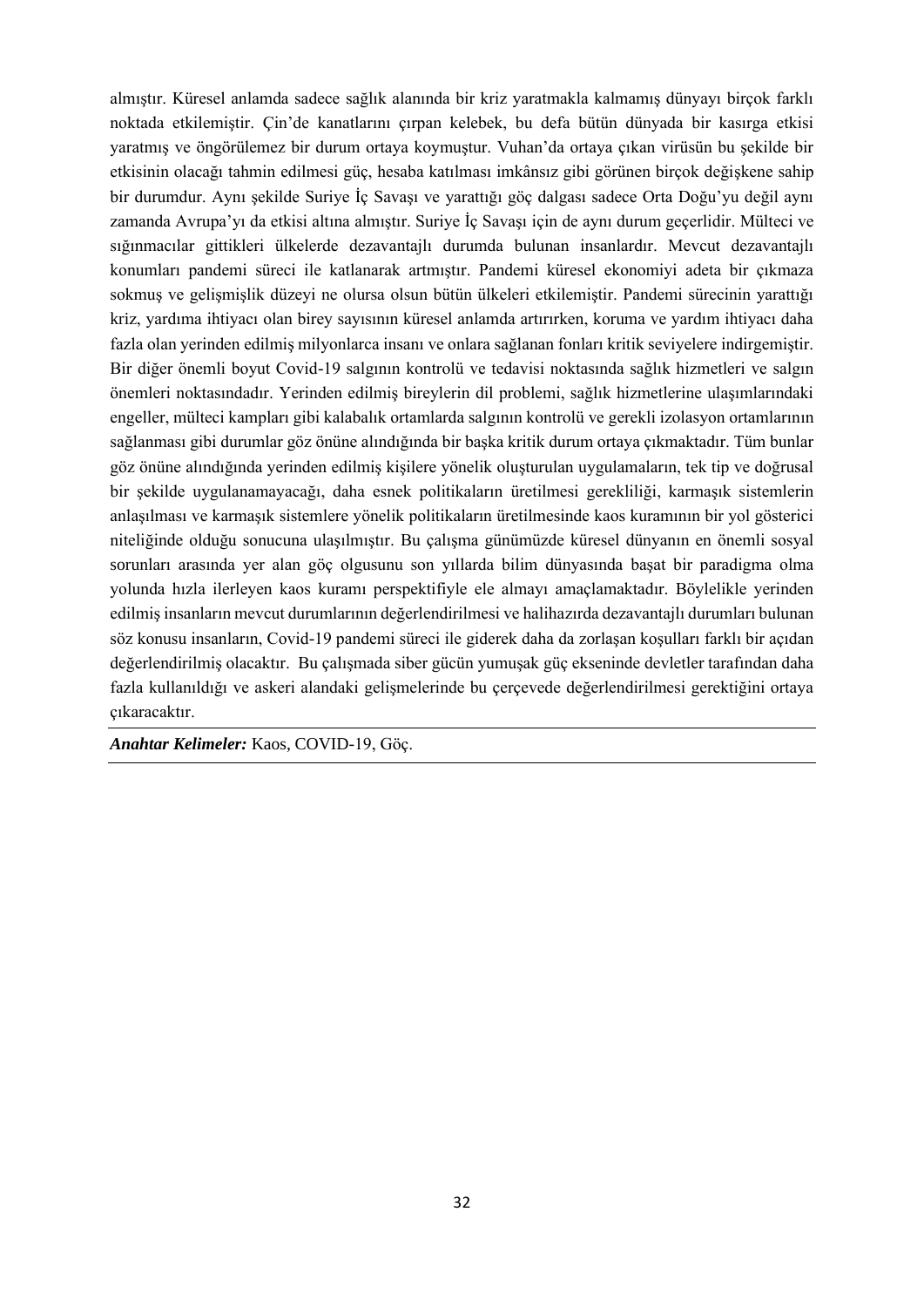#### **1 MART TEZKERESİNİN KELEBEK ETKİSİ: ÇUVAL OLAYI**

*Ekrem Yaşar AKÇAY<sup>1</sup>*

# *Öz*

11 Eylül 2001'de ABD'de yaşanan terör olayları tüm dünyayı derinden sarsmıştır. Dünyanın süper gücü ABD'de yaşanan bu olaylar tüm dünyayı endişelendirdiği gibi yeni bir düzenin de habercisi olmuştur. Olaylardan sonra ABD yönetimi terörizme savaş açmış terör eylemi yapan ve bu eylemlere destek veren devletler şeytan devletler olarak kabul edilmiş ve bu devletlerle mücadele etme kararı alınmıştır. Bu mücadelede ilk olarak 11 Eylül olaylarının sorumlusu olan El-Kaide ve Afganistan'a NATO'nun 5. maddesi çerçevesinde operasyon düzenlenmiştir. Afganistan müdahalesinden sonra Irak ve Saddam Hüseyin şer ekseni olarak kabul edilmiş ve operasyon yapılması kararı alınmıştır. Bu operasyonun hazırlık sürecinde Türkiye ABD için önemli bir müttefik olarak görülmüştür. Irak müdahalesi sırasında Türkiye topraklarının ve üslerinin kullanılması için Türkiye ve ABD arasında görüşmeler yapılmıştır. Müzakere aşamasından sonra TBMM'den Anayasa'nın 117. maddesine göre Türk Silahlı Kuvvetleri'nin yabancı ülkelere gönderilmesi ve yabancı silahlı kuvvetlerin Türkiye'de bulunması için Hükümet'e yetki verilmesi istenmiştir. Ancak bu tezkere Anayasa'nın 96. maddesine göre 267 sayısına ulaşılamadığı (264) için reddedilmiştir. Tezkerenin reddi ABD'yi hayal kırıklığına uğratmışsa da, Irak operasyonu Türkiye olmadan 20 Mart 2003'te gerçekleşmiştir. Tezkerenin reddi Türkiye açısından bir sıkıntı, kaos ve karmaşanın habercisi olmuştur. Aynı zamanda Türkiye ile ABD arasında yıllardır süren stratejik ortaklık sona ermiş ve iki taraf arasındaki ilişkiler ciddi biçimde zarar görmüştür. Tezkerenin reddinden sonra operasyona katılamayan Türkiye, hem ABD'den beklediği ekonomik yardımı alamamış hem de yanı başında yaşanan olaylara seyirci kalmıştır. Bununla birlikte 4 Temmuz 2003'te Süleymaniye'de karargah kurmuş olan 11 Türk Silahlı Kuvvetleri personelleri ABD'li askerler tarafından başlarına çuval geçirilerek sorguya alınmıştır. Çuval hadisesi olarak literatüre geçen bu olay Türkiye ile ABD arasındaki ilişkilere ciddi anlamda zarar vermiş ve kamuoyunda tezkerenin reddinin intikamı olarak algılanmıştır. Yani TBMM'de yaşanan oylamanın reddi, daha sonra 7 Ekim 2003'te yeni bir tezkerenin geçmesine rağmen, Türkiye'yi hem müdahale sonrasında Irak'ta yaşanan olaylarda pasif duruma düşürmüş hem de Çuval olayı ile Türkiye-ABD ilişkileri büyük yara almıştır. Bir anlamda Edward N. Lorenz'in Kelebek Etkisi yaklaşımında belirttiği gibi evrendeki her şeyin hesaplanamadığı ve küçük bir olayın öngörülemez büyük olayların yaşanmasına neden olmuştur. Bu çerçevede söz konusu bu çalışma Lorenz'in Kaos Teorisi olarak da bilinen Kelebek Etkisi Yaklaşımı ile ele alınacaktır. TBMM'de tezkere oylamasının reddedilmesinin ekonomik, askeri, siyasi bazı kayıpların ve Çuval olayı gibi büyük hadiselerin yaşanmasına neden olması çalışmanın temel sorunsalıdır. Başka bir deyişle TBMM'de yaşanan bir olay, Türk Dış politikasında ve Türkiye-ABD ilişkilerinde öngörülemez ciddi sorunlara yol açmıştır. Türkiye ile ABD arasındaki ilişkiler eski etkisini kaybetmiştir. Stratejik ortaklık sona ermiş ve ilişkiler Barrack Hussein Obama'nın ABD Başkanı olduktan sonra model ortaklık haline gelmiştir. Çalışmanın ilk bölümünde 11 Eylül olayları ve sonrasında yaşanan gelişmeler ele alınacaktır. İkinci bölümde Irak müdahalesi öncesi Türkiye ile ABD arasında operasyona yönelik yapılan müzakereler ve tezkere süreci ele alınacaktır. Üçüncü bölümünde ise Çuval olayı incelenerek, tezkerenin reddinin doğurduğu sonuçları

<sup>1</sup> Doç. Dr., Hakkari Üniversitesi, İktisadi ve İdari Bilimler Fakültesi, Siyaset Bilimi ve Uluslararası İlişkiler Bölümü, [ekremyasarakcay@hakkari.edu.tr](mailto:ekremyasarakcay@hakkari.edu.tr)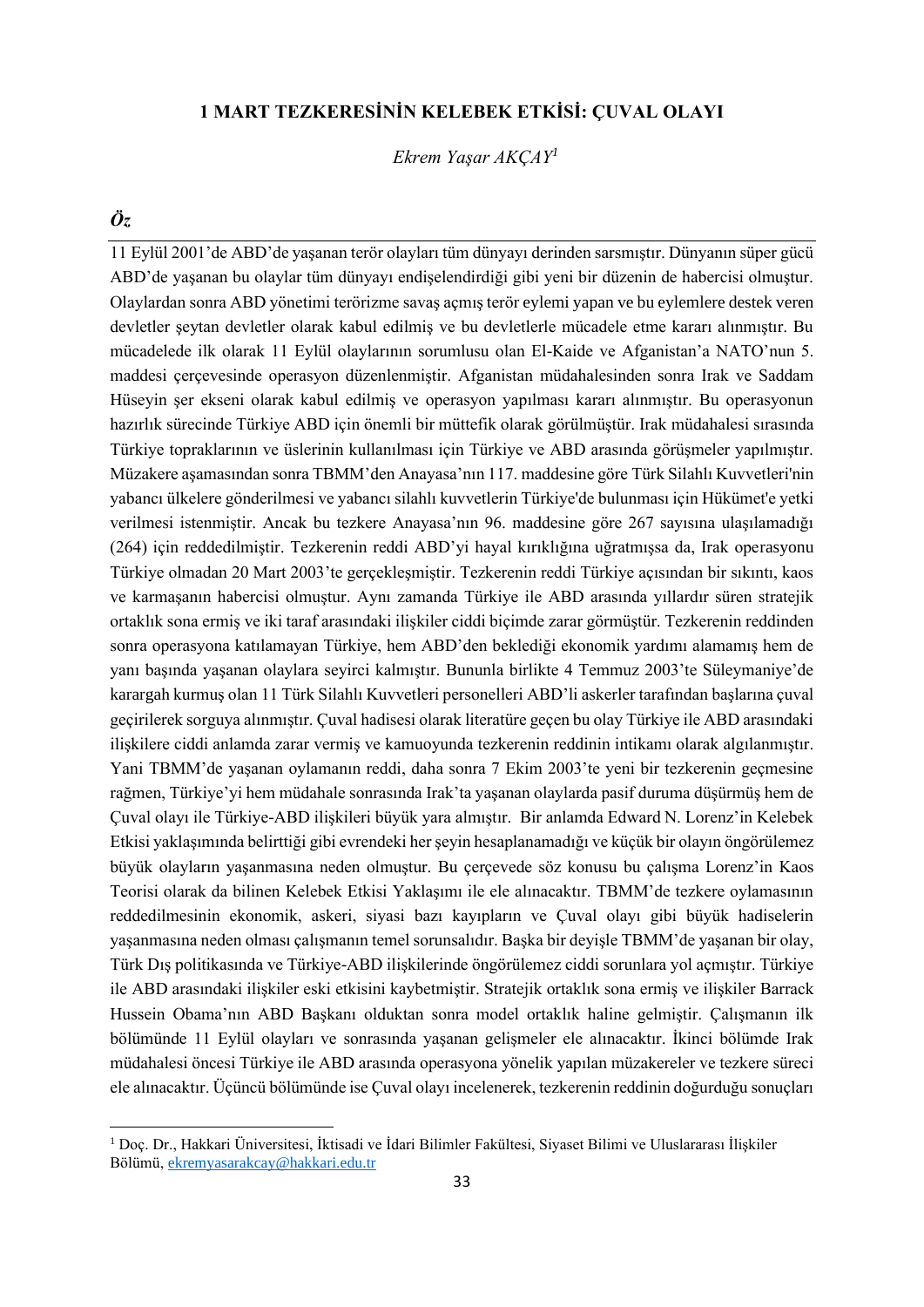ele alacak ve kelebek etkisi yaklaşımı çerçevesinde olayların kaotik görünümü anlatılarla paralel bir şekilde değerlendirilecektir.

*Anahtar Kelimeler:* Kaos, Karmaşa, 11 Eylül Olayları, Irak Müdahalesi, Çuval Hadisesi, Kelebek Etkisi.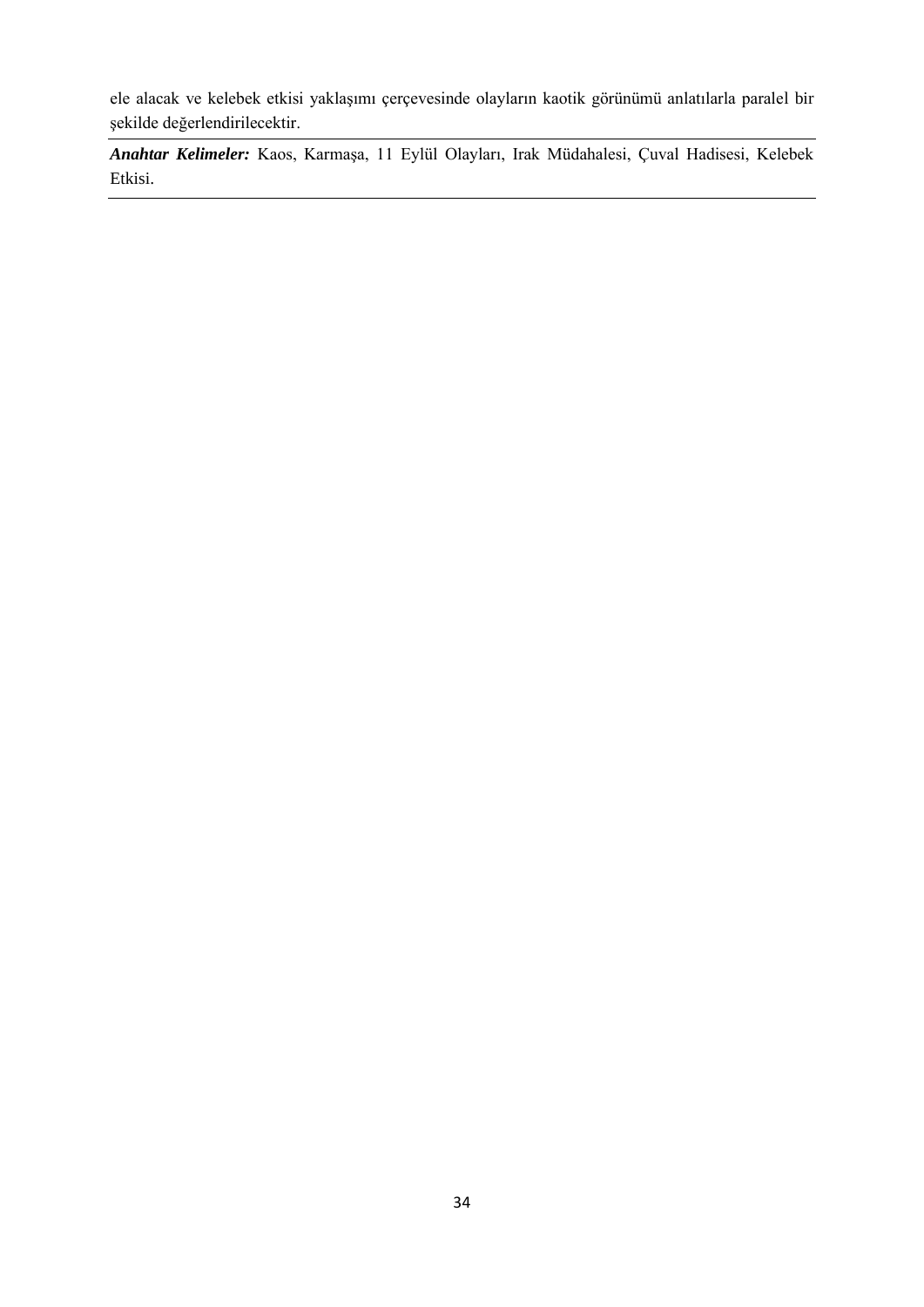# **FRACTALIZATION OF CHAOS AND COMPLEXITY: PROPOSITION OF A NEW METHOD IN THE STUDY OF COMPLEX SYSTEMS**

*Cristina SERPA<sup>1</sup> , Amir FOROUHARFAR<sup>2</sup>*

#### *Abstract*

The research purpose is proposing a new generic methodology in the domain of chaos and complex systems behavior study. Thus the research was arranged within the three fundamental concepts of methodological epistemology. First the proposed belief that is fractalization possibility of chaos and complexity. Second the justification which was supported through logic and philosophy. Third the warrant of the proposed fractalization methodology via mathematical theorems. Thus a mixed method of logical, philosophical and mathematical approaches has been used in this paper. The results are going to reveal a new method for pattern formation within chaos and complexity. The implications of the study are not only presenting a new justifiable warranted method for the study of the behavior of complex systems, but also introducing fractalization to the chaos and complexity studies. Finally, the potential users of the epistemologically-supported method could embrace a large spectrum from economics to meteorology.

*Keywords:* Chaos, Complexity, Fractal, Fractalization, Mathematics, Philosophy, Logic, Methodology, Pattern Formation.

<sup>1</sup>PhD, Instituto Politécnico de Lisboa, E-mail: [cristinaserpa@hotmail.com](mailto:cristinaserpa@hotmail.com)

<sup>2</sup>PhD, Department of Public Administration, University of Sistan and Baluchestan, Iran, [amir.forouharfar@gmail.com](mailto:amir.forouharfar@gmail.com)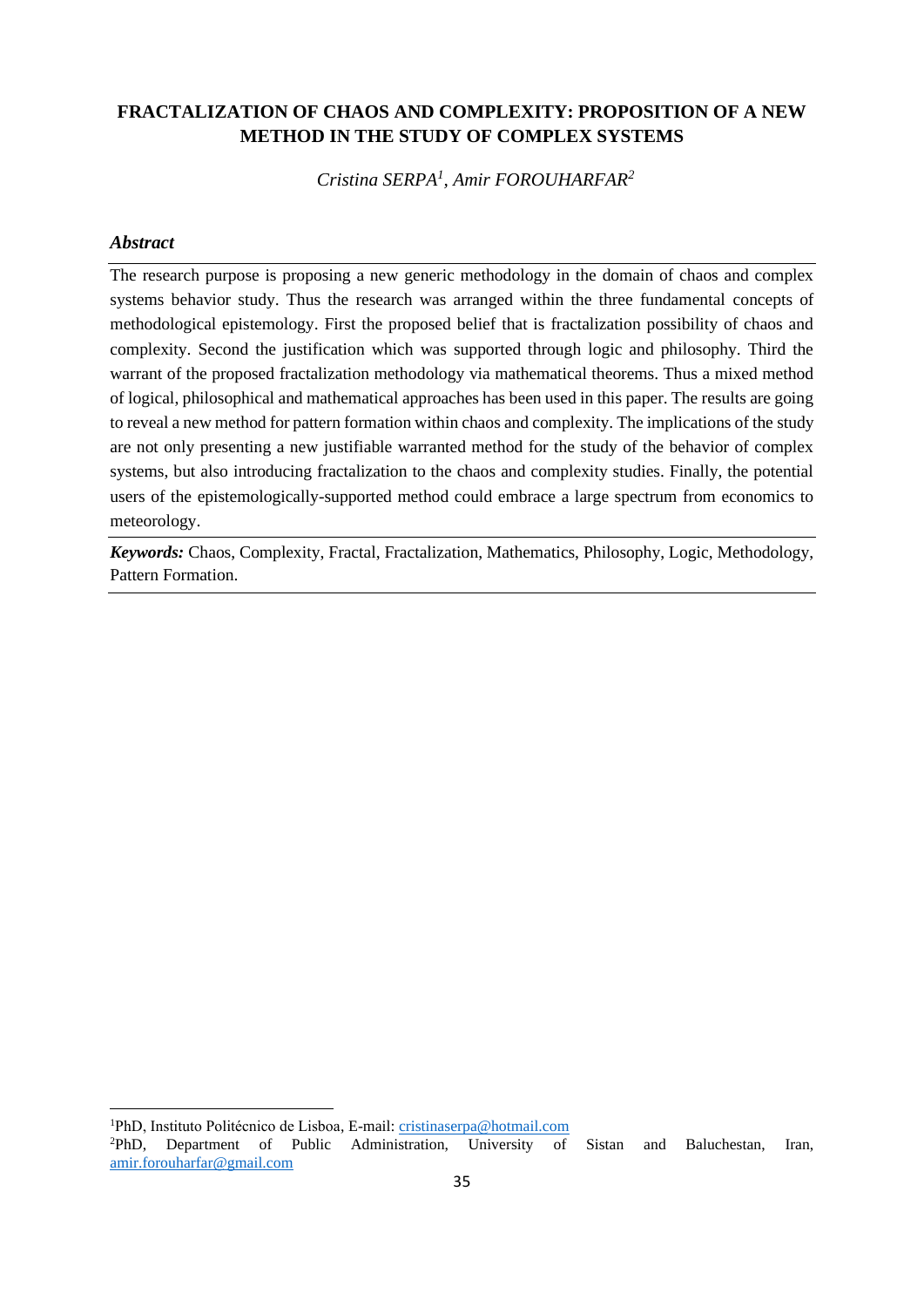#### **CREATIVITY WITH BIG CHAOTIC DATA**

*Mustafa Şahin BÜLBÜL <sup>1</sup>*

#### *Abstract*

Big data is a concept that is more on the agenda with increasing data sources. One of the most important features of big data is that there is a structure that continues to flow continuously (streaming). It is not that the input of the same data is continuous. Big data is generated by the accumulation of variable data in a non-stop / continuous system. From this point of view, we cannot say that big data is in a regular structure. The chaotic structure should be examined with chaotic methods.

The concept of creativity also has a chaotic structure. Neural networks formed by perceptions in the brain are stimulated by some other perceptions. The fact that neurons stimulate different networks with unexpected reactions creates ideas that may seem strange in our minds. If this formation is a new idea for us and others, this is called the creative idea. This unexpected behavior of the brain is related to the proximity of nerve cells and their transmission. The transmitting signals operate in different ways. Formal differences are also effective in signal formation. Neurons that are actively activated outside the neurons that are active in parallel to the perceptions are, in one aspect, similar to big data.

This study aims to explain how to create brain creativity by using big data and artificial intelligence through the equivalence of chaotic structures in the informatics world. If we let two models of two different types of interdependencies depend on time and examine the states of change according to each other, the strange attractors to be determined by artificial intelligence will be the creative ideas that will be presented to the insurgency.

*Keywords:* Chaos, Creativity, Artificial intelligence, Big data

<sup>&</sup>lt;sup>1</sup> Assoc. Prof. Dr., Kafkas University, Faculty of Education, [msahinbulbul@gmail.com](mailto:msahinbulbul@gmail.com)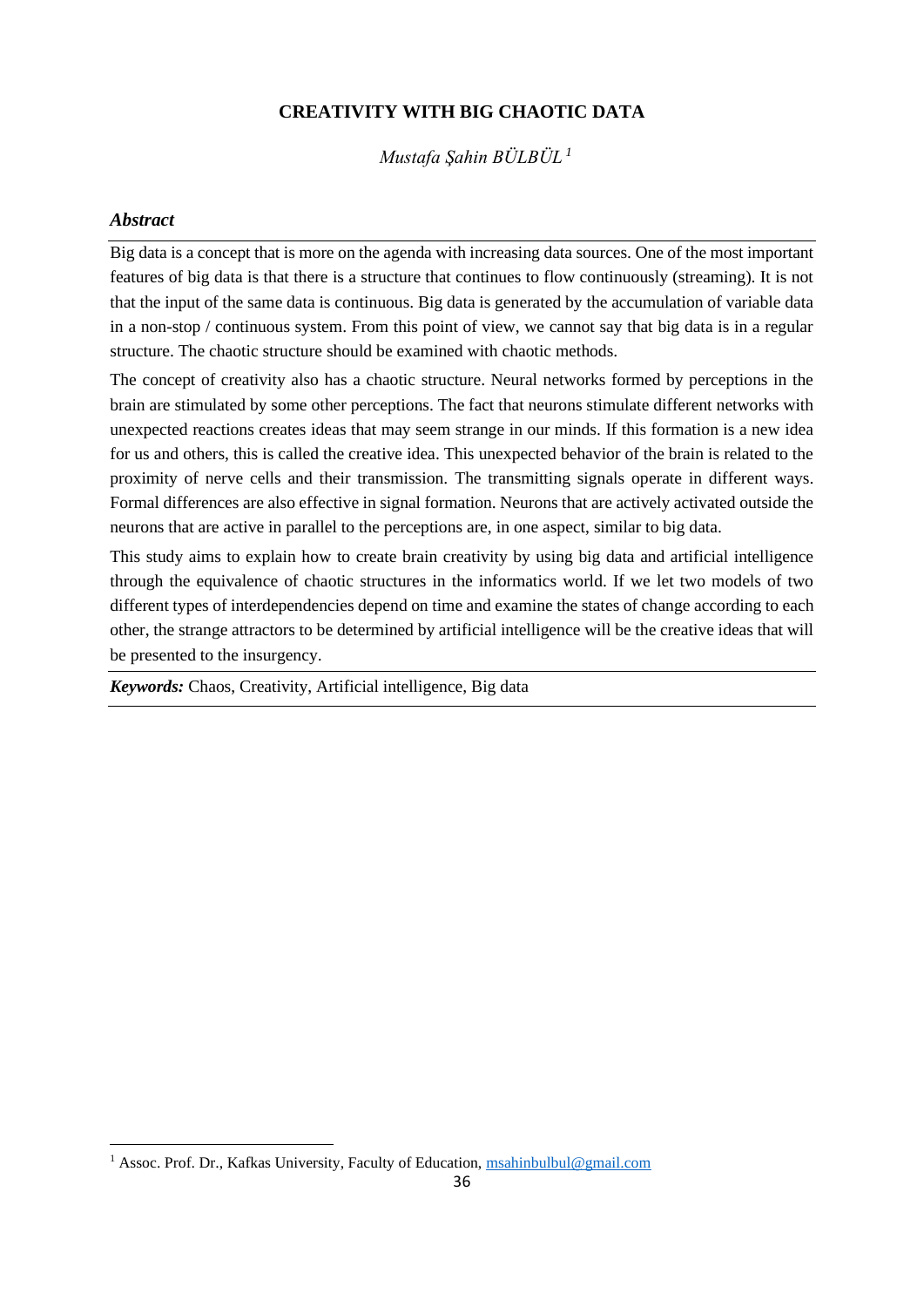# **CHAOTIC AND COMPLEXITY OF UNDERSTANDING ONLINE SHOPPING BEHAVIOUR FROM MARKETING PERSPECTIVE**

 $Nilanjan RAY<sup>1</sup>$ , Tanisha MUKHERJEE<sup>2</sup>, Sudin BAG<sup>3</sup>

#### *Abstract*

Online shopping is an emerging area of corporate dialogue in terms of survival and getting more market coverage. The methods of purchasing product is changing from traditional methods to online purchase facilitating shopping anytime with all benefits under one roof Technological inventions all over the world have changed the perception of consumer behavior. Consumers are playing a significant function in online shopping. With the increase of digital engagement, the complexity of taking purchase decision and chaotic behavior are also portrayed by the consumer. The present study empirically asses the chaotic factors which sketches out the unpredictable consumer purchase behavior through various shopping platforms. The study is based on Cross cultural survey and Primary data. Stratified sampling method is used to collect the sample. The respondent numbers to 120 for the analysis. The data collected is analyzed by the statistical tools SPSS21 using the KMO and Barnett's Test, to identify the major factors which are effective among the other factors that are influenced by the complexity; of the online shopping behavior. This study identifies the different pattern of online purchase, chaotic behavior, online Purchase frequency complexities, and age wise purchase pattern of the online shopping behavior in market prospective. KMO and Barnett's Test indicates four major influenced factor that are effected by the chaotic and complex behavior I,e Technical factor, Online customer service factor, convenience factor and Trust worthy factor. The study showed that each of this factor are differently affected among which the trustworthy factor and technical factor have showed a dynamic behavior as the people those who are tech savvy tends to get have vibrant online shopping behavior Practical implication: This study yields a very important implication of the chaotic behavioral implication on the factors of online shopping behavior as today's market has shifted to the digital platforms. It helps to understand the various aspects that creates a chaos culture in the shopping behavior and helps marketers develop a counter chaos marketing strategy to mitigate this factor and transforms this chaotic factor into new market opportunities.

*Keywords:* Chaos and Complexity, Online Shopping, Customer Buying Behavior, Chaotic Behavior, Online Shopping Issues and Prospects, Online Shopping Behavior.

<sup>1</sup>Assoc. Prof., School of Business and Economics Adamas University West Bengal, E-mail: [drnilanjanray.mgmt@gmail.com](mailto:drnilanjanray.mgmt@gmail.com)

<sup>&</sup>lt;sup>2</sup> Ms., School of Business and Economics Adamas University West Bengal, E-mail: [tanishamukheeghy93@gmail.com](mailto:tanishamukheeghy93@gmail.com)

<sup>3</sup>Asst. Prof., Department of Business Administration Vidyasagar University West Bengal, E-mail: [sudinbag1@gmail.com](mailto:sudinbag1@gmail.com)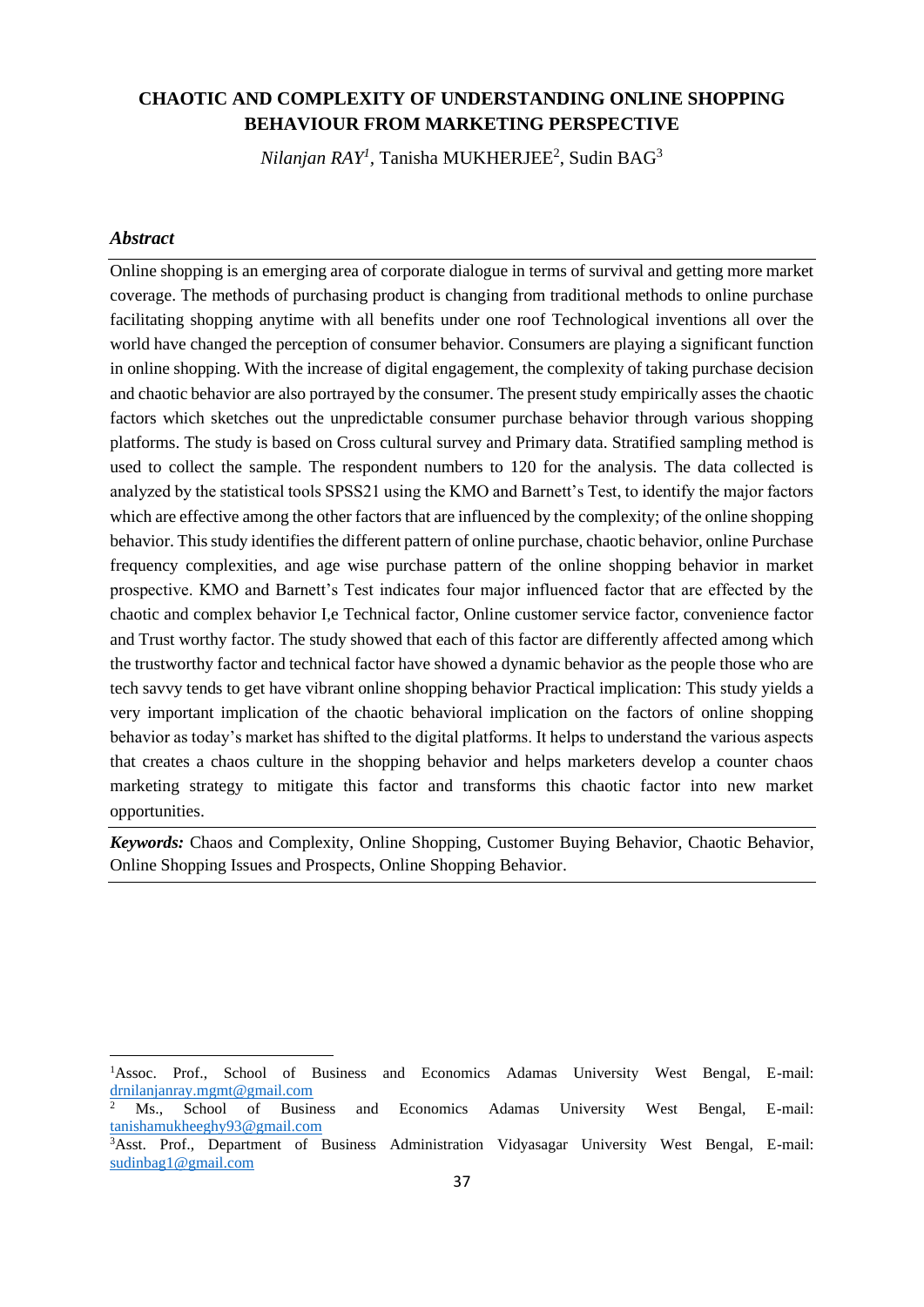# **HOW FRACTALS CONTRIBUTE TO SUPPLY CHAIN MANAGEMENT? – AN INITIAL BIBLIOMETRIC AND SOCIAL NETWORK ANALYSIS ON ARTICLES INDEXED IN WEB OF SCIENCE**

*Nurcan DENİZ<sup>1</sup>*

#### *Abstract*

Supply chain is mainly defined as a complex network comprises several organizations with different objectives such as producers/manufacturers, assemblers, suppliers etc. The main sources of this complexity are uncertainty of customer demand and globalization. As "fractal" used to describe complex organisms and structures in nature that exhibit self-similar characteristics, Ryu et al. (2003) adopted it to solve general problems in supply chain management. Each member in the supply chain is modelled with a self-similar structure referred to as a "fractal" in fractal-based supply chain management.

The purpose of this article is to answer the question: "How fractals contribute to supply chain management?" In this context, Web of Science database is used to find articles related with both "fractal" and "supply chain management". 23 articles are reviewed according to the inclusion/exclusion criteria. The articles written in unrelated fields and have unrelated summaries are excluded. Also, there was a Chinese article excluded. The seven articles, related with fractal supply chains are analyzed in detail. The methods used in this review are both bibliometric and social network analysis as up-to-date methods. It can be possible to see the number of articles according to their published years, journals, and cited times with bibliometric analysis. The results of these analysis are shown in tables. BibExcel software is used to make easy and accurate of this analysis. On the other hand, it is possible to draw the social networks of the authors with Pajek software. The clusters consists of the authors work together and the authors who wrote more articles can be detected visually by this analysis. The findings of this analysis show that, the starting point is the article written by Ryu et al. (2003) in Production Planning & Control. Six more articles found till 2020 in high quality journals such as International Journal of Production Research, International Journal of Production Economics, Flexible Services and Manufacturing Journal, and International Journal of Food Engineering. There are four clusters in the social network and Ryu wrote at most three articles in this field. Jung follows Ryu with two articles. Both of these authors are located in Korea. In terms of the subjects, the predominantly articles are related with fractal-based supply chain management and fractal frameworks for supply chain networks. In addition to these, there are some articles related with agent-based modelling and simulation. There is also an article in which a fractal echelon approach is proposed for inventory management one of the main issues in supply chain management. According to the results, it can be easily seen that this field is immature and there need to make studies in this field. The same analysis can be made for 34 proceedings found in WoS to see the raw studies, as two of the articles are the extended forms of proceedings presented in early years. Also, some of the articles are written in a special (automotive and food) supply chain not general. These researches can be extended to other special supply chains. Although fractal

<sup>&</sup>lt;sup>1</sup> Asst. Prof., Eskişehir Osmangazi University, E-mail: [nurcanatikdeniz@gmail.com](mailto:nurcanatikdeniz@gmail.com)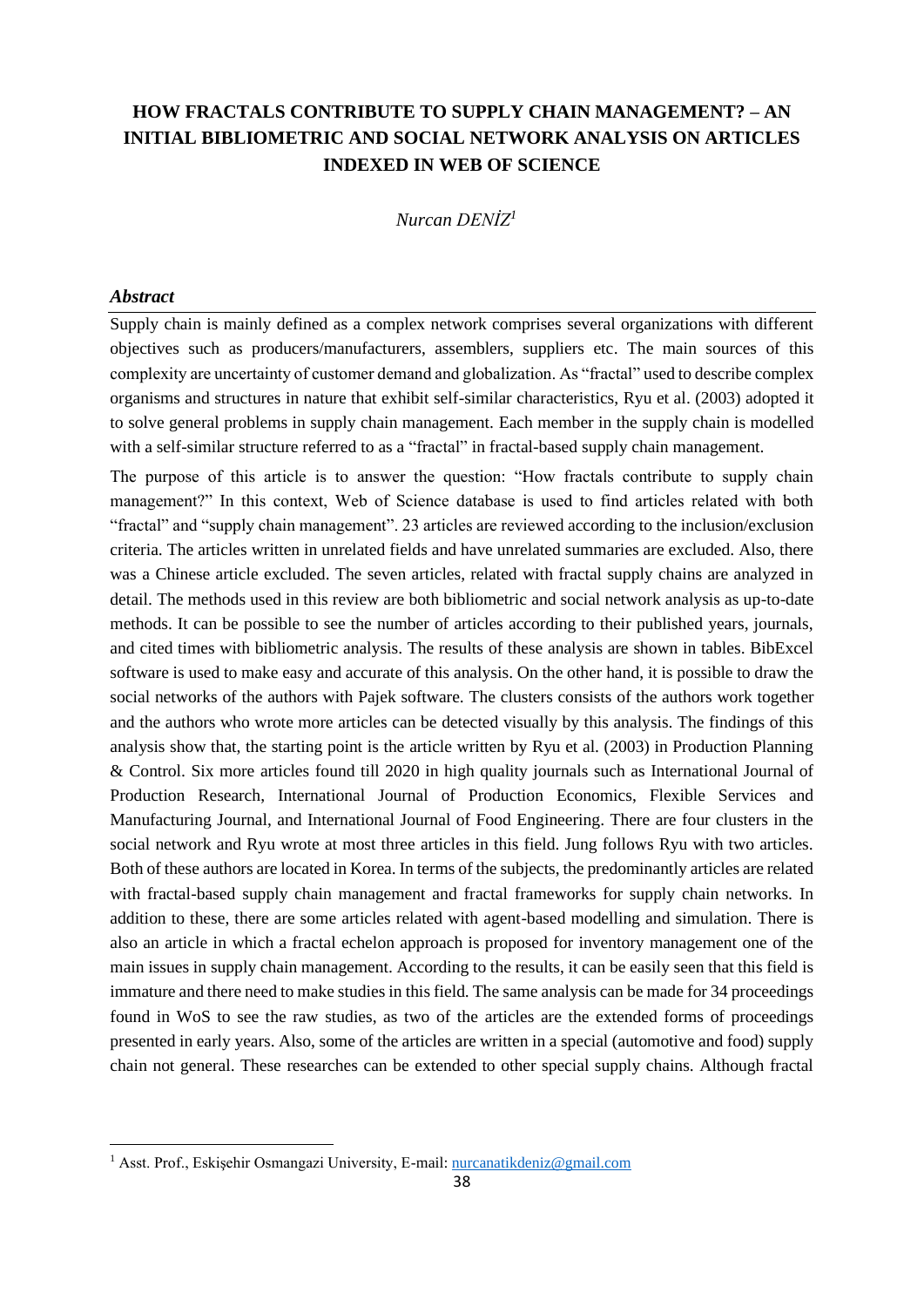concept is combined with supply chain networks largely, there are other supply chain problems still waiting for which it is useful or not.

*Keywords:* Fractal, Supply Chain Management, Bibliometric Analysis, Social Network Analysis.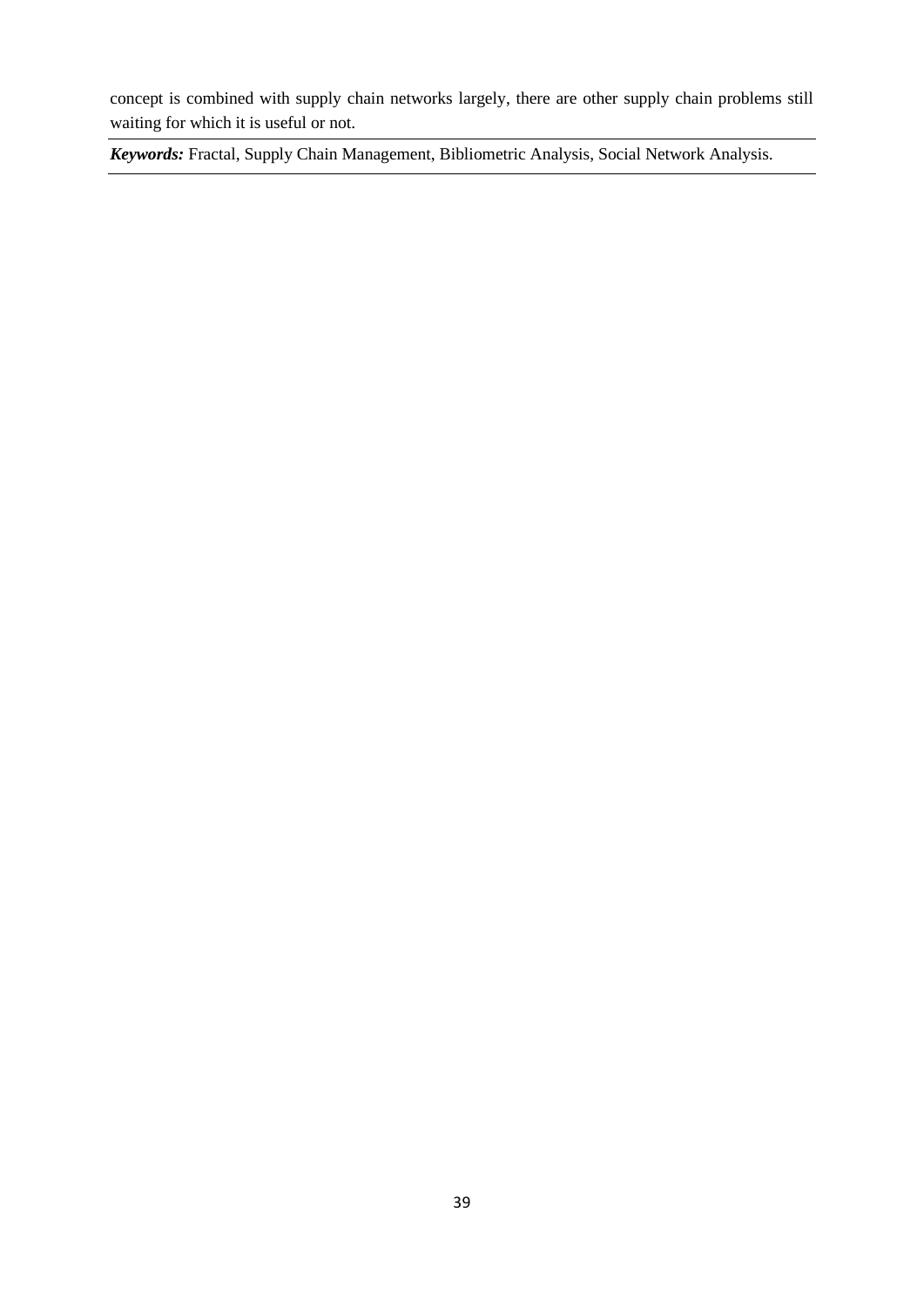# **ÖZEL İLKOKULLARIN KURUMSAL İTİBARI**

*Nigar Nevra KARAKAŞ<sup>1</sup> & Elife DOĞAN KILIÇ<sup>2</sup>*

#### *Öz*

Küreselleşmeyle ulusal sınırların ortadan kalkması, bilgi kaynaklarının yaygınlaşması ve ulaşılabilir olması, ürün ve hizmetlerin benzer özellikler taşıması, paydaş algılarının yönetilmesi vs. durumların yaygınlaştığı 21. yüzyılda kurumları rakiplerinden ayıran, farklılaştıran en önemli özellik itibar olarak belirtilmektedir. İtibar kurumların geçmişten itibaren bütün çalışmalarını ve hareketlerini değerlendiren, kurumun iç kimliğini yansıtan, kurum hakkında örtük bilgiler vererek kuruma stratejik değer inşa eden bir yapı olarak belirtilmektedir. Türk Dil Kurumu (TDK)'na göre "itibar" kelimesinin anlamı saygınlık, saygı görme, güvenilir olma durumu, değerli, onurlu olma kelimeleriyle izah edilmiştir. Kurumsal itibar paydaşların; finansal, sosyal ve çevresel etkilere dayanarak değerlendirmesiyle zaman içerisinde kuruma atfettikleri, kuruma yönelik toplam yargılarıdır. Gotsi ve Wilson'a (2001) göre kurumsal itibar; paydaşların kurumla ilgili doğrudan deneyimlerinden, kurumun hareketleri hakkında bilgi sağlayan herhangi bir iletişim ve sembollerden veya diğer öncü rakiplerin hareketleriyle karşılaştırılması sonucunda zaman içinde kuruma yönelik oluşan genel değerlendirmelerdir. Schwaiger (2004) kurum itibarını; kurumların değerli, soyut, sürdürülebilir, taklidi zor olan varlığı olarak tanımlamıştır. Diğer bir tanımda kurumsal itibar, kurum paydaşlarının kuruma yönelik kolektif fikridir. Yukarıdaki tanımlardan hareketle kurumsal itibar birçok kavramla ilişkilendirilebilir. İtibarın ilişkili olduğu kavramlar; kurumsal kimlik, kurumsal imaj, kurumsal kültür, kurumsal iletişim, kurumsal etik, kurumsal sosyal sorumluluk şeklindedir. Bu çalışmada özel ilkokulların itibarının yönetici, öğretmen ve veli görüşleri çerçevesinde nasıl değerlendirildiği incelenmiştir. Değerlendirmede; paydaşların okullarının itibarını nasıl algıladıkları, paydaş değerlendirmesi sonucu kurumsal itibarın boyutlara göre nasıl değiştiği, paydaşların demografik özellikleri ile kurumsal itibarın boyutları arasında ilişkinin olup olmadığı, kurumların itibarlarının en yüksek ve en düşük olduğu boyutları belirlenmeye çalışıldı. Araştırma sürecinde kurumsal itibarla ilgili alanyazın tarandıktan sonra kurumsal itibarın kavramsal çerçevesi ortaya konulmuştur. Sonrasında kurumsal itibarın; yönetim ve liderlik, duygusal çekicilik, çalışanlar ve çalışma ortamı, ürün ve hizmetler, finansal performans, sosyal sorumluluk, kurumsal etik boyutlarından oluşan ölçek geliştirilmiştir. Çalışmanın verileri geliştirilen "Kurumsal İtibar Ölçeği" ile toplanmıştır. Bu çalışmada özel okulların iç ve dış paydaşları tarafından kurumsal itibarının değerlendirilmesi sonucu mevcut durumun ortaya konulması için betimsel tarama modeli kullanılmıştır Araştırmaya Malatya ilinde bulunan 5 özel okulda görev yapan 8 yöneticiye, 54 öğretmene ve 96 veliye ölçek formu dağıtılmıştır. Ölçek formunu doğru doldurmayan 1 (bir) yönetici ve 1 (bir) velinin ölçek formu değerlendirmeye alınmamış ve araştırma kapsamı dışında tutulmuştur. Araştırmaya 7 yönetici, 54 öğretmen ve 95 veli toplamda 156 kişi gönüllü katılmıştır. Araştırmada "Kurumsal İtibar Ölçeği" kullanılmıştır. Kurumsal İtibar Ölçeği demografik bilgilerin olduğu bölüm ve ölçek maddeleri olmak

<sup>1</sup> Öğretmen, MEB, E-posta: [karakasnigar@gmail.com](mailto:karakasnigar@gmail.com)

<sup>2</sup> Prof. Dr., İstanbul Üniversitesi-Cerrahpaşa, HAYEF, Eğitim Bilimleri Bölümü, E-posta[: ekilic@istanbul.edu.tr](mailto:ekilic@istanbul.edu.tr) \*Prof. Dr. Elife Doğan Kılıç'ın yönetiminde "Özel İlkokulların Kurumsal İtibarı Konusunda Yönetici, Öğretmen ve Veli Görüşleri: Malatya Örneklemi" adlı yüksek lisans tezinden üretilmiştir.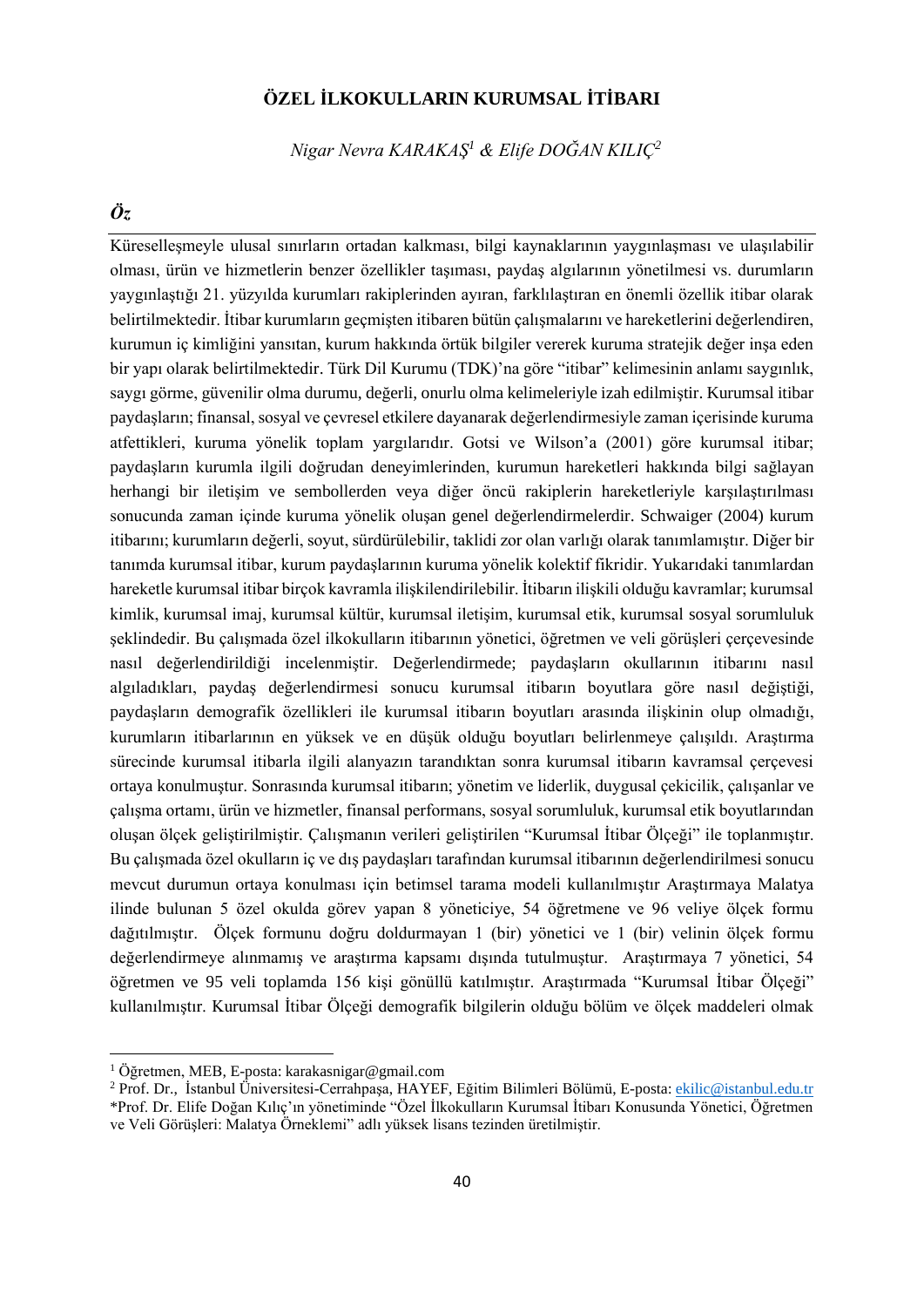üzere iki bölümden oluşmaktadır. Demografik bilgilere ilişkin dört madde yer almaktadır. Ölçek maddelerinin olduğu bölümde yedi boyut ve toplamda 32 madde bulunmaktadır. Her boyut 3 ile 6 arasında değişen maddelerden oluşmuştur. Araştırmada 5'li likert tipi ölçek kullanılmıştır. Ölçek kesinlikle katılıyorum, katılıyorum, kararsızım, katılmıyorum, kesinlikle katılmıyorum şeklindedir. Yedi alt boyuttan oluşan "Kurumsal İtibar Ölçeği'nin" yapı geçerliği hakkında kanıt sunmak adına doğrulayıcı faktör analizi yapılmıştır. Doğrulayıcı faktör analizi için LISREL 8.80 programından elde edilen uyum indekslerinde, araştırma verisinin modele uyum sağladığını görülmüştür. "Kurum İtibarı Ölçeğine" ait yol diyagramı ve standartlaştırılmış değerleri incelenmiştir. Araştırmada verilerin analizinde doğrulayıcı faktör analizi ile ölçeğin geçerliliği ölçülmüş, ölçeğin güvenilirliği için ise McDonald's ω katsayısı kullanılmıştır. Analiz sonucunda kurumların itibar algılama düzeyi sıralaması yüksekten düşüğe doğru yönetici, öğretmen ve veliler şeklindedir. Demografik verilere göre farklılık incelendiğinde; yönetici ve öğretmenlerin kurumda çalışma süresi değişkeninde anlamlı farklılık görülürken, velilerde ise eğitim durumu ve yaş değişkeninde anlamlı farklılık görülmüştür. Demografik değişkenlerin kurumsal itibarı belirlemede önemli bir etken olmadığı tespit edilmiştir. Toplam itibar düzeyleri açısından veriler incelendiğinde yönetici ve öğretmenlerin algılamaları velilerden daha yüksek düzeyde çıkmıştır. 7 boyutun her birinde yönetici ve öğretmenlerin itibar düzeylerinin velilerden daha yüksek olduğu tespit edilmiştir. İtibarın en yüksek olarak algılandığı boyut duygusal çekicilik olurken, en düşük olarak algılanan boyutu yönetici ve öğretmenlerde çalışanlar ve çalışma ortamı, velilerde ise finansal performans boyutu olduğu sonucuna ulaşılmıştır.

*Keywords:* Özel İlkokul, Kurumsal İtibar, Öğretmen, Veli, Yönetici.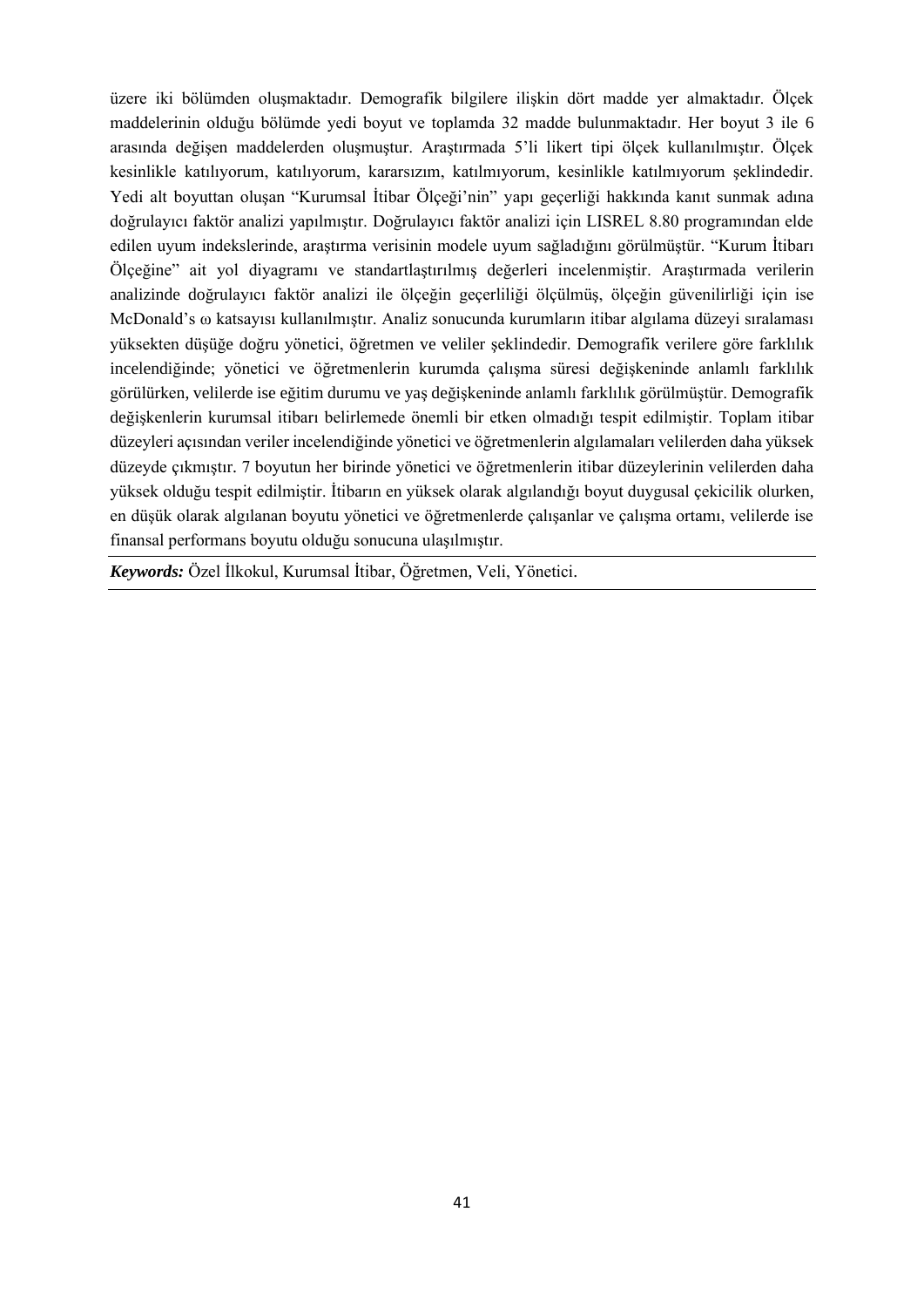# **ÖĞRETMENLERİN ÖRGÜTSEL SESSİZLİK DÜZEYLERİNİN BAZI DEĞİŞKENLERE GÖRE İNCELENMESİ**

*Müzeyyen Petek DİNÇMAN<sup>1</sup>*

#### *Öz*

Bu araştırmanın amacı öğretmenlerin örgütsel sessizlik düzeylerini bazı değişkenler bağlamında (cinsiyet, medeni durum, mesleki kıdem, öğrenim durumu, okuldaki öğretmen sayısı, öğretim kademesi) incelemektir. Araştırmanın örneklemi *basit seçkisiz (random) örnekleme* yöntemiyle Ankara'nın farklı öğretim kademelerinde görev yapan 317 öğretmen oluşturmaktadır. Araştırmada Kahveci ve Demirtaş (2013) tarafından geliştirilen "Örgütsel Sessizlik Ölçeği" kullanılmıştır. Araştırmanın betimsel (tanımlayıcı) istatiksel sonuçları (frekans, yüzde, ortalama, standart sapma) ile değişkenler açısından farklılıkların belirlenmesine ilişkin analizler SPSS 22.00 paket programında hesaplanmıştır. Ölçeğin her bir alt boyutuna göre, değişkenlerin belirlenmiş olan kategorilerine düşen puanlarının normal dağılım gösterip göstermediği Skewness / Kurtosis değerleriyle incelenmiştir. Ayrıca anlamlı farklılıklara ilişkin etki büyüklükleri de hesaplanmıştır. Varyansların homojenliği için Levene's testi uygulanmıştır. Verilerin analizinde parametrik testlerden ikili değişkenler için bağımsız örneklemler t-testi, ikiden çok değişkenler için tek yönlü varyans analizi (ANOVA) kullanılmıştır. Araştırmanın sonuçlarına göre, öğretmenlerin örgütsel sessizlik düzeyi genel olarak "katılıyorum" düzeyindedir. Bunun yanı sıra öğretmenlerin örgütsel sessizlik düzeyine ilişkin görüşleri cinsiyet, medeni durum ve öğretim kademesine göre anlamlı bir farklılık göstermemekteyken; mesleki kıdem, okuldaki öğretmen sayısı ve öğrenim durumuna göre anlamlı bir farklılık olduğu ortaya çıkmıştır. Araştırma sonuçlarına göre uygulayıcılara ve araştırmacılara çeşitli önerilerde bulunulmuştur.

*Anahtar Kelimeler:* Örgütsel Sessizlik, Sessizlik, Öğretmen.

<sup>1</sup> Öğr. Gör. Dr., Hacettepe Üniversitesi Yabancı Diller Yüksekokulu, E-posta: [pdincman@hacettepe.edu.tr](mailto:pdincman@hacettepe.edu.tr)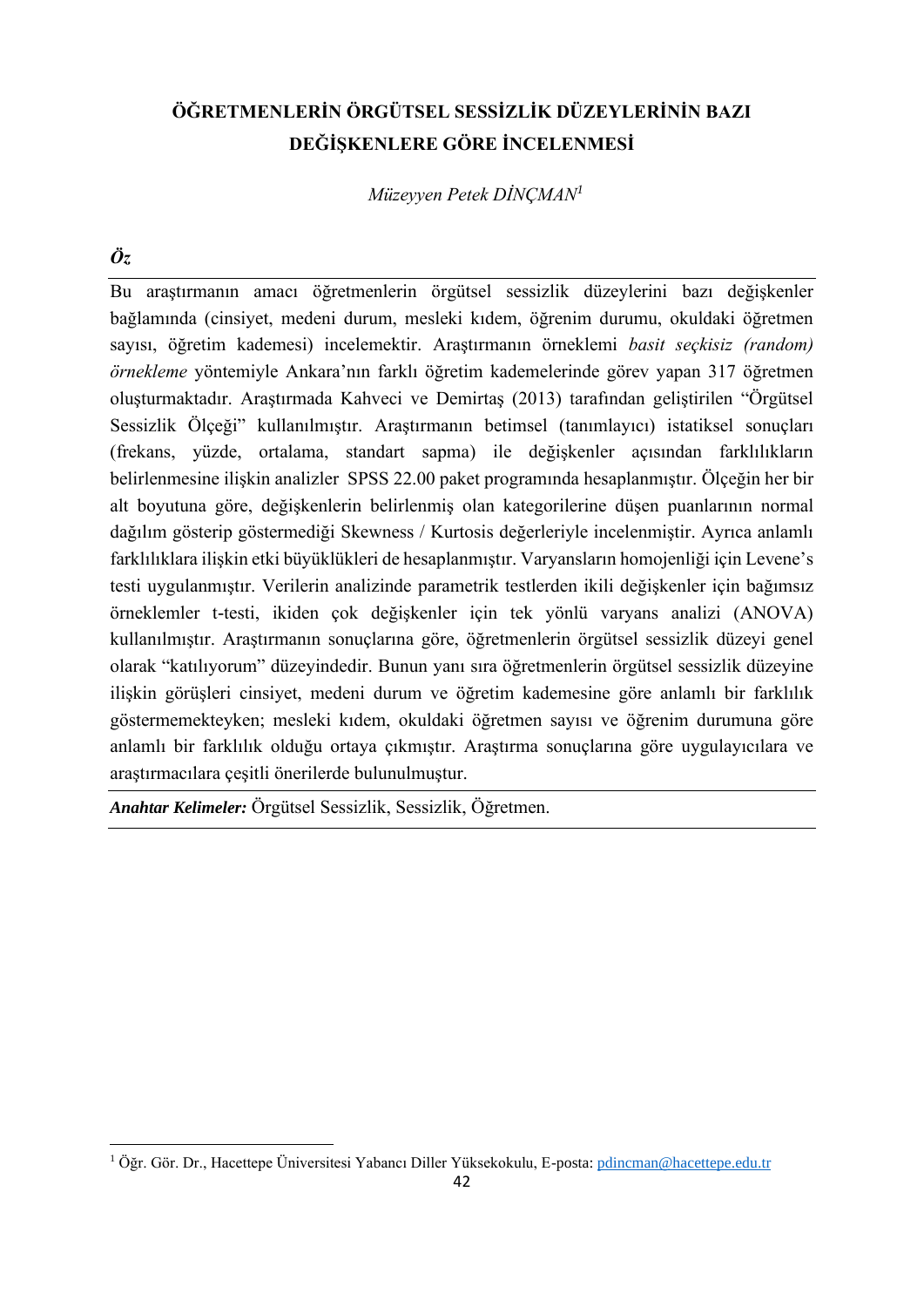# **COVID-19 PANDEMİSİNİN İLKOKUL ÖĞRENCİLERİNİN KAHRAMANLIK ALGILARI ÜZERİNDEKİ ETKİSİNİN İNCELENMESİ**

*Deniz GÖRGÜLÜ<sup>1</sup>*

# *Öz*

Bu araştırmanın amacı, COVID-19 Pandemisinin ilkokul öğrencilerinin kahramanlık algıları üzerindeki etkisini belirlemektir. Araştırmaya 2019-2020 eğitim öğretim yılında Konya ilinde eğitim gören ilkokul 2. ve 3. sınıftaki 15 öğrenci katılmıştır. Öğrencilerin kahramanlık algılarının belirlenmesinde nitel bir araştırma yöntemi olan metafor analizinden yararlanılmıştır. Bu amaçla ilkokul öğrencilerine COVID 19 Pandemisi öncesinde ve pandemi sürecinde "Kahraman……….. gibidir. Çünkü ………….." açık uçlu sorusu sorulmuştur. Araştırma sonucunda COVID-19 Pandemisi öncesinde öğrencilerin 14 adet metafor ürettikleri ve bunlar içerisinden en çok öğretmen (2) metaforunu kullandıkları görülmektedir. Bu metaforların en fazla "Değerli Olmak" kategorisinde gruplandığı dikkat çekmektedir. COVID-19 Pandemisi sürecinde ise öğrencilerin en çok baba (8) metaforunu kullandıkları göze çarpmaktadır. Bu metaforların büyük çoğunluğunun ise "Koruyucu Olmak" kategorisinde yer aldığı görülmektedir. Öğrencilerin COVID-19 Pandemisi öncesinde ve sonrasında kullandıkları metaforların farklılık gösterdiği bir diğer elde edilen sonuçtur. Bu sonucun ortaya çıkmasında pandemi döneminde öğrencilerde korku ve kaygı düzeylerinin artmasının ve babaları ile daha fazla süre zaman geçirmelerinin etkili olduğu düşünülmektedir.

*Anahtar Kelimeler:* Kaos, COVID-19, Kahraman, Metafor, Öğrenci.

<sup>1</sup> Dr. Öğrencisi, Hacettepe Üniversitesi Eğitim Yönetimi Bilim Dalı, E-posta[: denizgorgulu87@gmail.com](mailto:denizgorgulu87@gmail.com)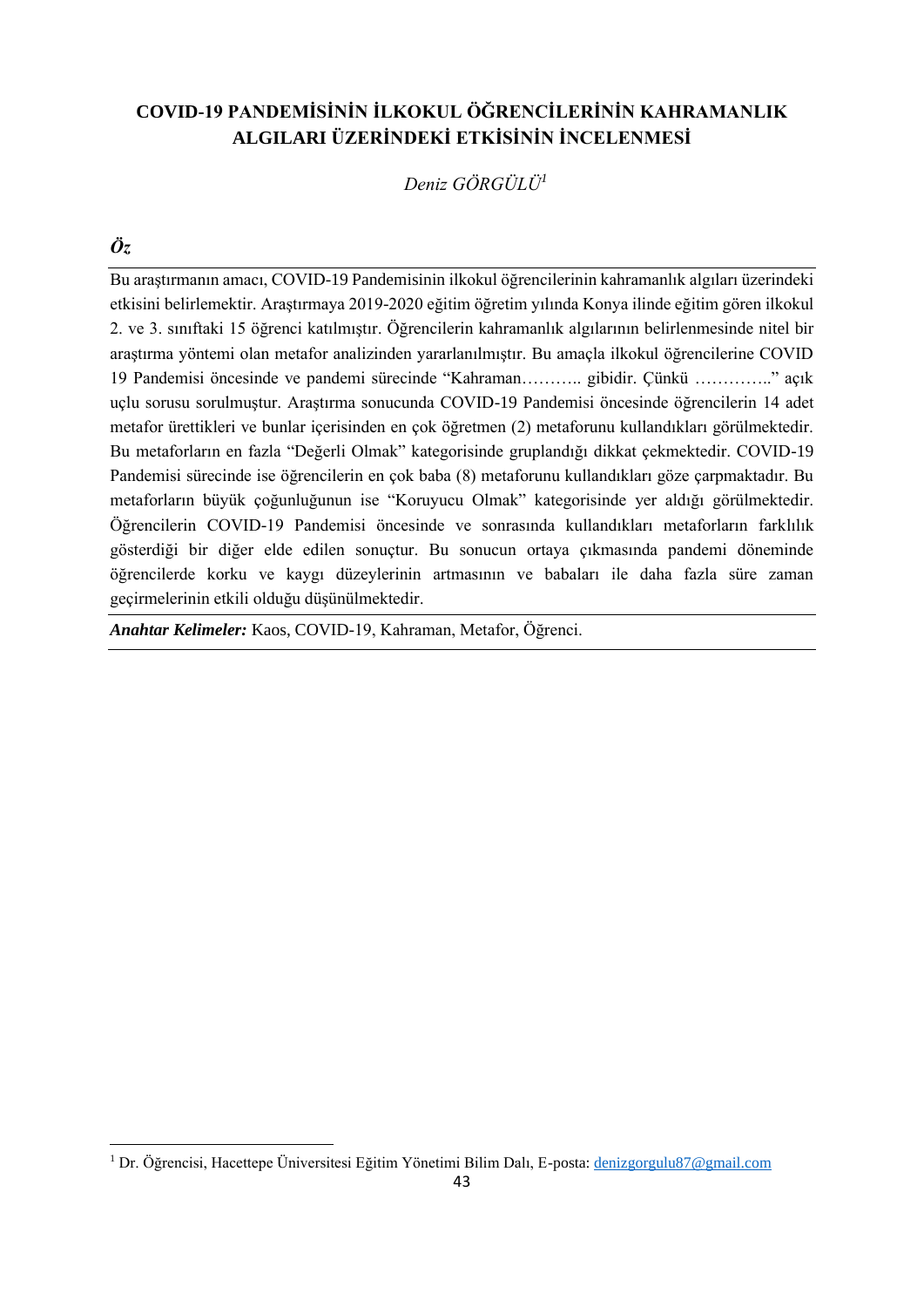#### **TRIBAL WOMEN EMPOWERMENT AND LEADERSHIP: A STUDY FROM BIRBHUM DISTRICT, WEST BENGAL, INDIA**

*Riya CHATTERJEE<sup>1</sup> , Tanisha MUKHERJEE<sup>2</sup> , Nilanjan RAY<sup>3</sup>*

#### *Abstract*

This study aims at explorations of rural place at Mirzapur, Birbhum, West Bengal, India. The objectives of the study were to assess the level of autonomy and decision-making power of tribal women. Traditionally women have always been subjugated. True development of a nation is not possible if one half of the population is ignored or marginalized. Therefore, the Constitution of India has many rights and acts in favor of them. The present study examines the decision-making role of tribal women and to find out the impact of their socio-economic status on decision making roles. The study based on Primary data and Secondary data. Pre field work has been done on Mirzapur village on the basis of secondary data collected from census 2011. Random Sampling has been done in order to select the households for survey. Statistical tools like tables, bar charts, averages, percentages etc. were used to analyzed and interpret the data collected on various things. In terms of Tribal Women, the study reveals that women empowerment opportunity is very high in the state of West Bengal in general and in study area Mirzapur it's opportunity very low. It is observed that women were enthusiastic about education but due to unfavorable circumstances they could not pursue. It is observed that due to women empowerment in Mirzapur, the student dropout ratio of the family members has reduced substantially. The study reveals that Mirzapur's Tribal women were not aware about their personal assets. Even they could not maintain their own Bank passbook. It is observed that women were only taking decision in household level.

*Keywords:* Chaos and Complexity, Tribal Women, Women Empowerment, Leadership, Mirzapur.

<sup>&</sup>lt;sup>1</sup> Department of Management School of Business and Economics Adamas University West Bengal, India, Email: [chatterjeeriya232@gmail.com](mailto:chatterjeeriya232@gmail.com)

<sup>&</sup>lt;sup>2</sup> Department of Management School of Business and Economics Adamas University West Bengal, India, Email: [tanishamukheeghy93@gmail.com](mailto:tanishamukheeghy93@gmail.com)

<sup>3</sup> Assoc. Prof., School of Business and Economics Adamas University West Bengal, E-mail: [drnilanjanray.mgmt@gmail.com](mailto:drnilanjanray.mgmt@gmail.com)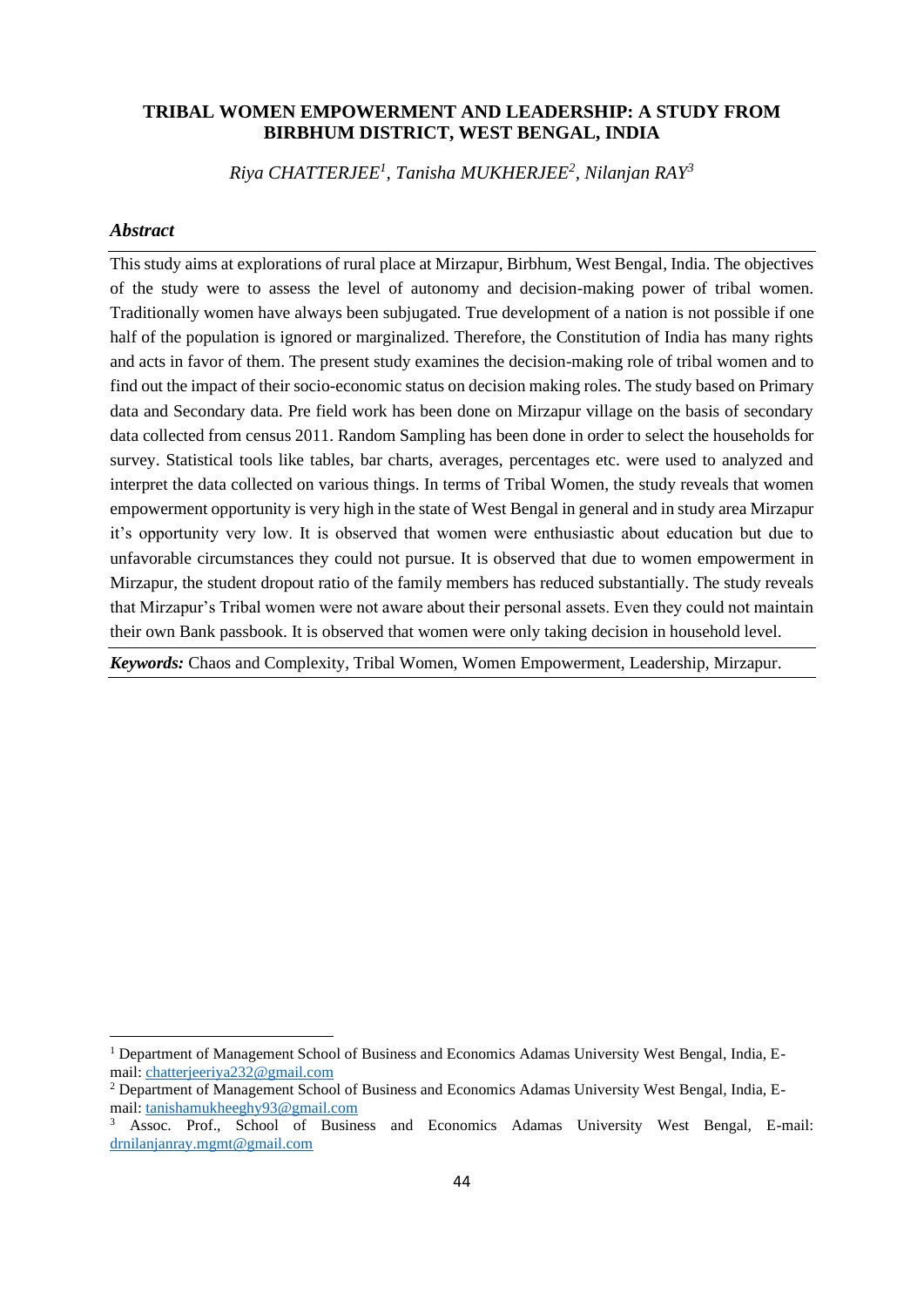#### **THE CHAOS IN SYRIA IN TERMS OF HUMAN SECURITY**

*İdris TURAN<sup>1</sup>*

#### *Abstract*

A state of chaos has been dominant in Syria since March 2011. Responding to the first demonstrations of the opposition with an armed attack, Bashar al-Assad has neither been able to fully dominate nor resolve the chaos. International and regional powers such as Russia, the United States, Iran and Turkey have not or have failed to resolve the crisis. Therefore, there has been a complete chaos in the country.

The United States has strengthened YPG (People's Protection Units)<sup>2</sup>/PKK (Kurdistan Workers' Party) in the region and created a terror corridor. Russia has consolidated its fortification at the Port of Tartus and secured its presence in the Middle East. Iran supported Assad with its Shabiha militants and deployed fighters against the opposition. Turkey, on the other hand, has supported the opposition and fought against YPG with Operation Euphrates Shield, Olive Branch Operation and Operation Peace Spring. Syrian National Army (an opposition group) helped these operations. In addition, the Astana Trio (Russia, Turkey and Iran) have made attempts to soften the chaos in Syria. In this context, the Human Security approach is centered on protecting human rights. This approach is based on the elimination of threats against human rights and freedoms. The broad goal of Human Security is to protect individuals from any threat. In this regard, the Humanitarian Development Report of 1994 defines threats in seven areas: Economic security, food security, health security, environmental security, personal security, community security and political security. The meaning of economic security is to ensure that individuals have the economic freedom to have honorable living standards. Healthy nutrition comes to the forefront within the scope of food security. In health security, there is the need for centers actively operating in a country (such as hospitals) to address people's health problems. Environmental security requires the protection of the habitats of people and other living beings. In personal security, a person is protected from physical or psychological violence. Community security requires that individuals can join any community or organization and not harmed due this under any circumstances. Finally, in political security, it is necessary to pave the way for the people living in a country to govern themselves through democratic means. Demonstrations began in March 2011 in Syria to actualize Assad's promises of a society that has more freedom, more democracy and is government by merit and deserving rather than bribery. Personal securities (such as right to life) were first violated. Consecutively, food, health, environment, economic, community and political security were gradually lost day by day. The collapse of the state system has also been effective in this. Although Syria had not been a democratic and free country as requested, there was a certain order in the state before the chaos. Now, this order has been lost, too. As a result, chaos has been dominating Syria since March 2011. There is a terror corridor occupied by the US-backed YPG/PKK in northern Syria. There are also opposition groups supported by Turkey. Therefore, the north of Syria is out of Assad's control. In order to eliminate this chaos, there is a need to first prepare a constitution that will be accepted by the groups in Syria. Then, the natural resources in the country should be made available to the entire society in

<sup>1</sup> Asst. Prof., Hakkâri University, FEAS, Political Science and International Relations, E-mail: [turan.idris@gmail.com](mailto:turan.idris@gmail.com)

<sup>&</sup>lt;sup>2</sup> Although the YPG seemed to be fighting against ISIS at first, it later seized a terror corridor in northern Syria.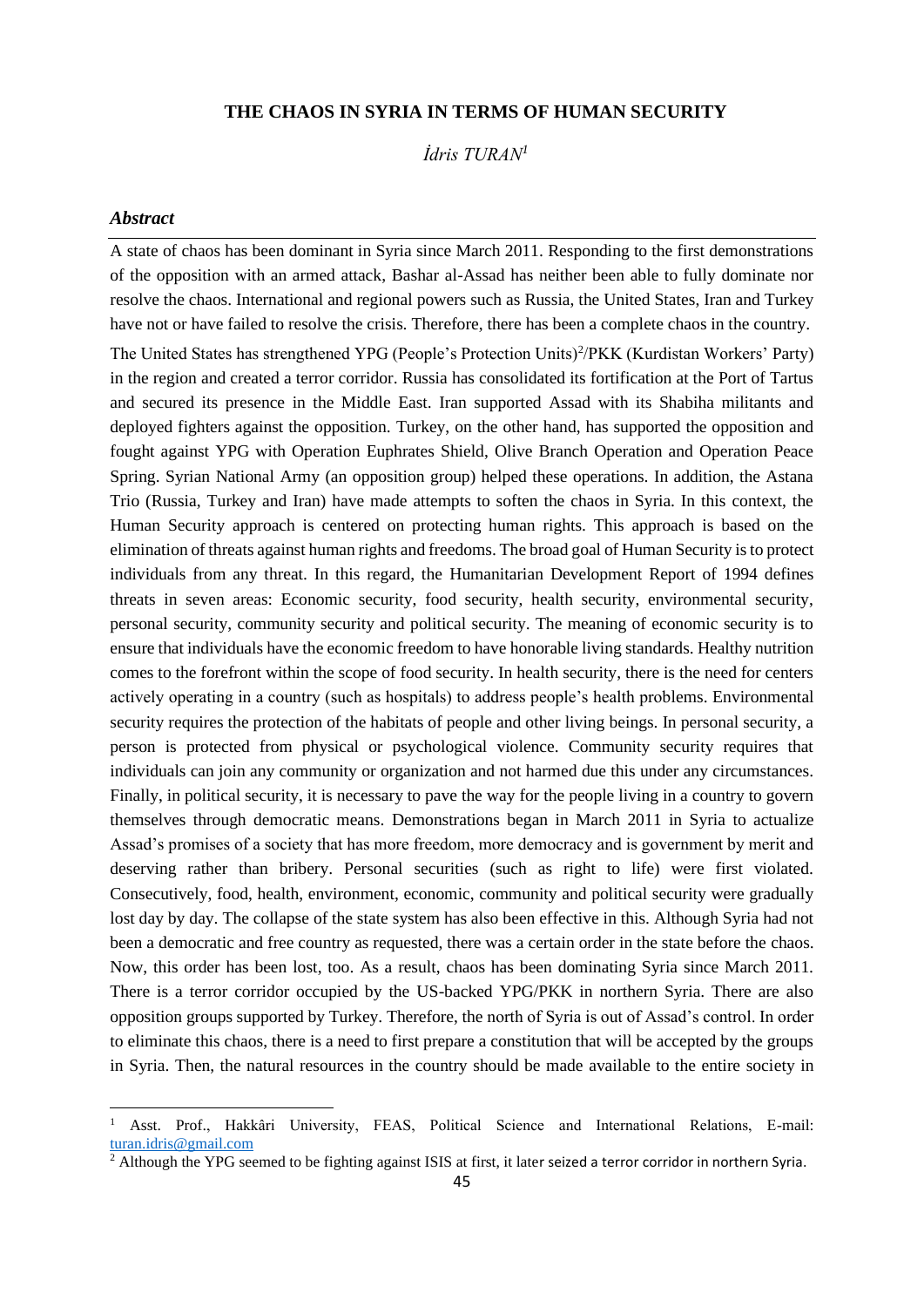Syria. For this, the terror corridor in the north must be eliminated<sup>3</sup>. Followed by this, it is necessary to disarm the groups in the country and temporarily deploy UN Peacekeeping Forces in Syria. Then a government should be established by democratic elections. Later, economic initiatives should be started between Syria and the regional countries first and then the international community. In consequence, Syria will become a democratic and free country and human security will be established in the country.

*Keywords:* Syria, Chaos, Human Security Approach.

<sup>&</sup>lt;sup>3</sup> Progress can be made in this regard by a joint work of Syria and Turkey. In other words, Erdoğan and Assad should enter into a dialogue again.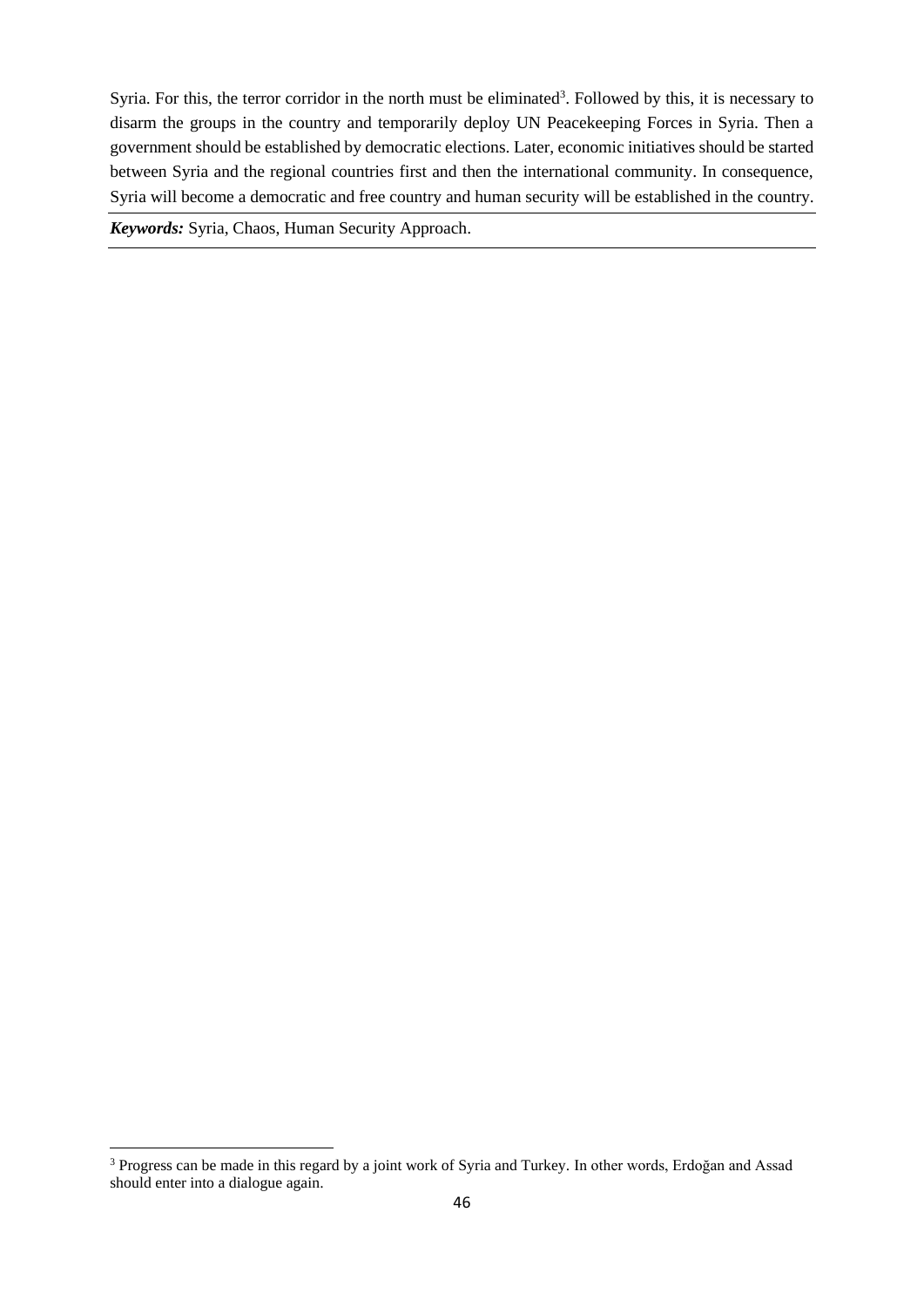# **CO-ADAPTATION IN CONTEXT WITH IRANIAN, RUSSIAN AND TURKISH POLICIES ON SYRIAN COMPLEXITY: THE EMERGENCE OF THE ASTANA PROCESS**

*M. İlbey ÇOBAN <sup>1</sup>*

#### *Abstract*

This research is based on explaining the dynamics that led the Iran, Russia and Turkey to initiate Astana Process within the framework of the Syrian Civil War's changing dynamics. The article intends to combine realism (one of the prominent IR theory which attaches great importance to power politics) with the "complexity" paradigm. Realism's linear ontology is problematic in explaining the changing dynamics. The complexity paradigm explains non-linear processes derived from its ontological foundation. Especially the variety and diversity of actors, their interconnection, interdependence, and adaptation to the situation can be a solution against the reductionism of this phenomenon. Actors in the Syrian crisis are very diverse, and it can be observed that actors like ISIS can profoundly affect the policies in this process, and the Syrian issue can affect varied actors' security and foreign policies that are also based on power competition. Complexity paradigm assumes system as complex, more dynamic and living that many actors (which are not exogenous as closed units) interact with many feedback loops; thus the outcome of the events may not be predicted. IR is also impacted by many various parameters and variables which are interconnected and interdependent, indeed, also the main actors in the system cannot be limited by only states which are socializing and affected by the structure in their interactions considering the critical impact of the substate factors, transnational terrorist groups, and many other variable causes as well as their interactions in the international changing and co-evolutionary dynamics. Russia, Turkey, and Iran (the guarantors of the Astana Process) have followed different policies and demonstrated divergent outlooks regarding the crisis. Indeed the priorities and set agendas differed from one another as well as objectives to pursue in the disorder occurred by fragmented and diversified dynamics in Syria. Whereas overthrowing Assad may pose an "existential threat" to Iran, it would signify losing a strategic partner in contrast with her global calculations for Russia. On the other hand, Turkey in coordination with the US, has aimed to establish a new government. However "unpredictable" events of changing dynamics resulted in diversification of states' agendas. The prolongation of the civil war led to the introduction of new actors along with it, and especially the states sharing the border with Syria were also exposed to new threats. It can be seen that with the emergence of ISIS and Russian activism in the Syrian complexity, especially her intervention in Syria as well as other actors' policies on this complexity, the regional and global powers have also co-adapted their policies on the changing dynamics. In order to comprehend this process, a Complex Adaptive System model in Syria "Complex Adaptive Elliptical Billiard Balls Model in Syrian Complexity (2017-2019)" was improved to apply in the changing dynamics in Syria and actors' positions as well as interconnected interactions involved in the area. This co-adaptation also derives from the intertwined causalities in the complexity which is between the order and disorder. The Astana process is also an expression of this co-adaptation in Iranian, Russian and Turkish policies in Syrian Complexity. The complexity paradigm offers an alternative

<sup>&</sup>lt;sup>1</sup> Research Assistant, Middle East Technical University, Faculty of Economic and Administrative Sciences, International Relations, E-mail: [ilbey@metu.edu.tr](mailto:ilbey@metu.edu.tr)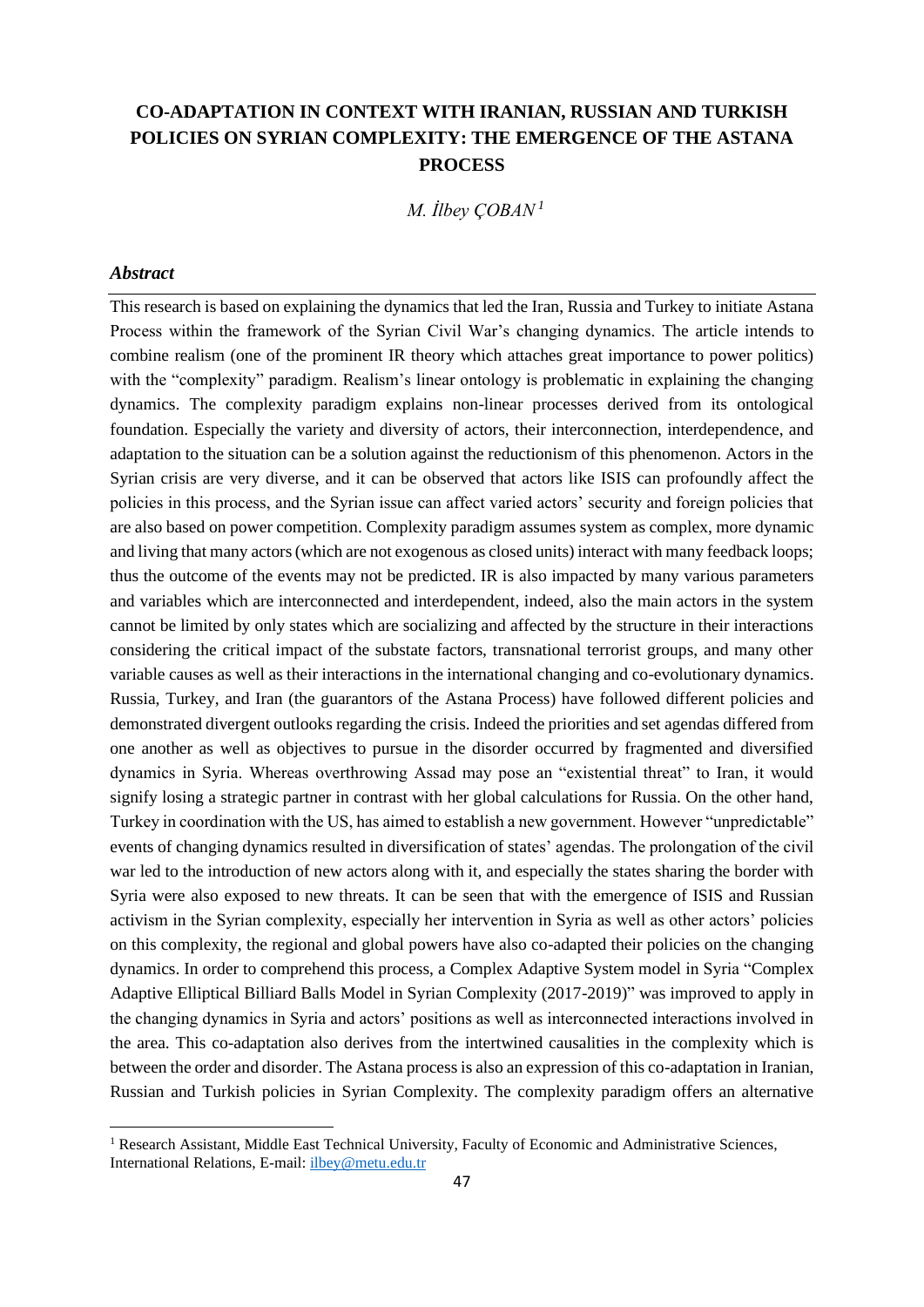framework in order to understand the process-oriented interconnected power struggle in disorder. The changing dynamics in disorder in Syria have not reached any equilibrium, but attractors of the reiterated as well as emergent events which would establish the new circumstances far from the equilibrium that variety and diversity of actors have to co-adapt in the changing environment in the process of time. The characteristics of the "processes" in the Syrian disorder symbolizes the fracturing component in the power struggle that brings non-linear orientation. The Astana Process demonstrates itself as one of the emergent events in the Syrian Civil War that depend on the co-adaptation of the three states in the area and with the environment of the disorder, compartmentalization on the conflicting and overlapping interests in Syria, the diversity and variety of the actors' action in Syria and their relations with Iran, Russia, and Turkey. The power struggle shaped by the non-linear dynamics by the time and processes in the changing dynamics brings about flexibility in the behaviors of the actors in order to maintain their initial priorities in their foreign policies or their main objectives in the changing dynamics. That results in the co-evolutionary dynamics in the interactions between the relative power distributed actors restrained or allowed activism in structure, and between the actors and structure that co-shaped each other in the area.

*Keywords:* Complexity, Power Politics, Syrian Complexity, Astana Process, International Relations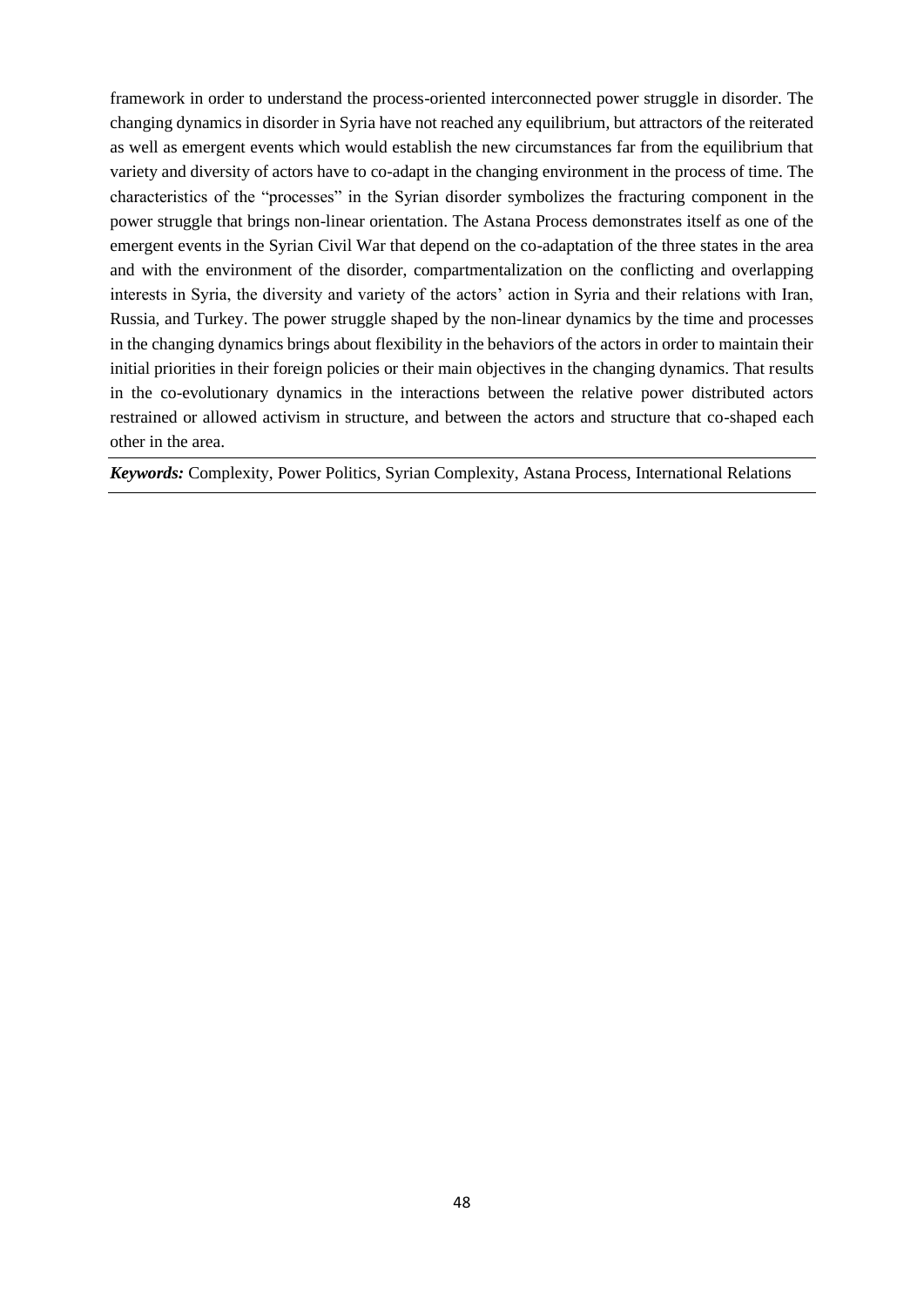# **LEADING AND NAVIGATING IN DISRUPTION IN THE VUCA WORLD: CHAOS AND COMPLEXITY PERSPECTIVES**

*Anupriyo MALLICK<sup>1</sup> , Nilanjan RAY<sup>2</sup> , Sudin BAG<sup>3</sup>*

#### *Abstract*

The world in which we live is over brimming with chaos and turbulence. Unpredictability has become the order of the day. Everything around us seems to be in a state of continuous flux. We are trapped in the vortex of an unending cyclone of change. The very existence of humankind is in a state of dynamic equilibrium, so to say. We as a species are striving and struggling to survive in a world that can at best be summarily described by a four-letter acronym called VUCA (Volatile, Uncertain, Complex, Ambiguous). The world in general and the corporate leaders in particular needs to thinks about devising concrete strategies to overcome the challenges offered by these four dominant characteristic waves sweeping the environment. The paper aims to understand the volatility, uncertainty, complexity and ambiguity inherent in the environment in detail, to analyse the challenges offered by them and to finally explore how the leaders can offer the solutions to overcome these challenges in business.

*Keywords:* Volatile, Uncertain, Complex, Ambiguous, VUCA World, VUCA, Leaders.

<sup>&</sup>lt;sup>1</sup> Asst. Prof., Eastern Institute for Integrated Learning in Management (EIILM), Affiliated to Vidyasagar University, India., E-mail[: anupriyomallick@gmail.com](mailto:anupriyomallick@gmail.com)

<sup>2</sup> Assoc. Prof., School of Business and Economics Adamas University West Bengal, E-mail: [drnilanjanray.mgmt@gmail.com](mailto:drnilanjanray.mgmt@gmail.com)

<sup>&</sup>lt;sup>3</sup> Asst. Prof., Department of Business Administration Vidyasagar University West Bengal, E-mail: [sudinbag1@gmail.com](mailto:sudinbag1@gmail.com)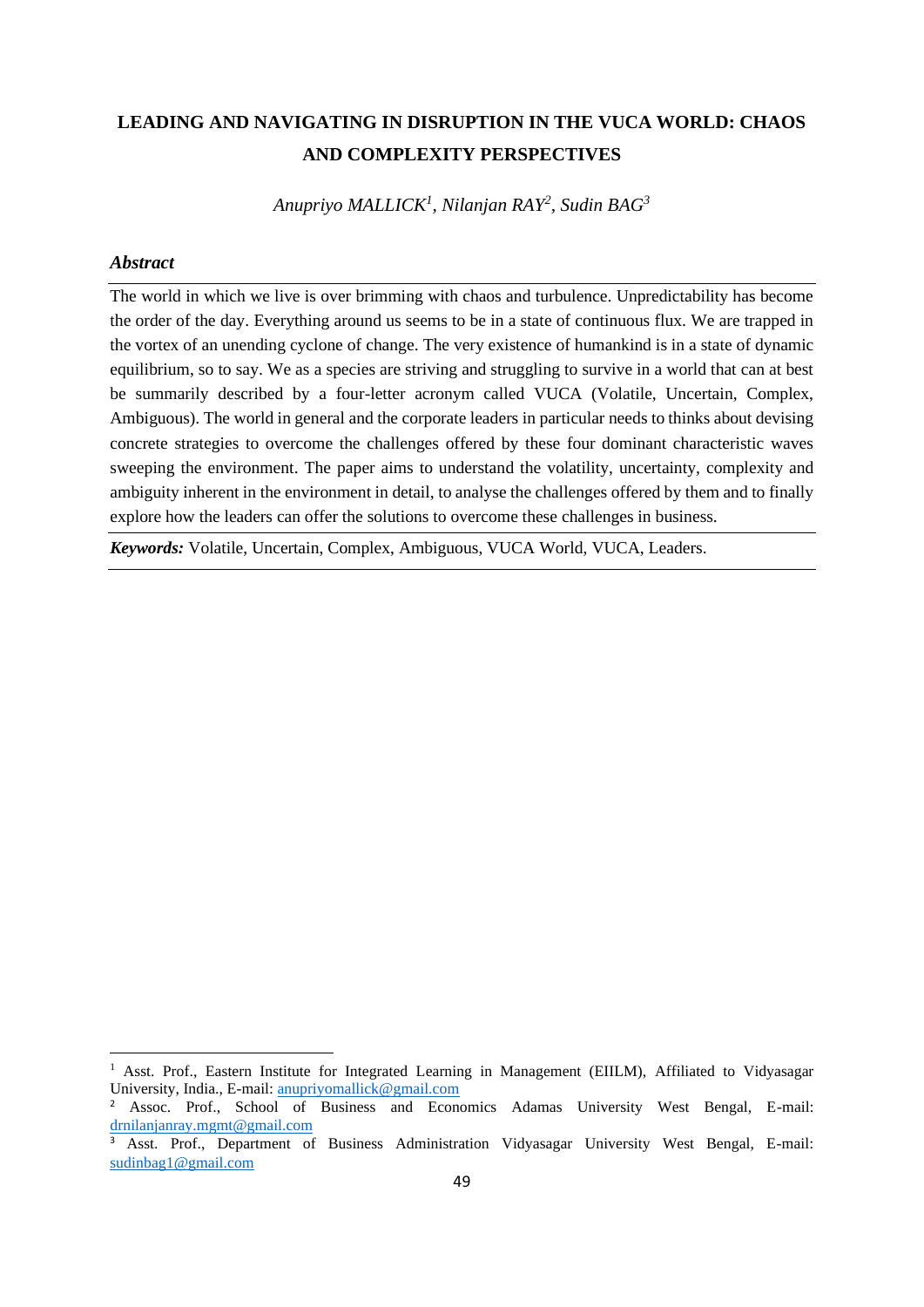# **KAOTİK DÜNYADA İLETİŞİM: SANAL GERÇEKLİK VE ÖTESİ**

*Mustafa CANBEY<sup>1</sup>*

# *Öz*

Günümüzde teknolojik bağlamda büyük değişim, gıdaların genleri üzerinde yapılan çalışmalardan, yapay zekâ, büyük veri, verilerin depolanması/işlenmesi, yeni elektronik para sistemleri gibi çok geniş bir bağlamda yaşamımızı etkilerken; son dönemde de pandemi ile çok boyutlu müthiş bir mücadele süreci yeni dünyanın hiç tanışılmamış sayısız yeni kavramını karşımıza çıkarmaktadır.

Doğal olarak bunların yönetilmesi kolay olmadığı gibi, yeni durumlara karşı nasıl bir tavır alınacağı noktasında insanoğlunun kafası karışıktır. Hem tüm dünyada devletler ve liderler bu konuları gündemine alırken hem de dünya kamuoyu bu konuların arka planını ve dünyanın gidişatını merak etmektedir. İşte bu karmaşık ortamında yeni dünyaya uyum sağlamak, uyumun ötesinde liderlik üstlenmek; bu konuların iletişimini yönetmeyi başlı başına en önemli konulardan biri haline getirmektedir. İletişim süreçlerini yönetmek günümüz dünyasında neredeyse itibarı yönetmekle eşdeğer hale gelmiştir. Dünya sisteminde yaşanan değişimler ve özellikle küreselleşme ile uluslararası kuruluşlar, küresel şirketler ve Sivil Toplum Kuruluşları gibi devletler üstü yeni kurumlar oluşmuş, vatandaşlar karar verme süreçlerinde etkili bir aktör olmuş uluslararası sistem kaotik bir yapıya evrilmiştir. Bu durum uluslararası ilişkileri, iletişim biçimlerini ve medyayı da önemli derecede etkilemiş yeni iletişim ve etkileşim yöntemlerinin ortaya çıkmasına neden olmuştur.

Bu açıdan bakıldığında insanoğlu mevcut teknoloji şartlarında yeni iletişim yöntemlerine ve yeni bakış açılarına ihtiyaç duymaktadır. İnteraktif, yatay ve anlık iletişimin öneminin her geçen gün arttığı bu yeni dönemde insanlığın da doğru bilgilendirilmesi karmaşıklığın azaltılması açısından önemlidir. Hiçbir şeyin göründüğü gibi olmadığı "sanal gerçeklik" kavramının hayatımıza girdiği günümüz dünyasında çok boyutlu algılayış ve anlayışlarla gerçeğe ulaşmak oldukça zorlaşmıştır. Bu bağlamda bu çalışmada sanal gerçeklik ve McLuhan'ın "Global Köy" kavramlarıyla kaotik uluslararası sistemde iletişim biçimlerinin değişimi incelenmiştir.

*Anahtar Kelimeler:* İletişim, Sanal Gerçeklik, Kaos, Global Köy.

<sup>1</sup> Dr, 27. Dönem Balıkesir Milletvekili, E-posta: mcanbey10@gmail.com